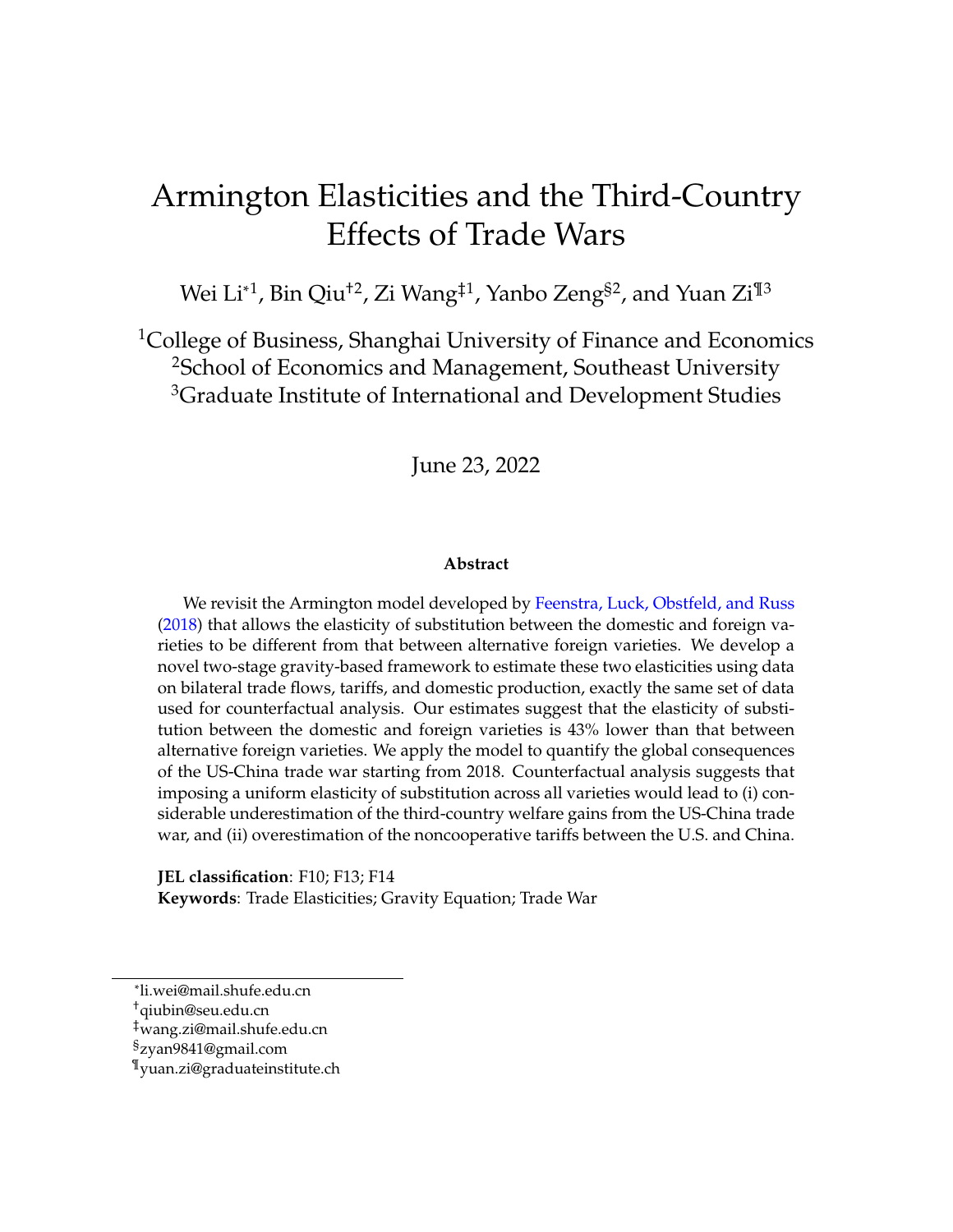## **1 Introduction**

A conventional justification for protectionism import tariffs is that these tariffs can bring demand and hence jobs back to the home country. The effectiveness of such policies depends on the elasticity of substitution between foreign and home products. As a result, correctly specifying and estimating these elasticities is crucial in quantifying the global implications of trade policies [\(Arkolakis, Costinot, and Rodriguez-Clare,](#page-30-0) [2012\)](#page-30-0).

It has long been noticed by the trade literature that the elasticity of substitution between home and foreign products tends to be lower than that between two foreign prod-ucts.<sup>[1](#page-1-0)</sup> If so, protectionism tariffs on imports from a particular country may not be very effective in bringing jobs back home since these jobs are likely to move to third countries. While this perception is intuitive, estimating these elasticities of substitution is challenging. Previous estimation frameworks (e.g. [Feenstra et al.,](#page-31-0) [2018;](#page-31-0) [Fajgelbaum, Goldberg,](#page-31-1) [Kennedy, and Khandelwal,](#page-31-1) [2020\)](#page-31-1) require data on prices (measured by unit values) of domestic production, which is unavailable in most circumstances.

This paper aims to estimate these elasticities of substitution in a structural model and understand their implications for the consequences of protectionism tariffs. To this end, we revisit the multi-sector Armington model developed by [Feenstra et al.](#page-31-0) [\(2018\)](#page-31-0) featuring a nested-CES preference that allows the elasticity of substitution between the domestic and foreign varieties to be different from that between alternative foreign varieties. We show analytically that the difference between these two elasticities is key for the consequences of protectionism tariffs in the recent US-China trade war. As the elasticity of substitution between alternative foreign varieties becomes larger than that between home and foreign varieties, the U.S. protectionism tariffs on imports from China are more likely to shift demand towards third countries than to bring jobs back to the U.S., leading to

<span id="page-1-0"></span> $1$ [Feenstra et al.](#page-31-0) [\(2018\)](#page-31-0) have summarized that "Traditionally, CGE models applied to international trade have used a nested CES structure on preferences, with an upper-level macroelasticity governing the substitution between home and foreign goods and a lower-level microelasticity governing the substitution between varieties of foreign goods". The calibrated values of the macroelasticity were lower than those of the microelasticity, as justified by the differing elasticities estimated from data at various levels of aggregation.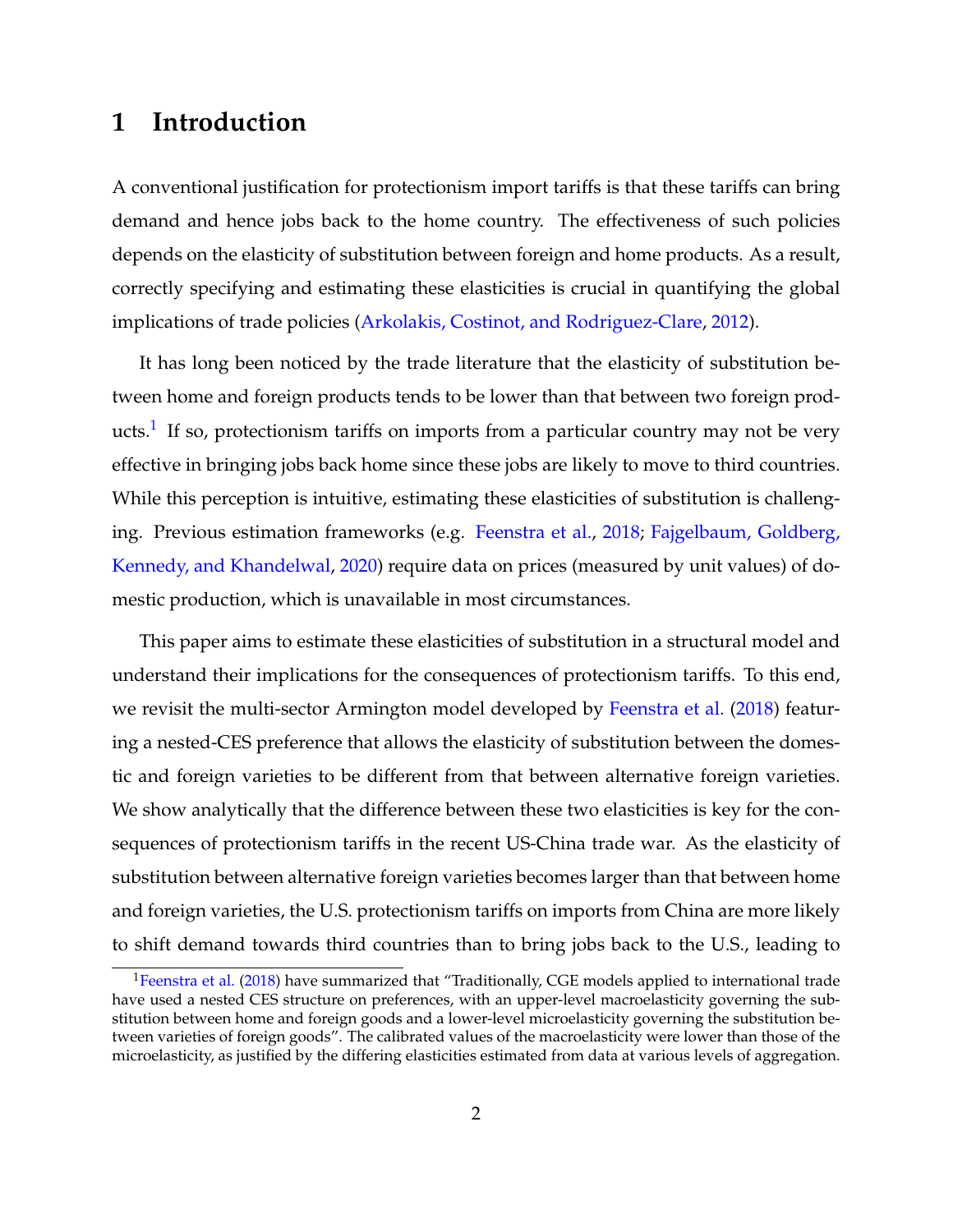larger welfare gains in third countries.

We then develop a novel two-stage gravity-based framework to estimate these two Armington elasticities. Our empirical framework only requires three sets of data: bilateral trade flows, bilateral tariffs, and domestic production value. Our first stage is identical to the fixed-effect estimator developed by [Head and Mayer](#page-31-2) [\(2014\)](#page-31-2). Using data on changes in bilateral trade flows and tariffs between 2003 and 2013, our baseline estimate of the elasticity of substitution between alternative foreign varieties is 4.127, which is in line with the estimates in the literature.

Our second stage utilizes data on changes in domestic production shares and the fixed effects estimated in the first step to recover the elasticity of substitution between the domestic and foreign varieties. The identification of this elasticity comes from the linkage between changes in the domestic production share and changes in the *average* import tariff. With a higher average import tariff, a country would have a larger share of domestic products in its total expenditure. Our baseline estimates suggest that the elasticity of substitution between the domestic and foreign varieties is 2.327, much smaller than the elasticity of substitution between alternative foreign varieties. We do robustness checks by using data for different years, by allowing these Armington elasticities to be heterogeneous across groups of sectors, and by developing an alternative estimator that uses data in levels. In all these robustness exercises, our estimates suggest that the elasticity of substitution between the domestic and foreign varieties is significantly lower than that between alternative foreign varieties.

Our two-stage gravity-based framework has two advantages. First, unlike previous studies such as [Feenstra et al.](#page-31-0) [\(2018\)](#page-31-0) and [Fajgelbaum et al.](#page-31-1) [\(2020\)](#page-31-1), it does not require data on domestic prices. We show that the linkage between the domestic production share and the average import tariff is sufficient to identify the elasticity of substitution between domestic and foreign varieties. Indeed, the data used for estimating two Armington elasticities is exactly identical with the data used for our counterfactual analysis – *no additional data is required*. Second, our two-stage framework is guided by our structural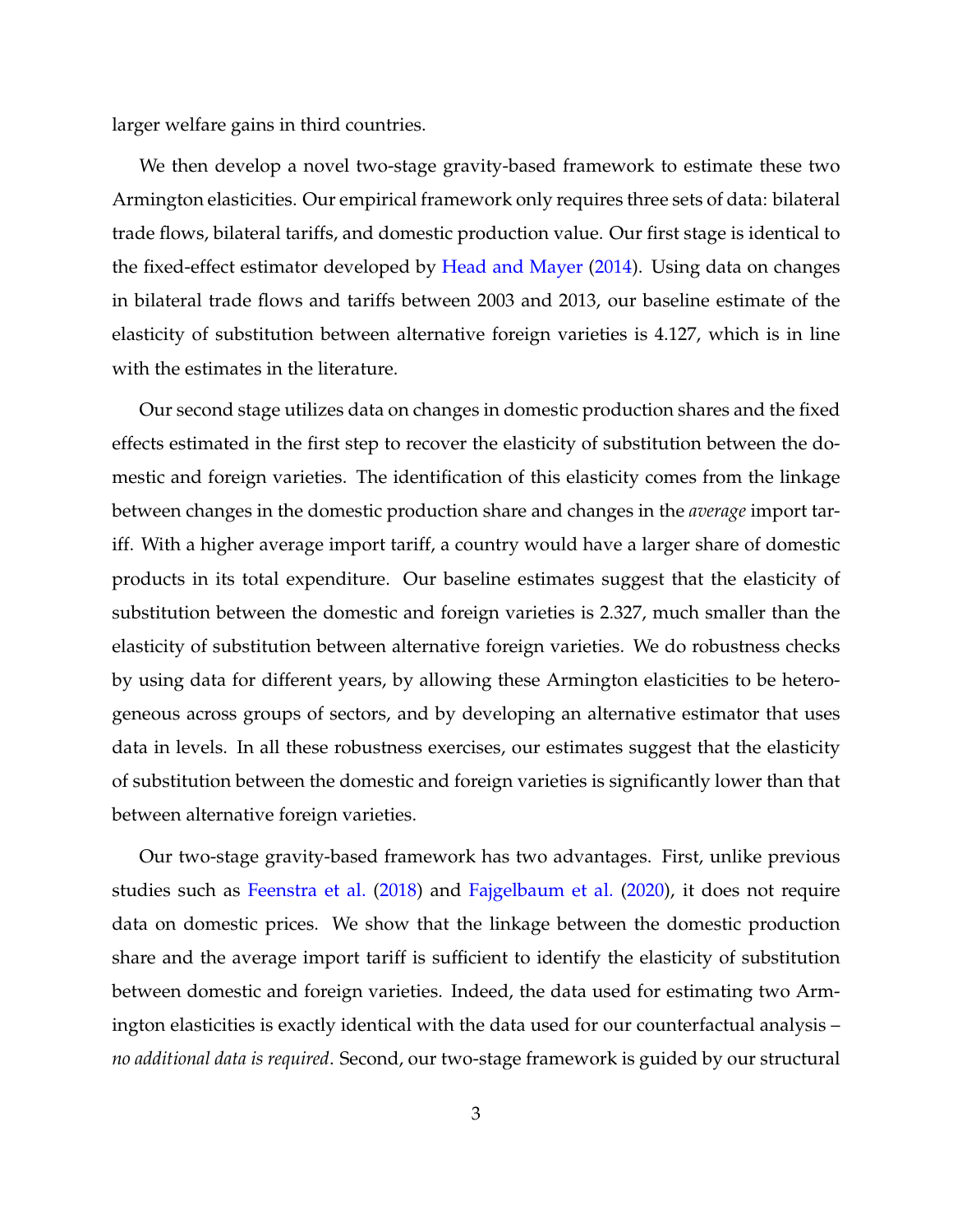gravity model and makes full use of the fixed effects estimated in the gravity equation. This model-based approach is in line with the recent literature aiming to recover structural parameters from the fixed effects estimated in the gravity equation. For example, [Freeman, Larch, Theodorakopoulos, and Yotov](#page-31-3) [\(2021\)](#page-31-3) makes use of these fixed effects to recover the trade effects of country-specific shocks.

We then evaluate how our estimated model fits the observed changes in trade shares over 2003-2013. To this end, we recover changes in non-tariff trade costs and sectoral productivities from changes in trade flows, given changes in tariffs and our estimates of Armington elasticities. Then we insert these shocks into our model and simulate changes in trade shares over 2003-2013. The results suggest that our baseline model with the nested-CES preference fits the observed changes in trade shares over 2003-2013 better than the standard quantitative trade model with a uniform elasticity of substitution across all varieties.

Armed with the estimated model, we conduct our first counterfactual exercise to understand to what extent the protectionism tariffs imposed by the Trump administration can bring demand back to the U.S.<sup>[2](#page-3-0)</sup> We find that the U.S. gains less (in terms of real income) from Trumpian tariffs in our model (0.004%) than implied by the standard model with a uniform elasticity of substitution across all varieties (0.016%). Moreover, the standard model considerably *underestimates* the third-country welfare gains from Trumpian tariffs. Among others, the Mexican welfare gain increases from 0.12% in the standard model to 0.215% in our model, Canada from 0.005% to 0.032%, Japan from 0.011% to 0.027%, and Korea from −0.001% to 0.024%. These results are consistent with our analytical results that if the Armington elasticity is greater across foreign varieties than between foreign and domestic varieties, the protectionism tariffs targeting on a particular country would, instead of bringing demand back home, shift demand to third countries.

We then quantify the consequences of the US-China trade war (Trumpian tariffs +

<span id="page-3-0"></span><sup>&</sup>lt;sup>2</sup>Notice that in our model national labor supply is exogenous. Therefore, changes in labor demand are reflected by changes in real income.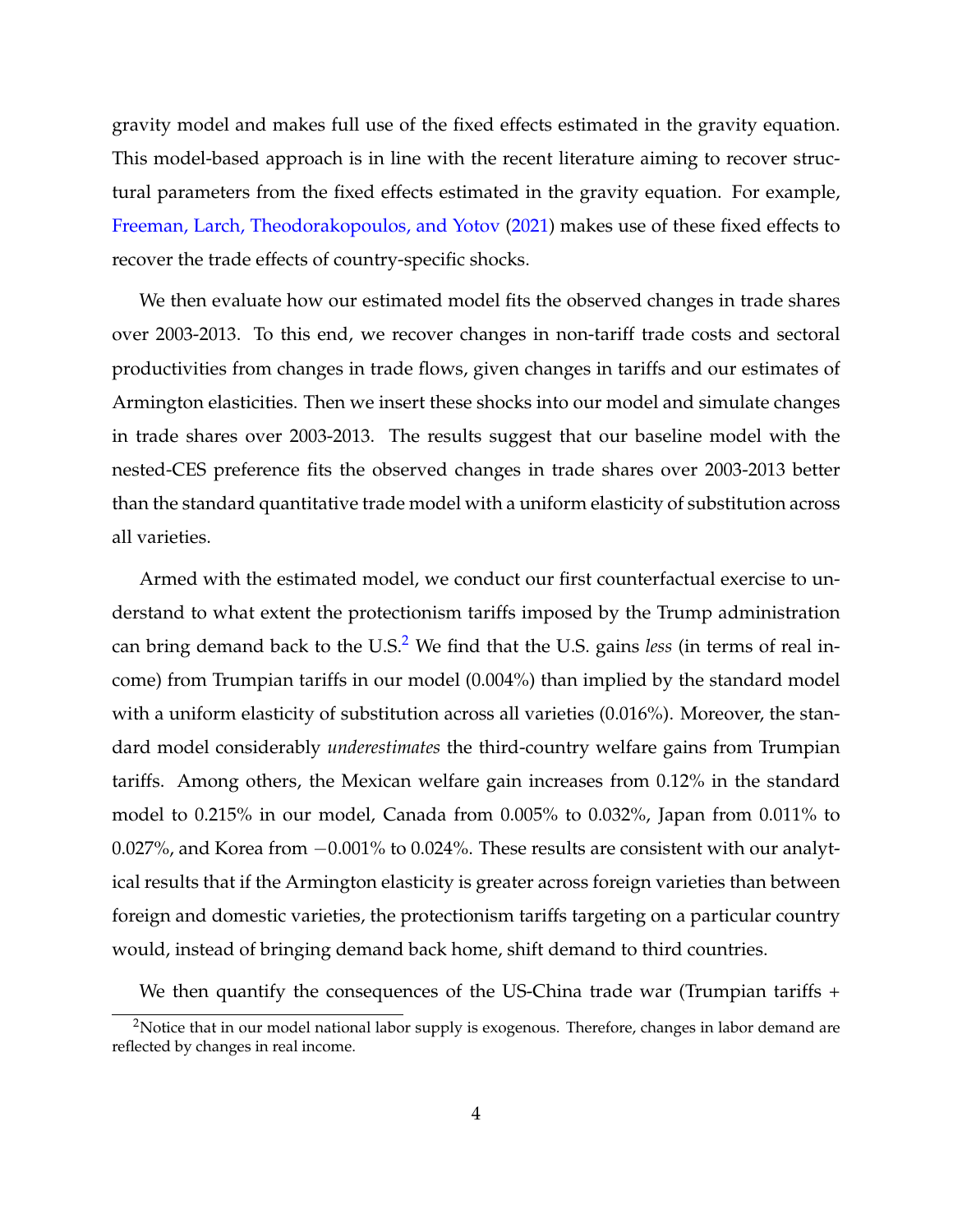Chinese retaliation tariffs). Both China and the U.S. would suffer from the trade war, with greater losses predicted by our model than by the standard model. In contrast, other countries such as Canada, Mexico, Japan, and Korea benefit from the US-China trade war. If the trade war further escalates and finally both countries impose prohibitive tariffs, the U.S. (Chinese) welfare loss would be −0.51% (−0.552%), whereas the real incomes in other countries would increase considerably.

Finally, we investigate the implications of our nested-CES preference for the Nash tariffs between the U.S. and China. We consider a noncooperative tariff game between the U.S. and China and compute the Nash equilibrium using our model. We find that in the Nash equilibrium the U.S. would impose protectionism tariffs averaged 11.6% on the Chinese imports. These tariffs are higher than the U.S. pre-trade-war tariffs on the Chinese imports (averaged 2.6%) but much lower than the actual Trumpian tariffs (averaged 21.3%). Our Nash tariffs are lower than ones calculated by [Ossa](#page-32-0) [\(2014\)](#page-32-0) and [Lashkaripour](#page-31-4) [\(2021\)](#page-31-4) because these studies consider global tariff wars but we consider a local tariff war. Moreover, we find that the Nash tariffs between the U.S. and China are *lower* in our baseline model than in the standard model with a uniform elasticity of substitution across all varieties. Intuitively, countries are less likely to start local tariff wars if these protectionism tariffs mainly shift demand into non-participation countries. This result is particularly policy-relevant since local tariff wars are much more likely to occur than global tariff wars.

**Related Literature.** This paper first relates to the literature of the empirical estimates of trade elasticities. [Feenstra et al.](#page-31-0) [\(2018\)](#page-31-0) consider the nested-CES preference in the Armington model and estimate the Armington elasticities using data on trade flows and domestic production and prices. [Fajgelbaum et al.](#page-31-1) [\(2020\)](#page-31-1) estimate a U.S. demand system that accommodates reallocations across imported products and between imported and domestic products, utilizing tariff changes as instruments. As discussed above, these studies require data on domestic prices, which is unavailable in most circumstances. We contribute to this literature by developing a novel two-stage gravity-based framework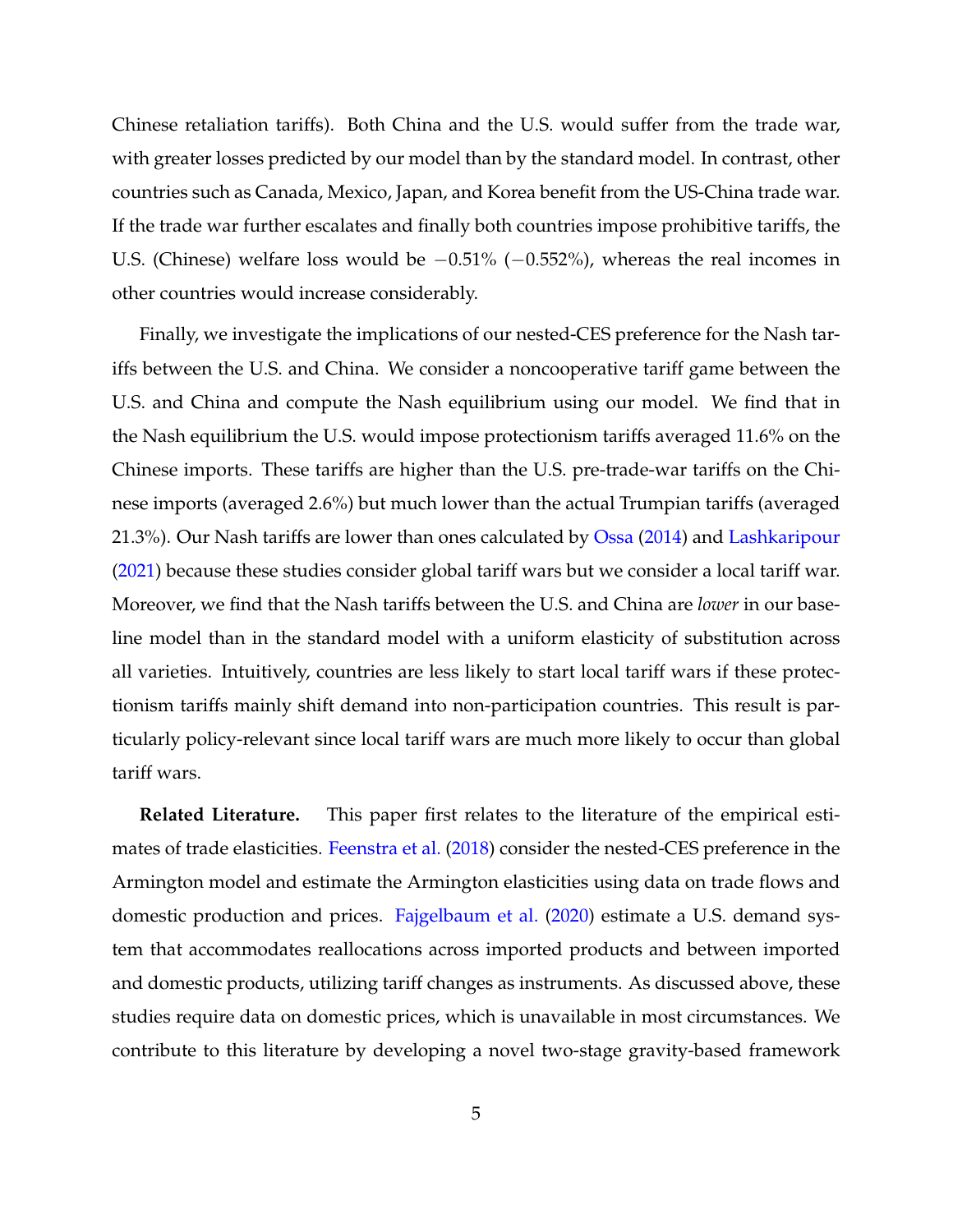and estimating two Armington elasticities using only data on domestic production, bilateral trade flows, and tariffs. There is also an extensive literature estimating the trade elasticity using bilateral tariffs and trade flows (*e.g.* [Ruhl,](#page-32-1) [2008;](#page-32-1) [Simonovska and Waugh,](#page-32-2) [2014;](#page-32-2) [Imbs and Mejean,](#page-31-5) [2015\)](#page-31-5). Unlike our work, these papers assume a uniform elasticity of substitution across all varieties.

This paper also relates to the literature about the structure of trade elasticities. [Lind](#page-31-6) [and Ramondo](#page-31-6) [\(2018\)](#page-31-6) extend [Eaton and Kortum](#page-31-7) [\(2002\)](#page-31-7) by allowing productivity draws to be correlated with each other. This extension leads to a generalized extreme value import demand system featured with a complicated structure of trade elasticities. [Boehm,](#page-30-1) [Levchenko, and Pandalai-Nayar](#page-30-1) [\(2020\)](#page-30-1) consider differential trade elasticities in the long and short run. [Fontagne, Martin, and Orefice](#page-31-8) [\(2018\)](#page-31-8) consider differential elasticities of firm exports to export price, tariff, and real exchange rate shocks. [Adao, Arkolakis, and](#page-30-2) [Ganapati](#page-30-2) [\(2020\)](#page-30-2) propose a semi-parametric estimator for trade elasticities, finding that trade elasticities vary substantially across country pairs. Our work contributes to this literature by considering a specific structure of trade elasticities generated by the nested-CES preference, estimating these elasticities in a transparent way, and quantifying their welfare implications.

This paper also relates to the theoretical explorations of tariffs and tariff wars. [Bagwell](#page-30-3) [and Staiger](#page-30-3) [\(1999\)](#page-30-3) emphasize the terms-of-trade effect of trade agreements. The model developed by [Mosssay and Tabuchi](#page-32-3) [\(2014\)](#page-32-3) has shown that third countries would be hurt by the terms-of-trade effect of the preferential trade agreement signed by two countries. Our work contributes to this literature by quantitatively investigating to what extent the third-country effects of trade policies depend on the difference between two Armington elasticities.

Finally, this paper contributes to the recent studies on the impacts of the US-China trade war starting from 2018. Most recent studies focus on the partial equilibrium effects of the Trumpian tariffs on trade, prices, employment, and other economic activities (*e.g.* [Amiti, Redding, and Weinstein,](#page-30-4) [2019;](#page-30-4) [Fajgelbaum et al.,](#page-31-1) [2020;](#page-31-1) [Cavallo, Gopinath, Neiman,](#page-30-5)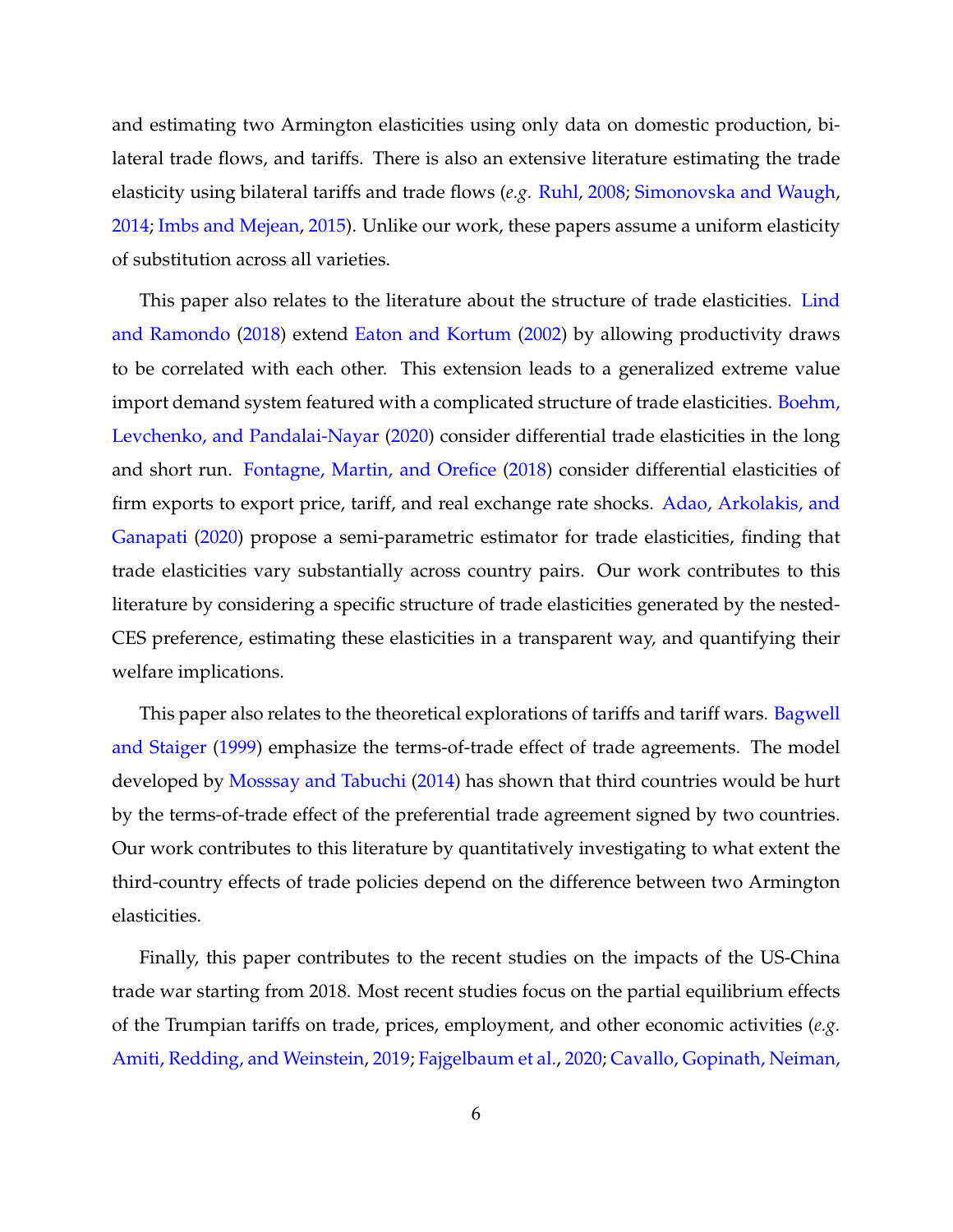[and Tang,](#page-30-5) [2019;](#page-30-5) [Chor and Li,](#page-30-6) [2021;](#page-30-6) [Cigna, Meinen, Schulte, and Steinhoff,](#page-31-9) [2022\)](#page-31-9). Few studies (*e.g.* [Zhou,](#page-32-4) [2020\)](#page-32-4) consider general equilibrium effects. Our paper shows that the nested-CES preference and the associated structure of trade elasticities are important to the welfare effects of US-China trade conflicts, in particular on third countries. This paper is also the first attempt to quantify the general equilibrium effects of the US-China trade war under the nested-CES preference.

The rest of the paper is organized as follows. Section [2](#page-6-0) presents the model. Section [3](#page-12-0) estimates the Armington elasticities and evaluates its fit to data. In Section [4,](#page-20-0) we perform counterfactual exercises to quantify the consequences of the US-China trade war. Section [5](#page-28-0) concludes.

### <span id="page-6-0"></span>**2 The Model**

In this section, we build a multi-country-multi-sector Armington model with a nested-CES preference *à la* [Feenstra et al.](#page-31-0) [\(2018\)](#page-31-0). The model also includes input-output linkages to account for the relevance of trade in intermediates. We first describe the model setup and then discuss the implications of Armington elasticities for the impacts of protectionism tariffs.

#### **2.1 Model Setup**

There are *N* countries indexed by *i*, *n*, and *J* sectors indexed by *s*, *j*, with each country produces a distinct variety in each sector. Consumer preferences over composite goods from different sectors are Cobb-Douglas with share parameter *α j i* . Within each sector, preferences over varieties from different countries are nested-CES:

$$
Q_n^j = \left[ \left( q_{nn}^j \right)^{\frac{\sigma-1}{\sigma}} + \left( \sum_{i \neq n} \left( q_{in}^j \right)^{\frac{\rho-1}{\rho}} \right)^{\frac{\rho}{\rho-1} \frac{\sigma-1}{\sigma}} \right]^{\frac{\sigma}{\sigma-1}}, \tag{1}
$$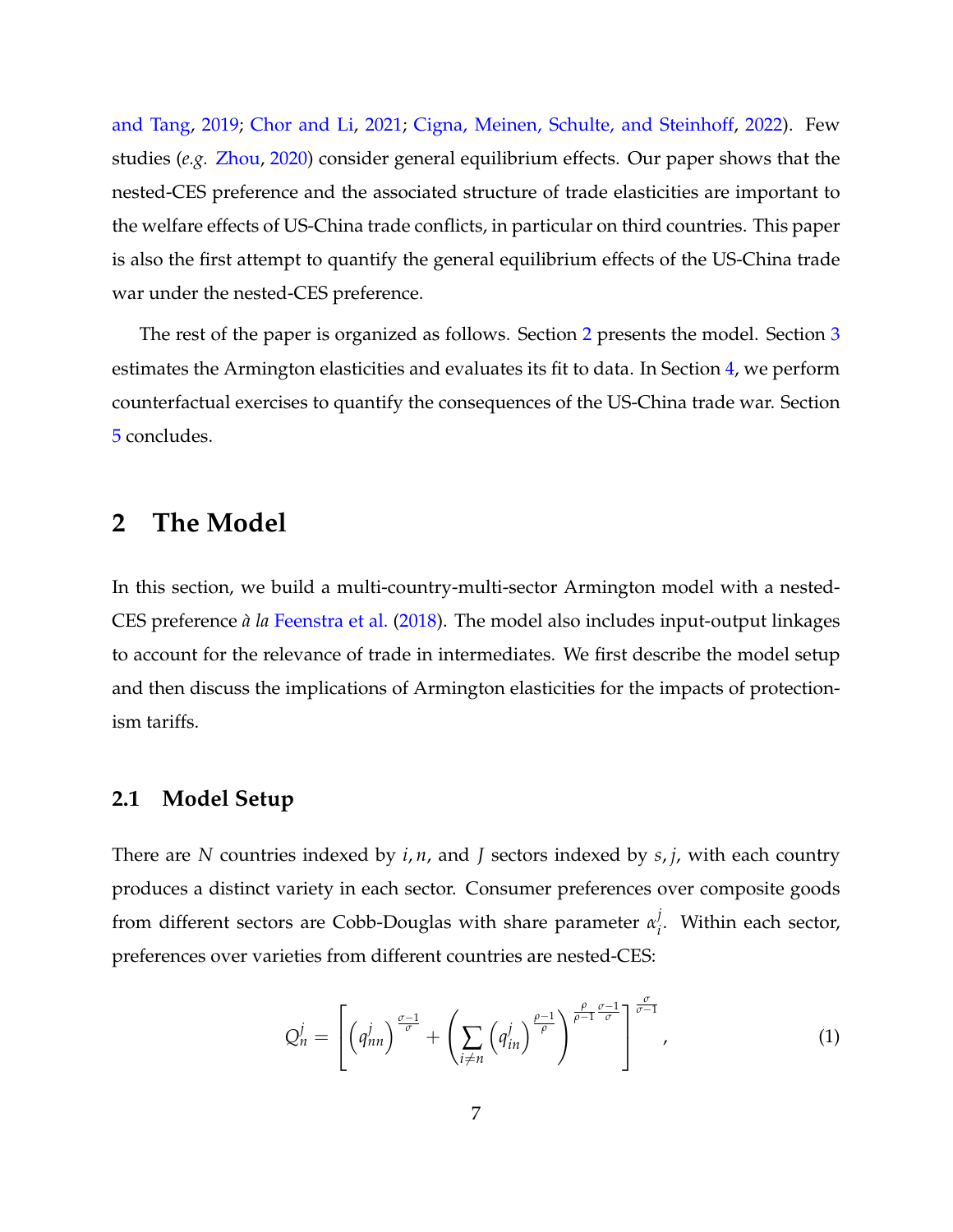where  $Q_n^j$  is the composite good  $j$  (or consumption aggregate) in country  $n$ , and  $q_{in}^j$  is the quantity of the variety produced by country *i* and consumed in country *n*. The elasticity of substitution between domestic and foreign varieties is given by *σ* and *ρ* is the elasticity of substitution across foreign varieties.<sup>[3](#page-7-0)</sup>

Two type of inputs are used to produce the varieties: labor and composite goods from all sectors. Each country *i* is endowed with *L<sup>i</sup>* unit of labor, which is inelastically supplied and perfectly mobile across sectors. The production technology is Cobb-Douglas:

$$
q_i^j = \frac{1}{l_i^j} T_i^j L_i^{j\beta_i^j} \prod_{s=1}^J (Q_i^{sj})^{\gamma_i^{js}}
$$
 (2)

where  $T_i^j$  $I_i^j$  is the productivity,  $L_i^j$  $\int_i^j$  and  $Q_i^{sj}$  $\frac{1}{i}$  are labor and composite goods used for production, respectively. The variable *ι j*  $j_i^j$  is the normalization constant<sup>[4](#page-7-1)</sup> and  $\beta_i^j + \sum_s^j$  $\int_{s=1}^{J} \gamma_i^{js} = 1.$ The unit input cost to produce variety *j* in country *i* therefore:

$$
c_i^j = w_i^{\beta_i^j} \prod_{s=1}^J (P_i^s)^{\gamma_i^{j_s}}, \qquad (3)
$$

where  $w_i$  is the wage rate and  $P_i^s$  $i<sup>s</sup>$  is the price of the composite good *s*.

Bilateral trade is subject to the iceberg trade cost  $t_{in}^j$  and ad-valorem flat-rate tariff  $t_{in}^j$ . Let  $\kappa_{in}^j=\left(1+t_{in}^j\right)\tau_{in}^j$ , where  $\kappa_{in}^j>1$  for  $i\neq n$  and  $\kappa_{nn}^j=1.$  Tariff revenues are assumed to be redistributed equally to the workers of a country.

<span id="page-7-1"></span><sup>4</sup>Specifically, 
$$
i_i^j = \beta_i^{j} \beta_i^j \prod_{s=1}^J (\gamma_i^{js})^{\gamma_i^{js}}
$$
.

<span id="page-7-0"></span> $3$ Notice that [Feenstra et al.](#page-31-0) [\(2018\)](#page-31-0) also assume that their "macro-elasticities" between domestic and foreign varieties are identical across sectors due to the challenges in identification. The challenges mainly come from the limited variation of tariffs within sector. Moreover, if we allow  $\sigma$  to be sector-specific, the sample for estimation would be too small to get any significant results. In our robustness exercises, we allow  $(\sigma, \rho)$  to vary across groups of sectors.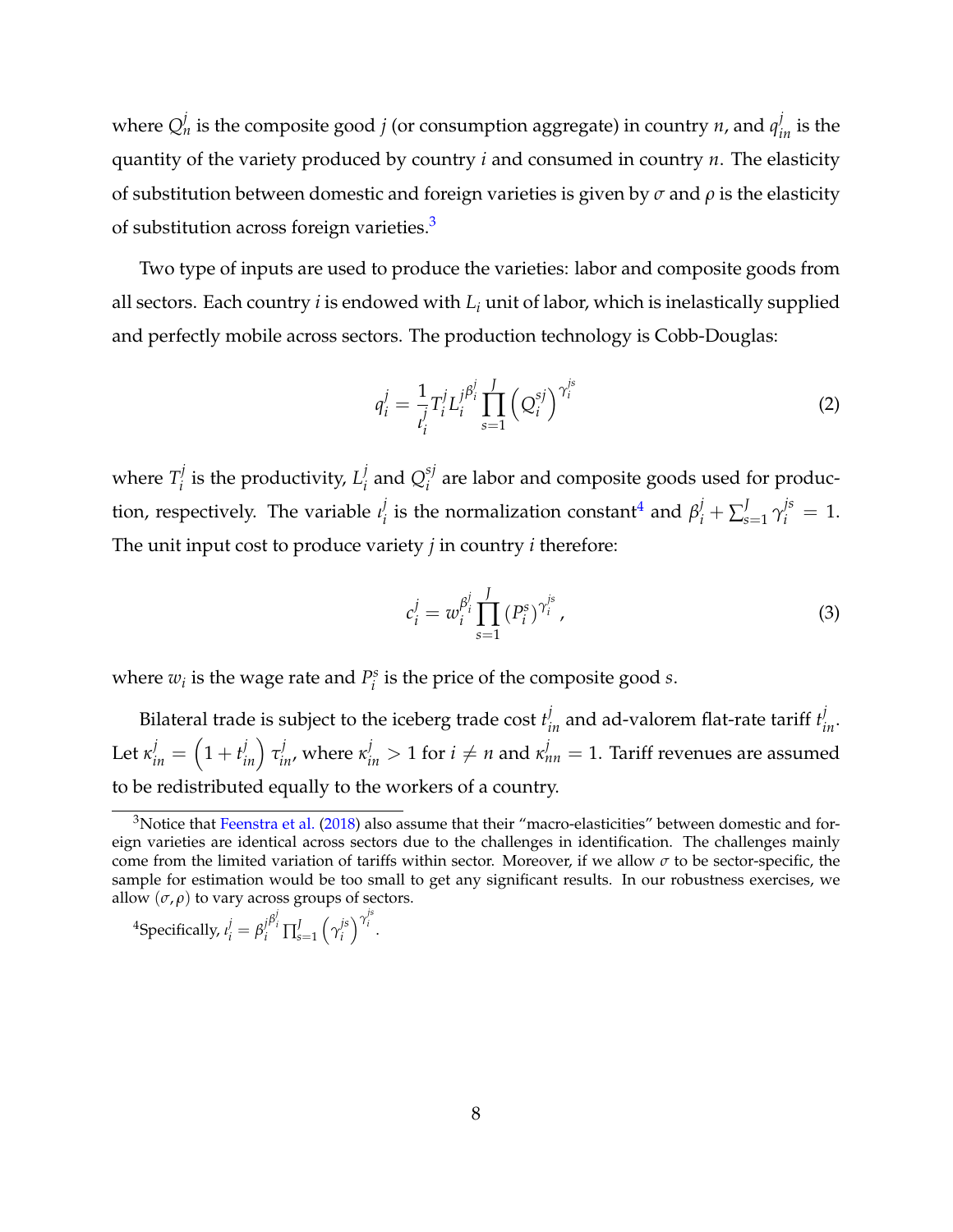### **2.2 Equilibrium**

Given the setup, let  $X_{in}^j$  be the value of good  $j$  exported from country  $i$  to  $n$ , and  $X_n^j$  be the total expenditure of country *n* on good *j*. Then country *n*'s share of expenditure on the variety from sector *j*, country *i* is given by:

$$
\lambda_{in}^{j} \equiv \frac{X_{in}^{j}}{X_{n}^{j}} = \frac{\left(\kappa_{in}^{j}c_{i}^{j}/T_{i}^{j}\right)^{1-\rho}}{\sum_{k \neq n} \left(\kappa_{kn}^{j}c_{k}^{j}/T_{k}^{j}\right)^{1-\rho} \left[\sum_{k \neq n} \left(\kappa_{kn}^{j}c_{k}^{j}/T_{k}^{j}\right)^{1-\rho}\right]^{\frac{1-\sigma}{1-\rho}}}{\left[\sum_{k \neq n} \left(\kappa_{kn}^{j}c_{k}^{j}/T_{k}^{j}\right)^{1-\rho}\right]^{\frac{1-\sigma}{1-\rho}} + \left(c_{n}^{j}/T_{n}^{j}\right)^{1-\sigma}}}, \quad i \neq n, (4)
$$
\n
$$
\lambda_{nn}^{j} \equiv \frac{X_{nn}^{j}}{X_{n}^{j}} = \frac{\left(c_{n}^{j}/T_{n}^{j}\right)^{1-\sigma}}{\left[\sum_{k \neq n} \left(\kappa_{kn}^{j}c_{k}^{j}/T_{k}^{j}\right)^{1-\rho}\right]^{\frac{1-\sigma}{1-\rho}} + \left(c_{n}^{j}/T_{n}^{j}\right)^{1-\sigma}}.
$$

The price of the composite good *j* in country *n* therefore is:

<span id="page-8-3"></span><span id="page-8-2"></span>
$$
P_n^j = \left\{ \left[ \sum_{k \neq n} \left( \kappa_{kn}^j c_k^j / T_k^j \right)^{1-\rho} \right]^{1-\sigma} + \left( c_n^j / T_n^j \right)^{1-\sigma} \right\}^{\frac{1}{1-\sigma}}.
$$
 (5)

Total revenue in each location equals total expenditure on goods produced in that location for both consumption and intermediate usage. Thus:

<span id="page-8-1"></span>
$$
X_i^j = \alpha_i^j Y_i + \sum_{s=1}^J \gamma_i^{sj} \sum_{n=1}^N \frac{\lambda_{in}^s X_n^s}{1 + t_{in}^s},
$$
\n(6)

where  $Y_i = w_i L_i + \sum_{j=1}^J \sum_{k=1}^N$ *t j ki*  $1+t^j_k$ *ki*  $\lambda^j_{ki} X^j_i$  $\mathbf{f}_i$  is the national income of country *i*. Finally, labor market clearing implies:

<span id="page-8-0"></span>
$$
w_i L_i = \sum_{j=1}^{J} \beta_i^j \sum_{n=1}^{N} \frac{\lambda_{in}^j X_n^j}{1 + t_{in}^j}.
$$
 (7)

We have completed the characterization of the equilibrium.

**Equilibrium** Given *T j*  $\sigma_i^j$ ,  $\tau_{in}^j$  and  $t_{in}^j$ , an equilibrium is a wage vector  $\{w_i\}_{i\in N}$ , output levels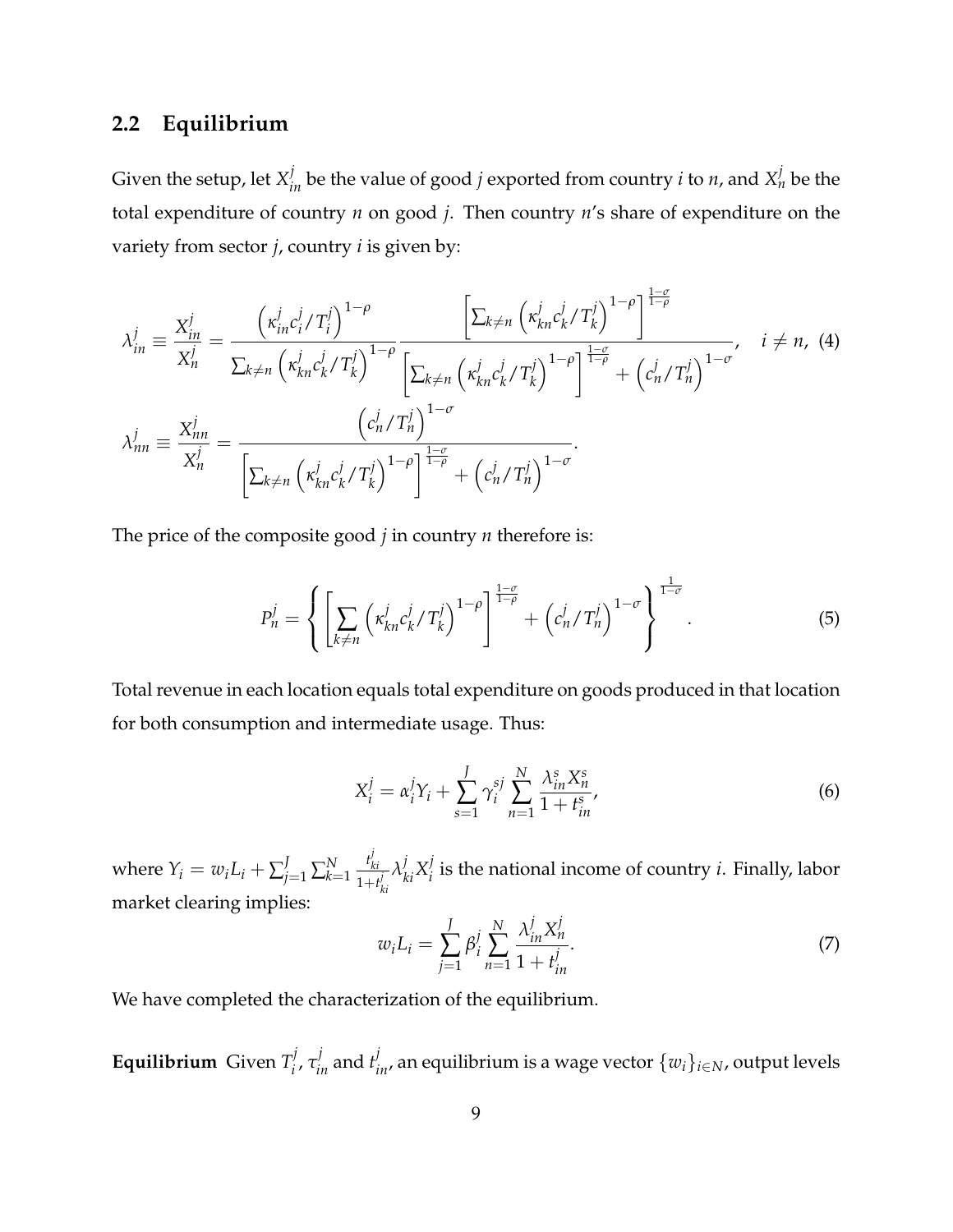${X_i^j}$  $\{P_i^j\}_{i\in N, j\in J}$  and goods price  $\{P_i^j\}$ *i* }*i*∈*N*,*j*∈*<sup>J</sup>* that satisfy equilibrium conditions [\(7\)](#page-8-0), [\(6\)](#page-8-1), and [\(5\)](#page-8-2) for all *i*, *j*.

How would the equilibrium change when tariffs change? We proceed as in [Dekle,](#page-31-10) [Eaton, and Kortum](#page-31-10) [\(2008\)](#page-31-10) and solve the equilibrium in relative changes. Using the  $\hat{x} =$  $x'/x$  notation, where  $x'$  is the value of  $x$  in the new equilibrium and  $x$  is the initial value, the expenditure share  $(4)$  and the equilibrium equation system  $(7)$ ,  $(6)$ , and  $(5)$  can be rewritten as follows:

<span id="page-9-1"></span>
$$
\hat{\lambda}_{in}^{j} = \frac{\left(\hat{\kappa}_{in}^{j}\hat{c}_{i}^{j}/\hat{T}_{i}^{j}\right)^{1-\rho}}{\sum_{k\neq n} \psi_{kn}^{j}\left(\hat{\kappa}_{kn}^{j}\hat{c}_{k}^{j}/\hat{T}_{k}^{j}\right)^{1-\rho}} \frac{\left[\sum_{k\neq n} \psi_{kn}^{j}\left(\hat{\kappa}_{kn}^{j}\hat{c}_{k}^{j}/\hat{T}_{k}^{j}\right)^{1-\rho}\right]^{\frac{1-\sigma}{1-\rho}}}{\left(1-\lambda_{nn}^{j}\right)\left[\sum_{k\neq n} \psi_{kn}^{j}\left(\hat{\kappa}_{kn}^{j}\hat{c}_{k}^{j}/\hat{T}_{k}^{j}\right)^{1-\rho}\right]^{\frac{1-\sigma}{1-\rho}} + \lambda_{nn}^{j}\left(\hat{c}_{n}^{j}/\hat{T}_{n}^{j}\right)^{1-\sigma}}, \quad i \neq n,
$$
\n
$$
\hat{\lambda}_{j}^{j} = \left(\hat{c}_{n}^{j}/\hat{T}_{n}^{j}\right)^{1-\sigma}
$$
\n(8)

$$
\hat{\lambda}_{nn}^{j} = \frac{\left(\hat{\lambda}_{nn}^{j}\right)^{j}}{\left(1 - \lambda_{nn}^{j}\right)\left[\sum_{k \neq n} \psi_{kn}^{j} \left(\hat{\kappa}_{kn}^{j} \hat{c}_{k}^{j} / \hat{T}_{k}^{j}\right)^{1-\rho}\right]^{\frac{1-\sigma}{1-\rho}} + \lambda_{nn}^{j} \left(\hat{c}_{n}^{j} / \hat{T}_{n}^{j}\right)^{1-\sigma}};
$$
\n
$$
\hat{P}_{n}^{j} = \left\{\left(1 - \lambda_{nn}^{j}\right)\left[\sum_{k \neq n} \psi_{kn}^{j} \left(\hat{\kappa}_{kn}^{j} \hat{c}_{k}^{j}\right)^{1-\rho}\right]^{\frac{1-\sigma}{1-\rho}} + \lambda_{nn}^{j} \left(\hat{c}_{n}^{j}\right)^{1-\sigma}\right\}^{\frac{1}{1-\sigma}};
$$
\n(9)

<span id="page-9-3"></span><span id="page-9-2"></span>
$$
\hat{X}_{i}^{j}X_{i}^{j} = \alpha_{i}^{j}\hat{Y}_{i}Y_{i} + \sum_{s=1}^{J} \gamma_{i}^{sj} \sum_{n=1}^{N} \frac{\hat{\lambda}_{in}^{s} \hat{X}_{n}^{s} \lambda_{in}^{s} X_{n}^{s}}{1 + t_{in}^{s} (1 + t_{in}^{s})};
$$
\n(10)

$$
\hat{Y}_i Y_i = \hat{w}_i w_i L_i + \sum_{j=1}^J \sum_{k=1}^N \frac{\left(t_{ki}^j\right)^{\prime}}{1 + t_{ki}^j \left(1 + t_{ki}^j\right)} \hat{\lambda}_{ki}^j \hat{X}_i^j \lambda_{ki}^j X_i^j; \tag{11}
$$

<span id="page-9-4"></span>
$$
\hat{w}_i w_i L_i = \sum_{j=1}^J \beta_i^j \sum_{n=1}^N \frac{\hat{\lambda}_{in}^j \lambda_{in}^j \hat{X}_n^j X_n^j}{\hat{1} + t_{in}^j \left(1 + t_{in}^j\right)},
$$
\n(12)

*js*

where  $\psi_{in}^{j} \equiv$  $\left(\kappa_{in}^j c_i^j\right)$  $\frac{j}{i}$ / $T_i^j$ *i* 1−*<sup>ρ</sup>*  $\sum_{k\neq n} \left( \kappa_{kn}^j c_k^j \right)$  $\frac{j}{k}$  /  $T_k^j$  $\frac{1}{\left( \frac{j}{k} \right)^{1-\rho}}$  and  $\hat{c}_i^j \equiv \hat{w}_i^{\beta_i^j}$  $\int_i^{\beta_i} \prod_s^J$  $\int_{s=1}^{J} (\hat{P}_{i}^{s})^{\gamma_{i}^{js}}$ *i* . The relative change in welfare of

the representative consumer in country *i* is given by

<span id="page-9-0"></span>
$$
\frac{\hat{w}_n}{\hat{P}_n} = \prod_{j=1}^J \left(\hat{\lambda}_{nn}^j\right)^{-\frac{1}{\sigma-1}\frac{\alpha_n^j}{\beta_n^j}} \prod_{s=1}^J \left(\frac{\hat{P}_n^s}{\hat{P}_n^j}\right)^{-\alpha_n^j \frac{\gamma_n^{j_s}}{\beta_n^j}},\tag{13}
$$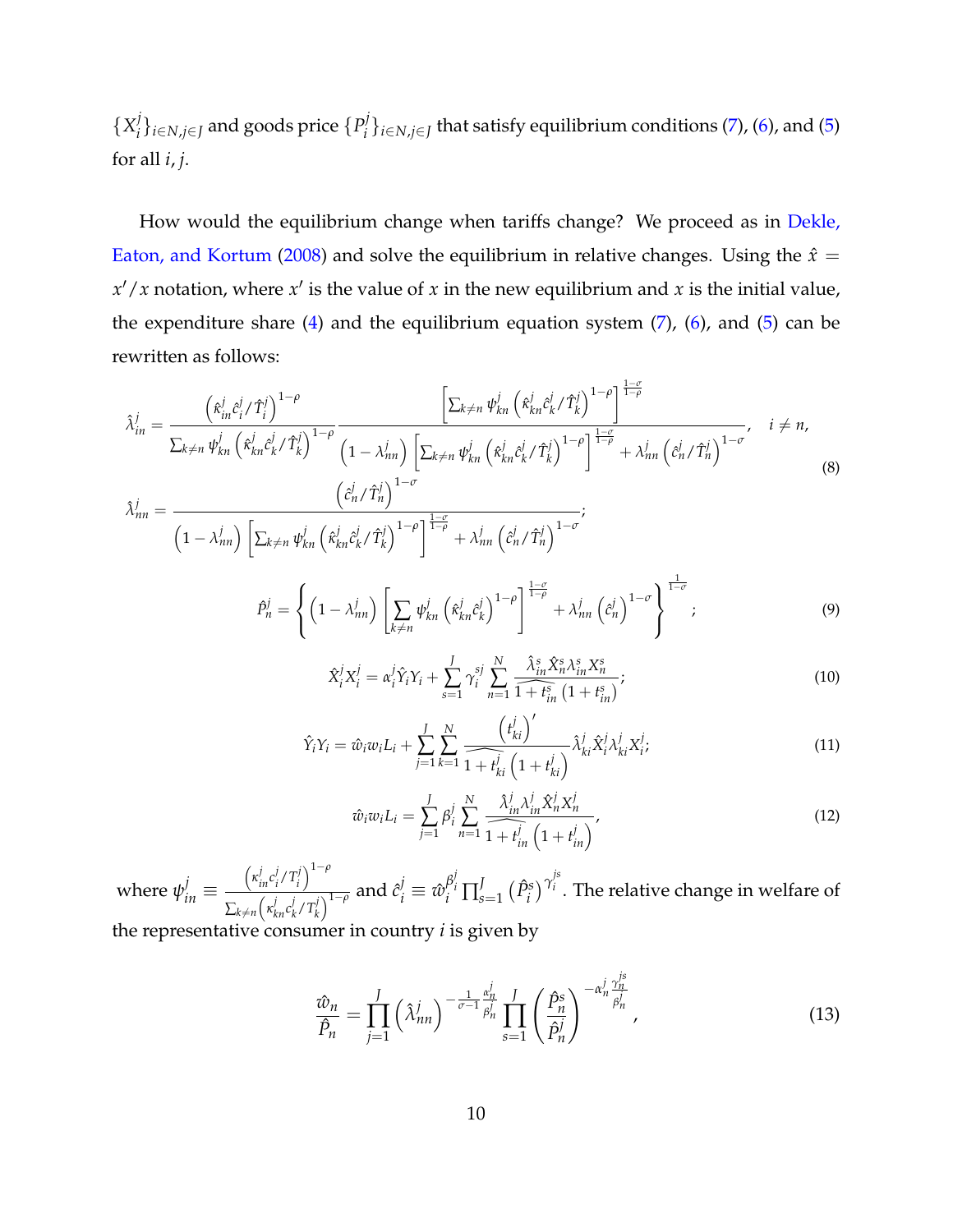which share the same formula as standard models with a uniform elasticity of substitution across all varieties [\(Arkolakis et al.,](#page-30-0) [2012\)](#page-30-0).

#### **2.3 Third-Country Effects of Tariffs: An Illustrative Example**

The equation [\(13\)](#page-9-0) suggests that the welfare effects of trade shocks are independent of *ρ* conditional on  $\hat{\lambda}^j_{nn}$  and  $\hat{P}^j_n$ . However,  $\hat{\lambda}^j_{nn}$  and  $\hat{P}^j_n$  themselves are directly affected by  $ρ$  in response to tariff changes. Before turning to quantification using the full model in Section [4,](#page-20-0) it is instructive to provide a qualiative discussion of how the effects of protective tariffs depend on the elasticity of substitution among foreign varieties.

To this end, consider an illustrative example of our model: there are three identical countries, with  $T_i = L_i = \tau_{in} = 1$  for all *i*, *n*, and one sector without intermediate inputs. Without loss of generality, one can think the country 1 as the North, the country 2 as the South, and the country 3 as the rest of the world. With a unilateral protectionism tariff imposed by the North on its imports from the South, *i.e.* an increase in  $t_{21}$ , we have the following results:

<span id="page-10-0"></span>**Proposition 1 (Third-country effects of a unilateral protectionism tariff)** *Suppose that ρ* ≥  $\sigma > 1$ . In the three-country world described above, the first-order welfare effects of t<sub>21</sub> are

<span id="page-10-1"></span>
$$
\frac{\partial \log W_1}{\partial \log (1 + t_{21})} = \frac{1}{9} \left( 1 - \frac{\rho - \sigma}{\rho + \sigma} \right) > 0
$$
  

$$
\frac{\partial \log W_2}{\partial \log (1 + t_{21})} = -\frac{2}{9} - \frac{1}{9} \frac{\rho - \sigma}{\rho + \sigma} < 0
$$
  

$$
\frac{\partial \log W_3}{\partial \log (1 + t_{21})} = \frac{1}{9} + \frac{2}{9} \frac{\rho - \sigma}{\rho + \sigma} > 0
$$
 (14)

*Moreover, the welfare gain for country* 3 *from trade war increases with ρ:*

$$
\frac{\partial^2 \log W_3}{\partial \log \left(1 + t_{21}\right) \partial \rho} > 0. \tag{15}
$$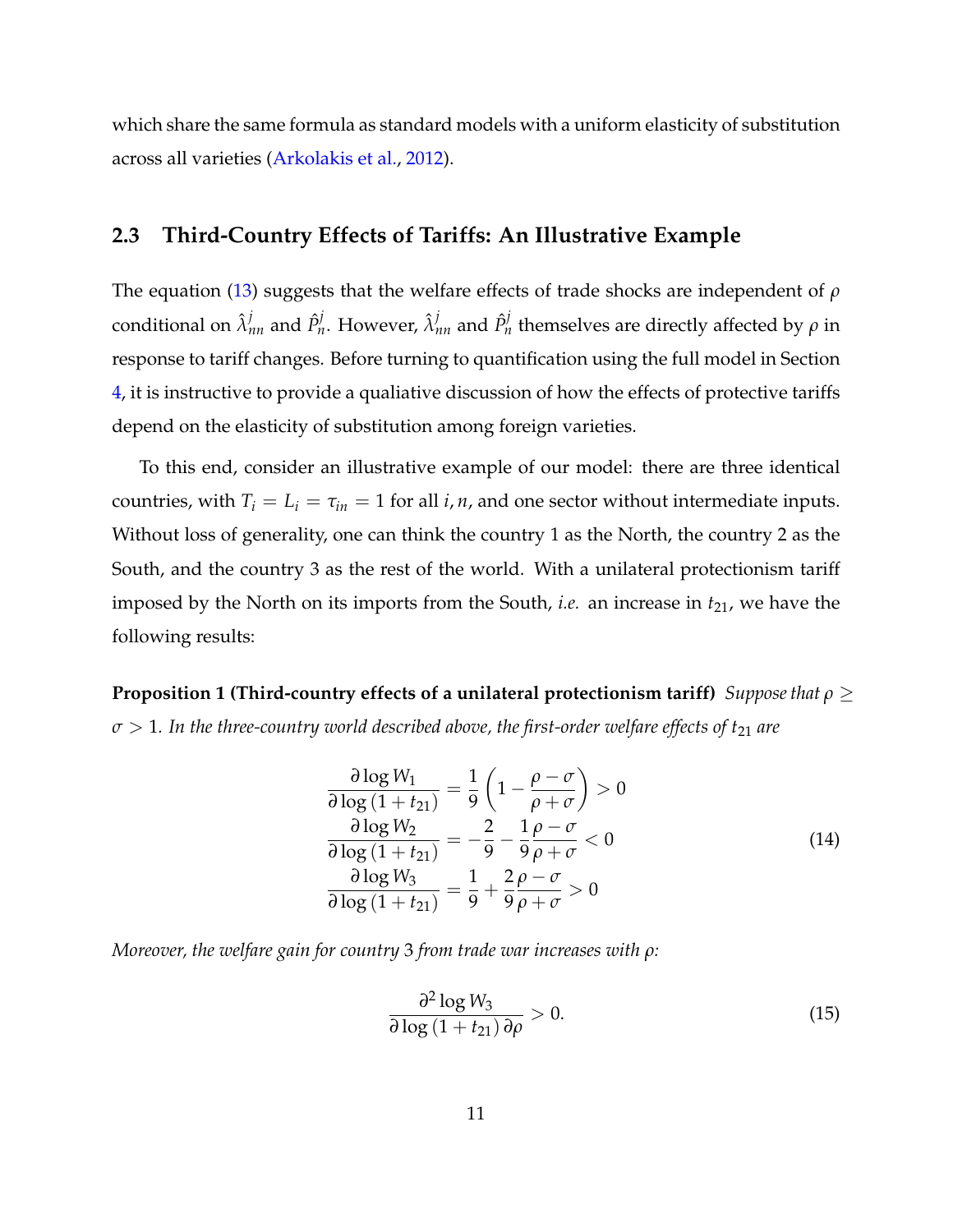*And*

$$
\frac{\partial^2 \log W_1}{\partial \log \left(1 + t_{21}\right) \partial \rho} < 0, \quad \frac{\partial^2 \log W_2}{\partial \log \left(1 + t_{21}\right) \partial \rho} < 0. \tag{16}
$$

Proposition [1](#page-10-0) shows that the rest of the world will benefit from an increase in  $t_{21}$  if  $\rho \geq \sigma$ . More importantly, this welfare benefit increases as *ρ* increases. Intuitively, as *ρ* increases, goods from the South and the rest of the world become more similar in the eyes of Northern consumers. Therefore, an increase in  $t_{21}$  would lead to a greater trade diversion and thus a greater welfare gain to the rest of the world. This third-country effect tends to reduce the welfare gains the North derives from the increase in  $t_{21}$ . In other words, as  $\rho$  becomes larger, the North has less incentive to raise  $t_{21}$ , since trade protection mainly shifts demand to the rest of the world. In the extreme case where  $\rho \to \infty$ , i.e., when foreign varieties are perfect substitutes, the gains from raising tariffs become zero, as suggested by the first equation of [\(14\)](#page-10-1).

The last point is further illustrated in Figure [1,](#page-11-0) where we characterize the incentives of countries to initiate tariff wars by numerically computing the Nash tariffs between the North and South. We fix  $\sigma = 4$  and solve the Nash tariffs under different values of  $\rho$ . Intuitively, as  $\rho$  increases, the Nash tariff rate decreases. Because trade wars are more likely to shift demand to the rest of the world when  $\rho$  is high, this effectively reduces the incentives for the two countries to initiate local trade wars.



<span id="page-11-0"></span>Figure 1: Nash Tariff Rates w.r.t. *ρ*: A Three-country Example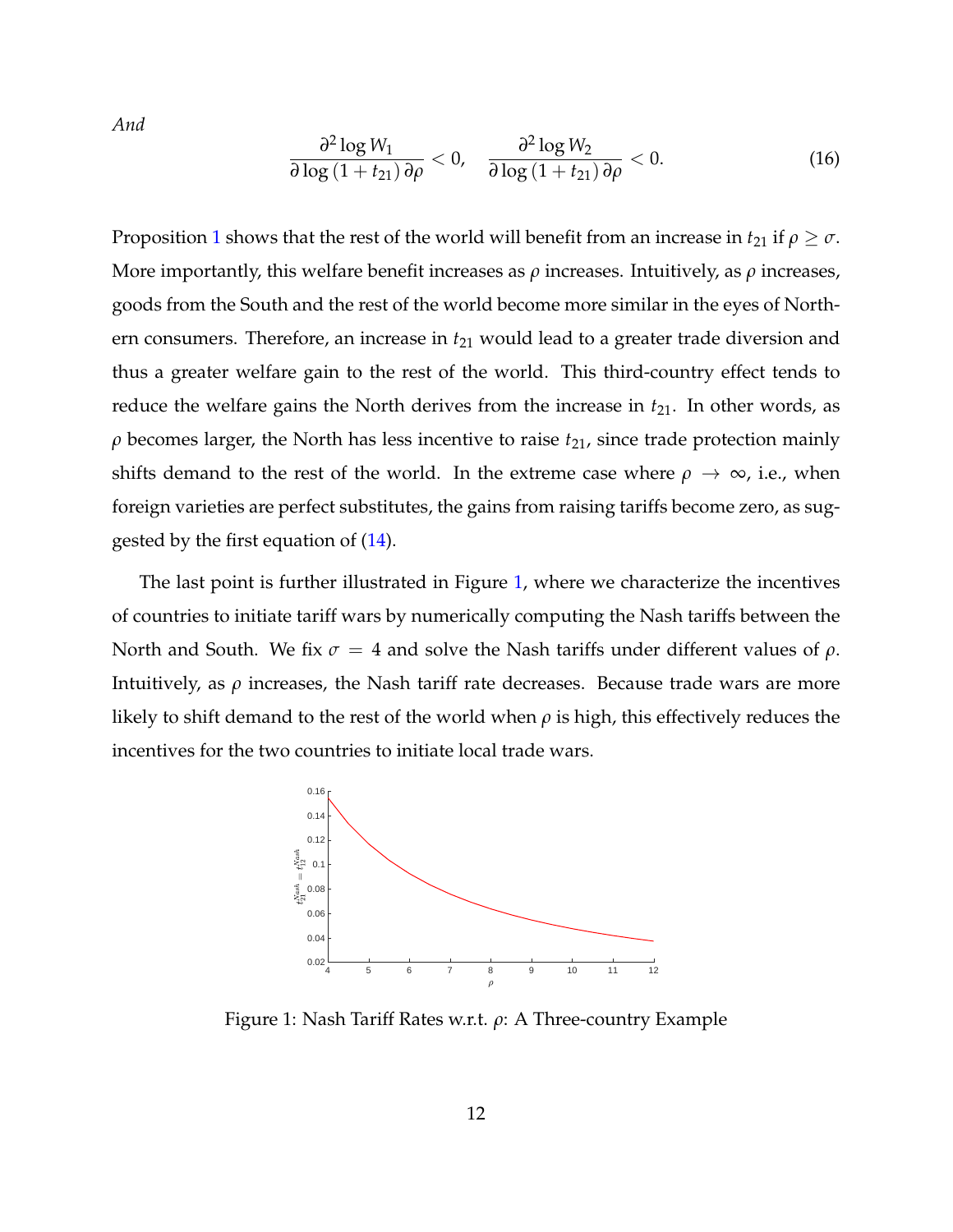### <span id="page-12-0"></span>**3 Estimation**

To quantify the impact of the US-China trade war, the data needed are tariff changes, cost and consumption shares, beginning-of-period  $X_{in}^j$ , and the Armington elasticities  $\rho$  and *σ*. All variables, except for *ρ* and *σ*, can be directly observed from the data. In this section, we show how to utilize the structural of the model to estimate these two key elasticities in a two-stage gravity-based framework. In particular, in the first stage, we estimate *ρ* using the relationship between changes in bilateral trade flows and changes in bilateral tariffs. In the second stage, we estimate  $\sigma$  using the relationship between the changes in average import tariffs and the changes in domestic production shares, utilizing the fixed effects estimated in the first stage.

The dataset used to calibrate the share parameters, trade flows, and domestic production is the World Input-Output Database (WIOD). We use a sales-weighted average of HS6-level MFN applied tariffs from the TRAINS database to calculate tariff changes for each of the 22 tradable sectors in WIOD. The final dataset consists of 44 economies and 56 sectors from 2002 to 2014.<sup>[5](#page-12-1)</sup> We use the same dataset to estimate  $\rho$  and  $\sigma$ . The estimation procedures are described below.

#### **3.1 Stage I: Estimating** *ρ*

The identification of *ρ* relies on the structural relationship between changes in bilateral trade flows and changes in bilateral tariffs given by equation [\(8\)](#page-9-1). Taking the logarithm of equation [\(8\)](#page-9-1) for  $i \neq n$ , we obtain:

<span id="page-12-2"></span>
$$
\Delta \log \left( \lambda_{in}^{j} \right) = (1 - \rho) \Delta \log \left( 1 + t_{in}^{j} \right) + D_{i}^{j} + \mathcal{D}_{n}^{j} + \epsilon_{in}^{j}.
$$
 (17)

<span id="page-12-1"></span><sup>&</sup>lt;sup>5</sup>The economies include Australia, Austria, Belgium, Bulgaria, Brazil, Canada, Switzerland, China, Cyprus, Czech, Germany, Denmark, Spain, Estonia, Finland, France, the United Kingdom, Greece, Croatia, Hungary, Indonesia, India, Ireland, Italy, Japan, Korea, Lithuania, Luxembourg, Latvia, Mexico, Malta, the Netherlands, Norway, Poland, Portugual, Romania, Russia, Slovakia, Slovenia, Sweden, Turkey, Taiwan, the United States, and the rest of the world. Sectors include the agriculture sector, 21 manufacturing sectors, and 34 service sectors. The list of sectors is reported in the Appendix.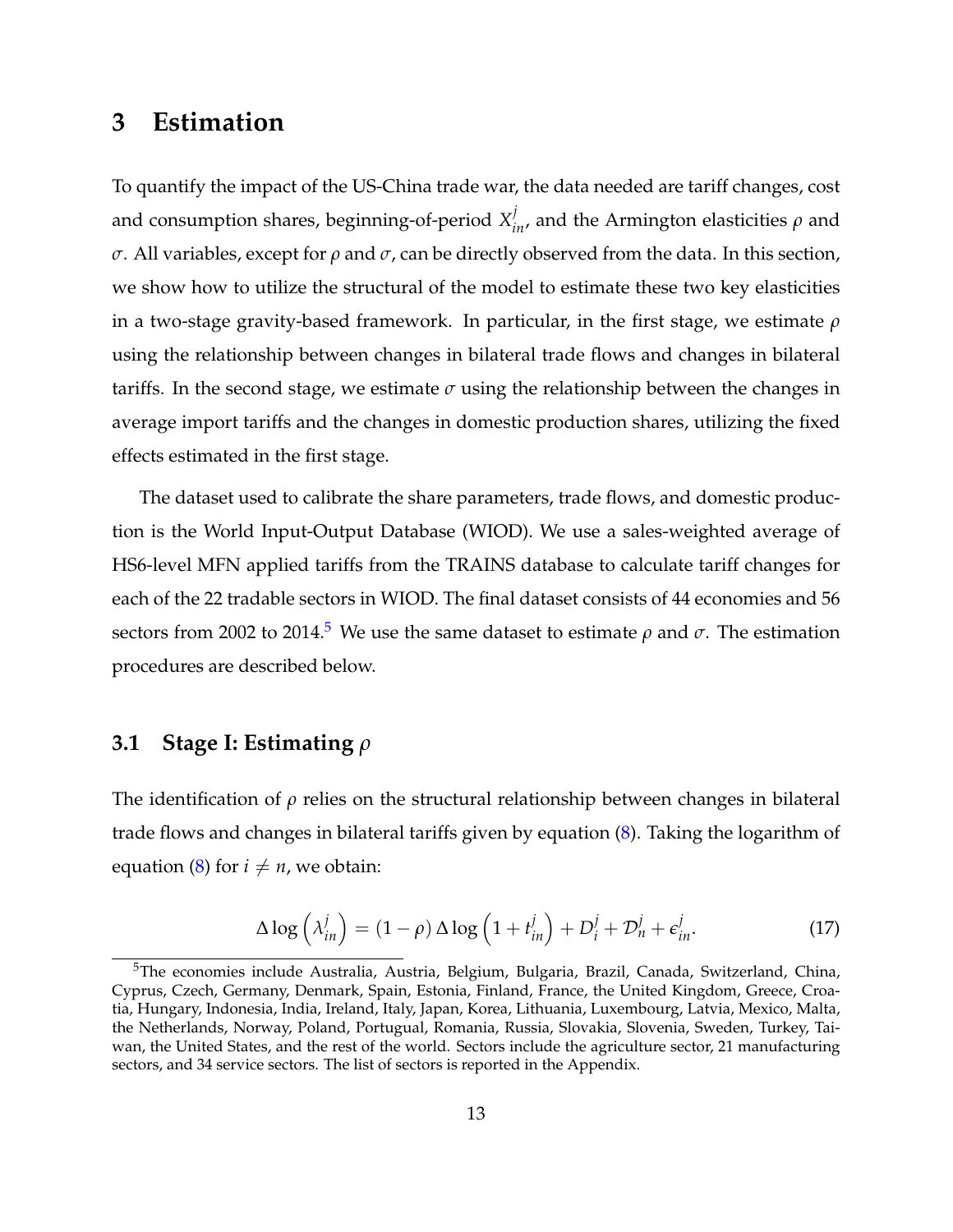where  $D_i^j$  $\mathcal{D}_i^j$  and  $\mathcal{D}_n^j$  capture the exporter-sector and importer-sector specific component of the equation, respectively. We assume changes in bilateral iceberg trade costs, like in [Fajgelbaum et al.](#page-31-1) [\(2020\)](#page-31-1), are orthogonal to changes in  $t_{in}^j$  and hence are summarized by  $\epsilon^j_{in}$ .

We use 10-year long-difference data between 2003 and 2013 for our estimation because tariffs in most countries do not change much in the short run, and we want to consider  $(\rho, \sigma)$  in our model as the long-term Armington elasticity.<sup>[6](#page-13-0)</sup> We estimate equation [\(17\)](#page-12-2) using OLS and the result is reported in Table [1.](#page-13-1) We obtain an R-squared of 0.437 and an estimate of the trade elasticity,  $1 - \rho$ , of -3.127, significant at 1% level. The estimate suggests that the elasticity of substitution across foreign varieties, *ρ*, is 4.127. Our estimate of *ρ* is in line with the literature: [Feenstra et al.](#page-31-0) [\(2018\)](#page-31-0) obtain medium estimate of *ρ* of 3.22 (TSLS) and of 4.05 (two-step GMM). The benchmark estimate of the trade elasticity in [Simonovska and Waugh](#page-32-2) [\(2014\)](#page-32-2) is  $-4.14$ , implying that  $\rho = 5.14$ . The estimate of the aggregate trade elasticity in [Caliendo and Parro](#page-30-7) [\(2015\)](#page-30-7) is 4.55, implying that  $\rho = 5.55$ .

<span id="page-13-1"></span>

| Table 1: Baseline Estimate of $1-\rho$      |                                                                   |  |  |  |
|---------------------------------------------|-------------------------------------------------------------------|--|--|--|
|                                             | Dependent variable: $\Delta \log \left( \lambda_{in}^{j} \right)$ |  |  |  |
| $\Delta \log \left( 1 + t_{in}^{j} \right)$ | $-3.127***$                                                       |  |  |  |
|                                             | (.834)                                                            |  |  |  |
| Importer-sector FEs                         |                                                                   |  |  |  |
| Exporter-sector FEs                         |                                                                   |  |  |  |
| R-squared                                   | .437                                                              |  |  |  |
| Observations                                | 13,075                                                            |  |  |  |

Notes: We use the time difference between 2003 and 2013. The standard errors are clustered at the exporter-importer level. We drop the following sectors that have extreme dispersions of tariff changes: agriculture, forestry, fishing, food and tobacco, and motor vehicle.

<span id="page-13-0"></span> $^6$ [Imbs and Mejean](#page-31-5) [\(2015\)](#page-31-5) has pointed out that estimates on trade elasticities using pooled or aggregated data tend to be biased toward 0 due to the covariance between sectoral trade elasticities and sectoral tariff dispersion. Therefore, to conduct our regression using pooled samples of tradable sectors, we exclude the following sectors that have extreme dispersions of tariff changes: agriculture, forestry, fishing, food and tobacco, and motor vehicle. The dispersions of tariff changes are reported in Appendix Table [B5.](#page-19-0)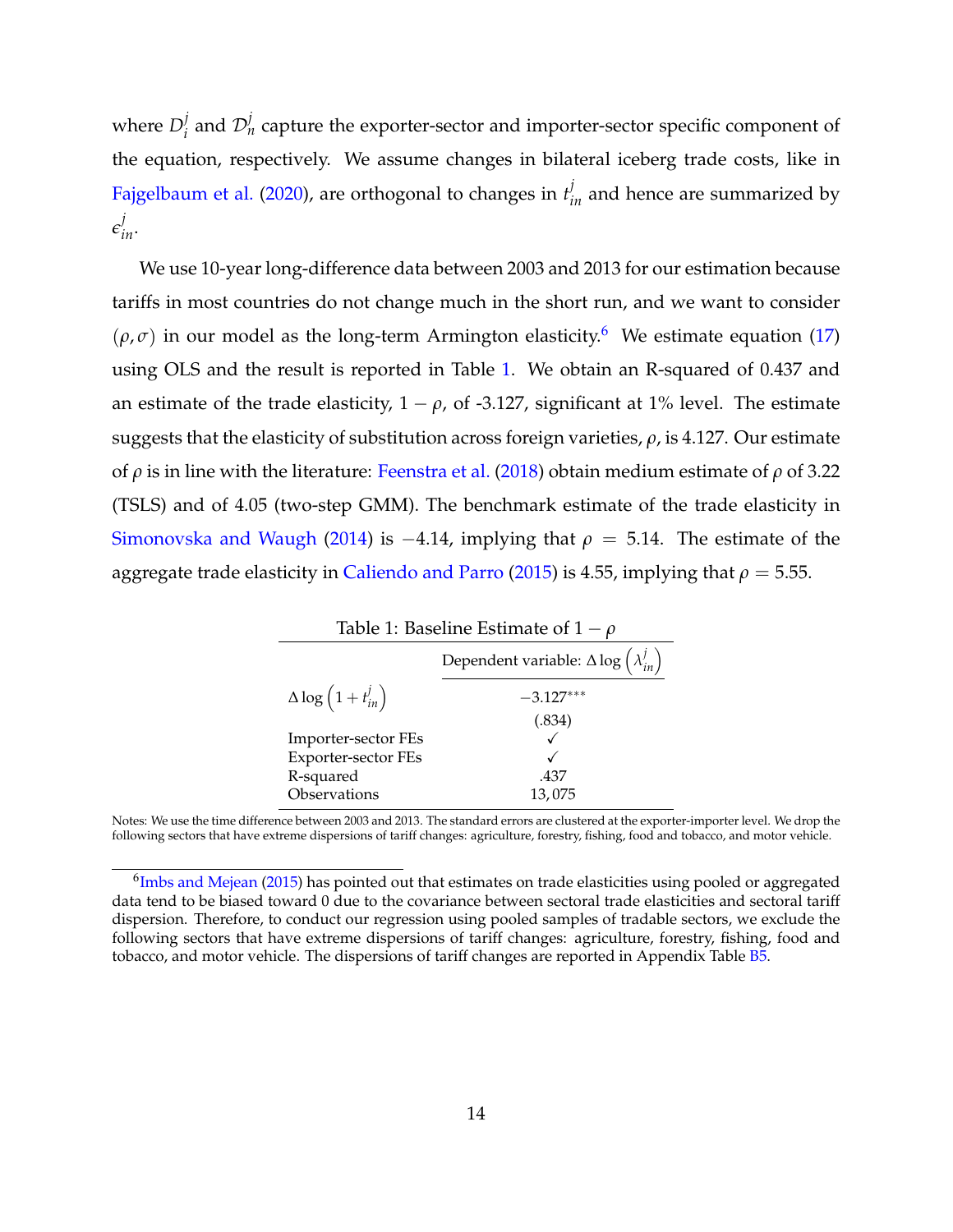#### <span id="page-14-1"></span>**3.2 Stage II: Estimating** *σ*

The elasticity of subtitution between domestic and foreign varieties, *σ*, cannot be estimated directly from the logarithm of the equation  $(8)$  for all  $i = n$ , because countries do not impose tariffs on their own varieties. However, we can identify *σ* from changes in domestic production shares and changes in tariffs based on the following fact: *a country with a higher average import tariff tends to have a higher share of domestic products in its total expenditure*.

First, notice that estimating the equation [\(17\)](#page-12-2) yields that, for  $i \neq n$ :

$$
\hat{\kappa}_{in}^j = \exp\left[\Delta \log\left(1 + t_{in}^j\right) + \frac{\epsilon_{in}^j}{1 - \rho}\right].\tag{18}
$$

From equation  $(8)$ , we know that the importer-sector fixed effect in equation  $(17)$  is given by: *<sup>ρ</sup>*−*<sup>σ</sup>*

<span id="page-14-0"></span>
$$
\exp(\mathcal{D}_n^j) = \frac{\left[\sum_{k \neq n} \psi_{kn}^j \left(\hat{\kappa}_{kn}^j \hat{c}_k^j / \hat{T}_k^j\right)^{1-\rho}\right]^{\frac{\rho}{1-\rho}}}{\left(1 - \lambda_{nn}^j\right) \left[\sum_{k \neq n} \psi_{kn}^j \left(\hat{\kappa}_{kn}^j \hat{c}_k^j / \hat{T}_k^j\right)^{1-\rho}\right]^{\frac{1-\sigma}{1-\rho}} + \lambda_{nn}^j \left(\hat{c}_n^j / \hat{T}_n^j\right)^{1-\sigma}}.
$$
 (19)

While the exporter-sector fixed effect equals:

$$
\exp(D_i^j) = \left(\hat{c}_i^j / \hat{T}_i^j\right)^{1-\rho}.\tag{20}
$$

Combining the expression of  $\hat{\lambda}^j_{nn}$  in [\(8\)](#page-9-1), we can simplify equation [\(19\)](#page-14-0) as:

$$
\exp(\mathcal{D}_n^j) = \frac{\hat{\lambda}_{nn}^j \left[ \sum_{k \neq n} \psi_{in}^j \left( \hat{\kappa}_{kn}^j \right)^{1-\rho} \exp\left( D_k^j \right) \right]^{\frac{\rho-\sigma}{1-\rho}}}{\exp(D_n^j)^{\frac{1-\sigma}{1-\rho}}}.
$$
(21)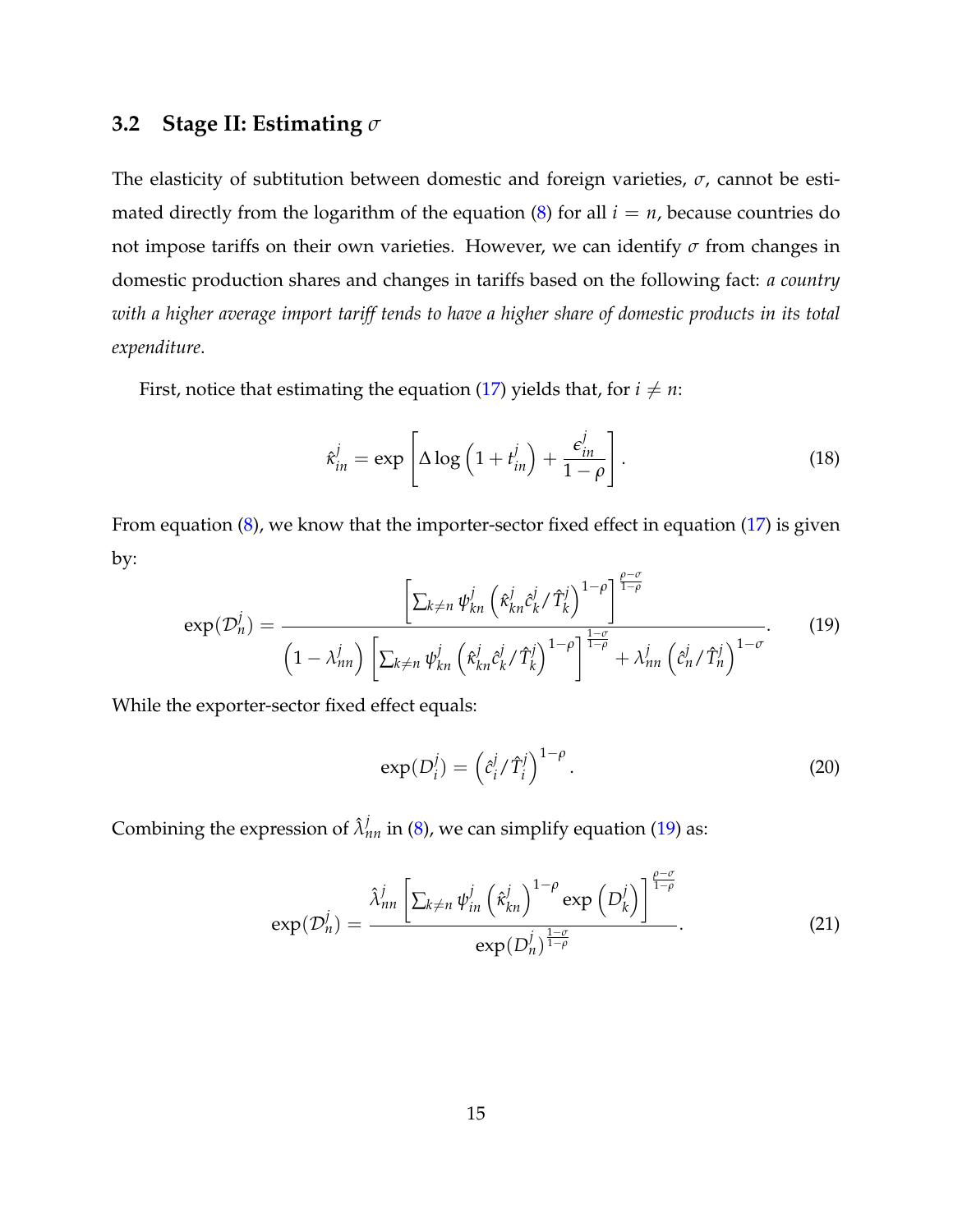Write the above expression in logs and rearrange terms, we obtain:

<span id="page-15-0"></span>
$$
(\rho - 1)\Delta \log \hat{\lambda}_{nn}^{j} - (\rho - 1)\mathcal{D}_{n}^{j} - \rho \log \left[\sum_{k \neq n} \psi_{in}^{j} \left(\hat{\kappa}_{kn}^{j}\right)^{1-\rho} \exp \left(D_{k}^{j}\right)\right] + D_{n}^{j}
$$
\nAugmented Changes in Domestic Expenditure Share,  $\mathcal{Y}_{n}^{j}$ 

\n
$$
= \sigma \left\{ D_{n}^{j} - \log \left[\sum_{k \neq n} \psi_{in}^{j} \left(\hat{\kappa}_{kn}^{j}\right)^{1-\rho} \exp \left(D_{k}^{j}\right)\right] \right\} + \epsilon_{n}^{j},
$$
\n
$$
\Psi_{n}^{j}
$$
\n(22)

where  $\epsilon_n^j$  is the measurement error. The right hand side of equation [\(22\)](#page-15-0) can be viewed as an augmented expression of changes in domestic expenditure share, while  $\Psi_n^j$  in the left hand side of equation [\(22\)](#page-15-0) is inversely correlated with the country *n*'s protection levels. Intuitively, the term  $\left[\sum_{k\neq n}\psi_{in}^{j}\left(\hat{\kappa}_{kn}^{j}\right)^{1-\rho}\exp\left(D_{k}^{j}\right)\right]$ *k*  $\setminus$ in  $\Psi_n^j$  can be viewed as a weighted average change in import tariffs faced by the representative consumer in country *n*. Higher the tariff increase (hence the greater  $\hat{\kappa}_{kn}^j$ ), greater the expenditure share on domestic varieties.

Backing out  ${\cal Y}_n^j$  and  $\Psi_n^j$  from the first stage, we estimate equation [\(22\)](#page-15-0) using OLS. We also include country and sector fixed effects to control for potential country- or sectorspecific confounders. We obtain an R-squared of 0.407 and an estimate of the elasticity of substitution between domestic and foreign varieties  $\sigma$  of 2.237, which is significant at 1% level and is reported in Table [2.](#page-16-0) Compared to the estimates of  $1 - \rho$  in Table [1,](#page-13-1) our baseline estimate of  $\sigma$  is almost halved, suggesting that the elasticity of substitution between domestic and foreign varieties is much lower than the elasticity of substitution between alternative foreign varieties.

The novel part of our strategy for identifying  $\sigma$  is that we make full use of the structural gravity equation derived from our Armington model with nested-CES preferences. By exploiting the estimates of importer-sector- and exporter-sector-fixed effects, we identify *σ* from the linkage between changes in domestic expenditure share and average changes in import tariffs. Unlike [Feenstra et al.](#page-31-0) [\(2018\)](#page-31-0) and [Fajgelbaum et al.](#page-31-1) [\(2020\)](#page-31-1), this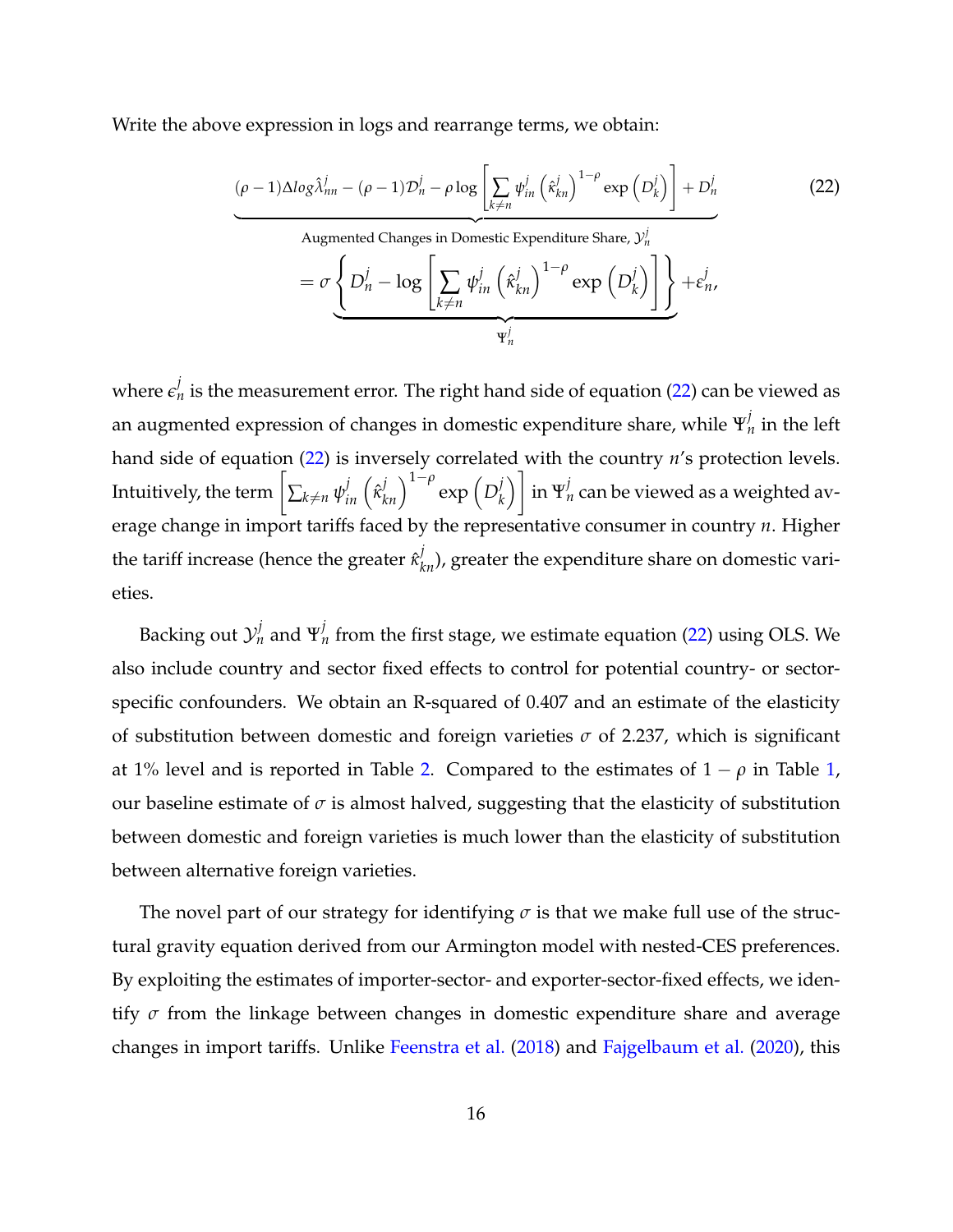<span id="page-16-0"></span>

| Table 2: Baseline Estimate of $\sigma$ |                                       |  |  |  |
|----------------------------------------|---------------------------------------|--|--|--|
|                                        | Dependent Variable: $\mathcal{Y}_n^j$ |  |  |  |
| $\Psi_n^j$                             | $2.327***$                            |  |  |  |
|                                        | (.329)                                |  |  |  |
| Sector FEs                             |                                       |  |  |  |
| Country FEs                            |                                       |  |  |  |
| R-squared                              | .407                                  |  |  |  |
| Observations                           | 555                                   |  |  |  |

Notes: We use the time difference between 2003 and 2013. The definitions of "Augmented Changes in Domestic Expenditure Share" and "Weighted Average of Changes in Import Tariffs" are given by equation [\(22\)](#page-15-0). We drop the following sectors that have extreme dispersions of tariff changes: agriculture, forestry, fishing, food and tobacco, and motor vehicle.

identification strategy does not require data on domestic prices, which is only available in very few developed countries. Our novel two-stage gravity-based framework allows us to estimate Armington elasticities  $(\rho, \sigma)$  using data on bilateral trade flows, tariffs, and domestic production, which is available in several commonly used databases (*e.g.* the combination of WIOD and TRAINS) and and is exactly identical with the data used for our counterfactual analysis.

#### **3.3 Robustness**

In this subsection, we conduct several robustness checks for our estimates on  $(\rho, \sigma)$ . First, we use data between 2005 and 2014 instead to estimate ( $ρ, σ$ ), probing whether  $ρ > σ$ holds for different sample periods. Using the two-stage gravity-based framework, we find that  $\rho = 4.592$  and  $\sigma = 2.696$ , both are statistically significant at 1% level. These results are reported in Table  $B1$  and Table  $B2$  in Appendix  $B.1$ , and is close with our baseline estimates in Table [1](#page-13-1) and [2,](#page-16-0) confirming that  $\rho > \sigma$ .

Second, we instead estimate (*ρ*, *σ*) using the gravity equations in levels. Similar to the baseline case, this alternative estimation method identifies *σ* from the link between the domestic production share and the average tariff. To perform the estimation, we use the gravity controls such as physical distance, contiguity, and common language to proxy the *level* of trade costs. We estimate  $(\rho, \sigma)$  year by year, from 2002 to 2014. All estimates are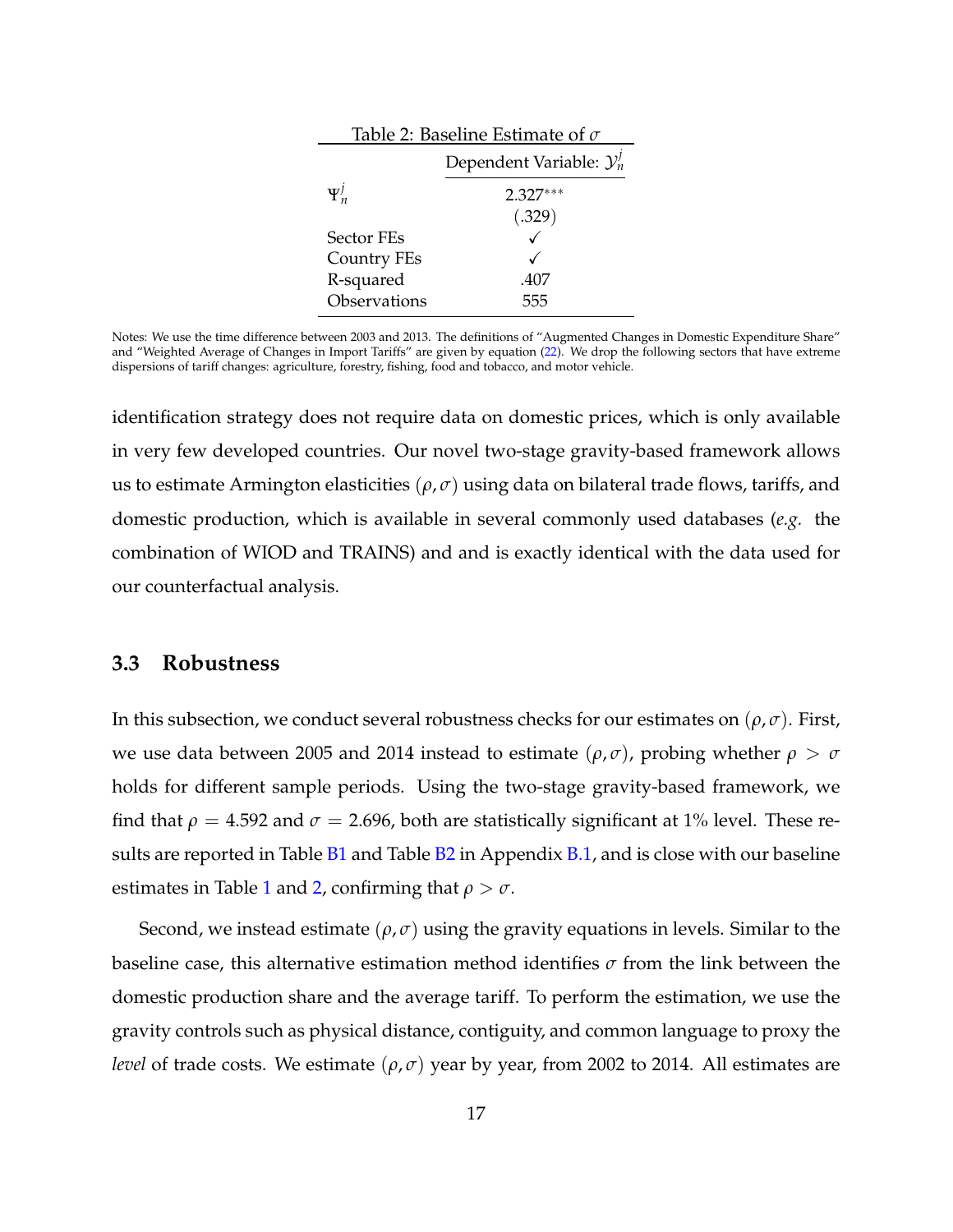bare in broad agreement with our baseline results and suggest that  $\rho > \sigma$ . The detailed results are reported in Appendix [B.2.](#page-37-0)

<span id="page-17-1"></span>

| Table 3: Heterogeneous $1 - \rho$           |                                                                   |             |  |  |  |
|---------------------------------------------|-------------------------------------------------------------------|-------------|--|--|--|
|                                             | Dependent variable: $\Delta \log \left( \lambda_{in}^{j} \right)$ |             |  |  |  |
|                                             | High-elasticity<br>Low-elasticity                                 |             |  |  |  |
| $\Delta \log \left( 1 + t_{in}^{j} \right)$ | $-2.007*$                                                         | $-7.942***$ |  |  |  |
|                                             | (1.058)                                                           | (1.356)     |  |  |  |
| Importer-sector FEs                         |                                                                   |             |  |  |  |
| <b>Exporter-sector FEs</b>                  |                                                                   |             |  |  |  |
| R-squared                                   | .490                                                              | .454        |  |  |  |
| Observations                                | 5,768                                                             | 4,972       |  |  |  |

Notes: We use the time difference between 2003 and 2013. The "high-elasticity" group includes mining, textile and leather, paper, basic metals, metal product, and other machinery. The "low-elasticity" includes includes wood, print, chemical, non-metallic mineral, electronic and optical, other transport equipment, and other manufacturing.

Finally, we check whether our estimates are robust to sector-specific Armington elasticities. The challenge to estimate the sector-specific elasticities, *i.e.*  $(\rho_j, \sigma_j)_{j=1}^J$ , is the lack of variation as sectors are very aggregated in WIOD data. To address this issue, we split sectors in our sample into "low-elasticity" and "high-elasticity" groups, based on the esti-mates of trade elasticities in [Broda and Weinstein](#page-30-8) [\(2006\)](#page-30-8) and [Caliendo and Parro](#page-30-7) [\(2015\)](#page-30-7).<sup>[7](#page-17-0)</sup> We assume that  $(\rho_j, \sigma_j)$  are identical within each group. Doing so, we allow  $(\rho, \sigma)$  to vary across sectors and preserve sufficient variations of tariff changes.

The estimation results in Table [3](#page-17-1) suggest that the "low-elasticity" group has  $\rho = 3.007$ and the "high-elasticity" group has  $\rho = 8.942$  $\rho = 8.942$  $\rho = 8.942$ . And the results in table 4 show that the "low-elasticity" group has  $\sigma = 2.033$  and the "high-elasticity" group has  $\sigma = 4.467$ . Not only does  $\sigma < \rho$  hold for each group, but in both cases the elasticity of substitution between domestic and foreign varieties is about half of the elasticity of substitution between foreign varieties (consistent with the baseline), confirming the robustness of our results.

<span id="page-17-0"></span><sup>&</sup>lt;sup>7</sup>The "high-elasticity" group includes mining, textile and leather, paper, basic metals, metal product, and other machinery. The "low-elasticity" includes includes wood, print, chemical, non-metallic mineral, electronic and optical, other transport equipment, and other manufacturing.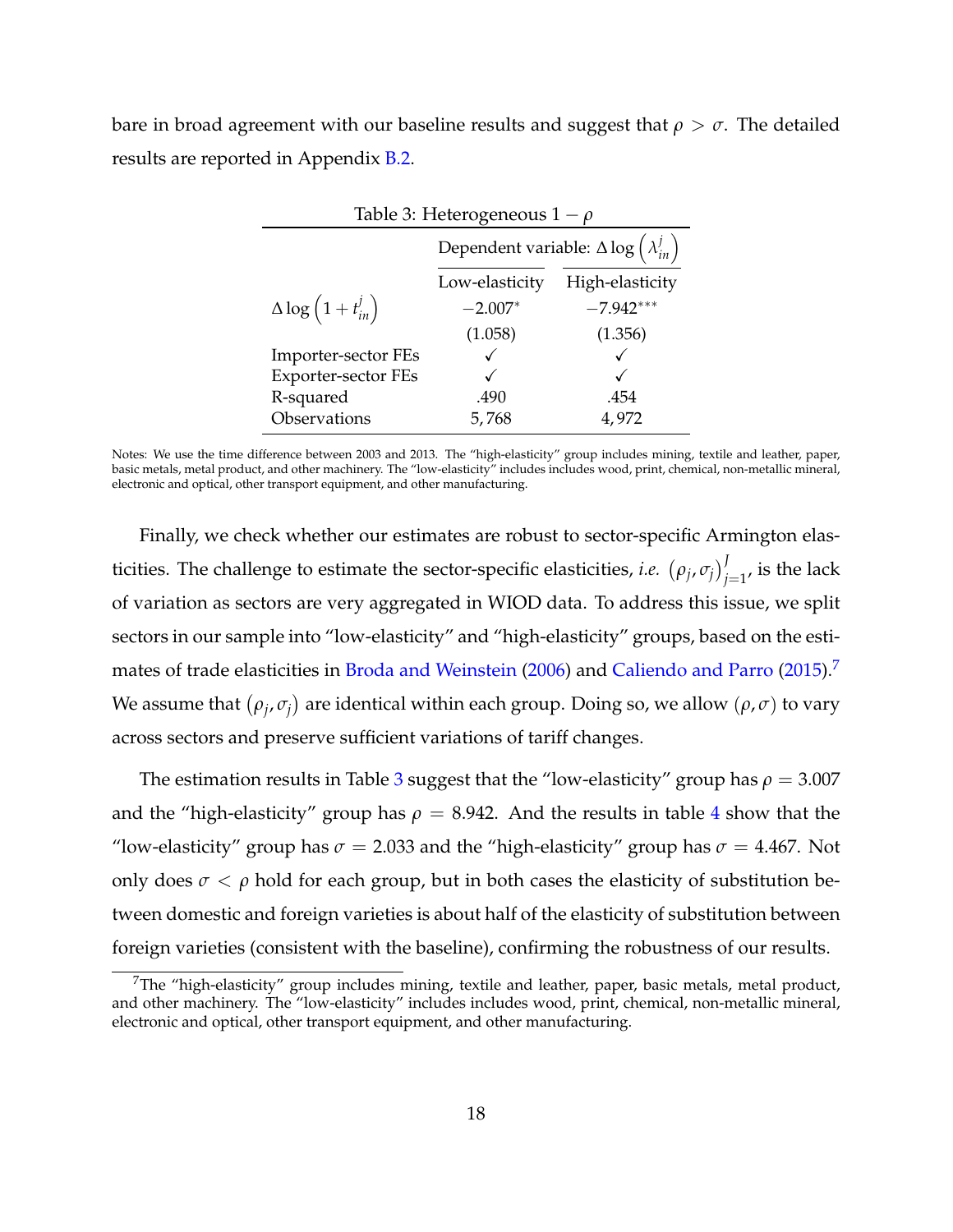<span id="page-18-0"></span>

| Table 4: Heterogeneous $\sigma$ |                                       |            |  |  |  |  |
|---------------------------------|---------------------------------------|------------|--|--|--|--|
|                                 | Dependent Variable: $\mathcal{Y}_n^j$ |            |  |  |  |  |
|                                 | High-elasticity<br>Low-elasticity     |            |  |  |  |  |
| $\Psi_n^j$                      | $2.033***$                            | $4.467***$ |  |  |  |  |
|                                 | (.112)                                | (1.390)    |  |  |  |  |
| Sector FEs                      |                                       |            |  |  |  |  |
| <b>Country FEs</b>              |                                       |            |  |  |  |  |
| R-squared                       | .632<br>.254                          |            |  |  |  |  |
| Observations                    | 243                                   |            |  |  |  |  |

Notes: We use the data between 2003 and 2013. The "high-elasticity" group includes mining, textile and leather, paper, basic metals, metal product, and other machinery. The "low-elasticity" includes includes wood, print, chemical, non-metallic mineral, electronic and optical, other transport equipment, and other manufacturing.

#### **3.4 Model's Fit**

In a standard model with uniform elasticity, equation [\(17\)](#page-12-2) is sufficient for estimation. In this case, one will bring the model to data with  $\sigma = \rho = 4.127$ . How well does our model fit the data, especially compared to the standard case? In this subsection, we evaluate the fit of the model and compared it with the fit of a standard model with uniform elasticity.

Notice that the trade shares, *λin*, is observable over time. To assess the model's fit, we can recover exogenous shocks that lead to changes in *λin*, inserting these shocks into the model, computing the *model-predicted* post-shock *λin* and comparing them with the data.

Specifically, according to equation [\(4\)](#page-8-3),  $\hat{\lambda}_{in}$  are driven by exogenous shocks  $\{\widehat{1+t_{in}^j}, \hat{\tau}_{in}^j, \hat{T}_{in}^j\}$ *i* }. We obtain  $\widehat{1+t^j_{in}}$  from 2003 to 2013 directly from the data. According to equation [\(17\)](#page-12-2),  $\hat{\kappa}^j_i$ *in* can be computed by

$$
\hat{\kappa}_{in}^j = \exp\left[\frac{\log \hat{\lambda}_{in}^j - D_i^j - \mathcal{D}_i^j}{1 - \rho}\right],\tag{23}
$$

then we obtain  $\hat{\tau}_{in}^j = \hat{\kappa}_{in}^j/\widehat{1+t_{in}^j}$ . Finally, we recover  $\hat{T}_i^j$  $\mathbf{F}_i^{\prime}$  from the exporter-fixed effects. Notice that

<span id="page-18-1"></span>
$$
\exp\left(D_i^j\right) = \left(\frac{\hat{c}_i^j}{\hat{T}_i^j}\right)^{1-\rho} \Rightarrow \hat{T}_i^j = \frac{\hat{c}_i^j}{\exp\left(D_i^j\right)^{\frac{1}{1-\rho}}}.\tag{24}
$$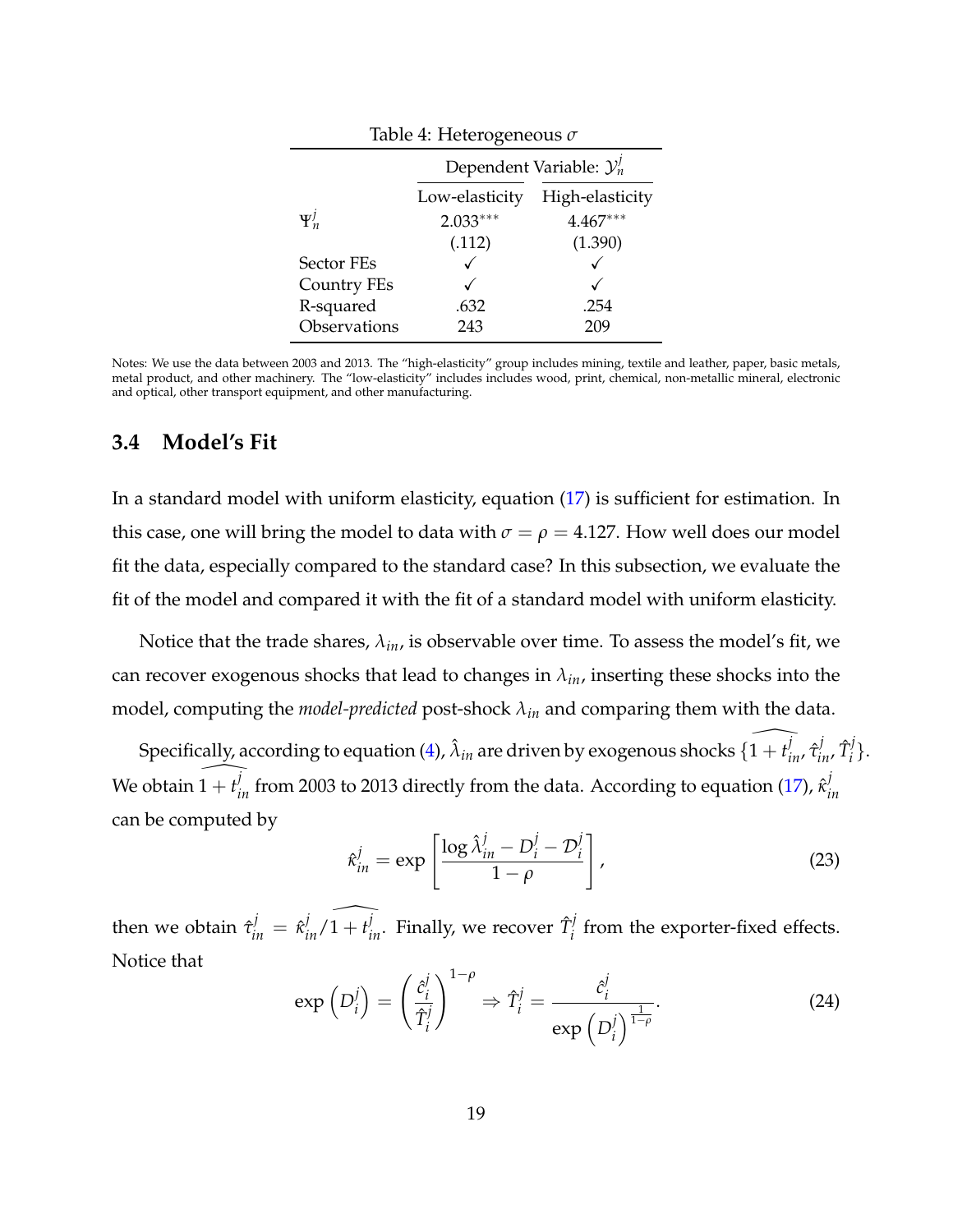We compute  $(\hat{T}^j_i)$ *i* ) as follows. First, we get initial guesses for  $(\hat{T}_i^j)$ *i* . Then we compute  $\hat{c}^j_i$  $\frac{d}{dt}$  by solving equation [\(9\)](#page-9-2), [\(10\)](#page-9-3), and [\(12\)](#page-9-4). Then, with  $\left( D_i^j \right)$ *i* ) in hand, we update  $(\hat{T}_i^j)$ *i*  $\big)$  by equation [\(24\)](#page-18-1). We iterate until the input values of  $\left(\hat{T}^j_i\right)$ *i* ) are equal to the updated values. Armed with  $\{\hat{\tau}_{in}^j, \hat{1} + t_{in}^j, \hat{T}_i^j\}$  $\mathcal{C}_i^{\prime}$ }, we then calibrate the model to the initial year 2003, compute the model-predicted change in  $\lambda_{in}^j$  over the 2003-2013 period, and obtain the simulated trade shares (i.e.,  $\lambda_{in}^j$ ) in 2013. Notice that we take trade shares in 2003 directly from the data to conduct the "exact-hat" algebra. Therefore, the simulated trade shares in 2013 can be used to evaluate the model's fit to changes in trade shares between 2003 and 2013.



<span id="page-19-1"></span>Figure 2:  $\{\lambda_{in}^j\}$  in 2013: Data vs. Model Simulations Note: The 45-degree reference line is plotted.

Figure [2](#page-19-1) plots simulated trade shares (i.e.,  $\lambda_{in}^j$ ) from our baseline model against those of data in 2013. Panel (a) include all sector and country pairs while panel (b) focus on the

<span id="page-19-0"></span>

| Table 5: Model's Fit to Trade Shares in 2013 |                 |                                                |                 |                 |  |  |
|----------------------------------------------|-----------------|------------------------------------------------|-----------------|-----------------|--|--|
|                                              |                 | Dependent Variable: $\lambda_{in}^{j}$ in Data |                 |                 |  |  |
|                                              |                 | All $(i, n)$<br>$i = n$                        |                 |                 |  |  |
|                                              | $\rho > \sigma$ | $\rho = \sigma$                                | $\rho > \sigma$ | $\rho = \sigma$ |  |  |
| $\lambda_{in}^j$ in Model                    | $.871***$       | $.815***$                                      | $.921***$       | $.810***$       |  |  |
|                                              | (.007)          | (.009)                                         | (.014)          | (.018)          |  |  |
| R-squared                                    | .923            | .881                                           | .777            | .651            |  |  |
| Observations                                 | 34848           | 34848                                          | 792             | 792             |  |  |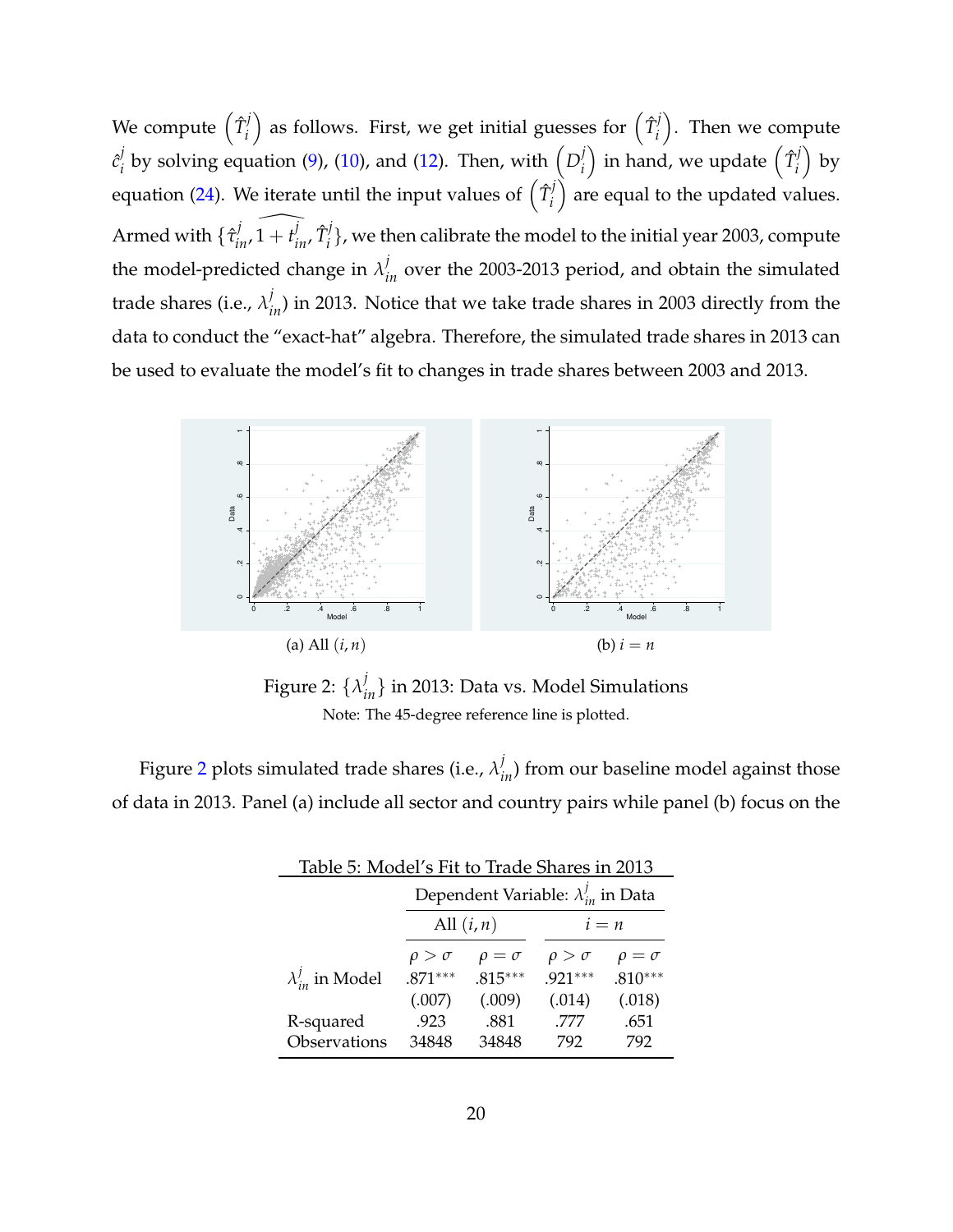case where  $n = i$ . The model fits the actual trade shares tightly. This is not surprising: gravity models have been shown to fit bilateral trade shares well. What is more important is that the baseline model with  $\rho = 4.127$  and  $\sigma = 2.237$ , fits the data better than the standard Armington model with uniform elasticity (i.e.,  $\rho = \sigma = 4.127$ ).<sup>[8](#page-20-1)</sup> As shown in Table [5,](#page-19-0) when regress observed  $\lambda_{in}^j$  on simulated  $\lambda_{in}^j$  from our baseline model (i.e.,  $\rho > \sigma$ ), the point estimator is closer to 1 and with a greater R-square compared to that from the uniform elasticity model (R-squared  $= 0.923$  vs. 0.881). For the observations  $i = n$ , the baseline model fits the data even better – the point estimate is as high as 0.921. Intuitively, by imposing  $\rho = \sigma$ , the standard Armington model tends to overestimate  $\sigma$  and thus the change in  $\{\lambda_{in}^j\}$ , especially for  $i = n$ .

### <span id="page-20-0"></span>**4 The Welfare Effects of the US-China Trade War**

Armed with the estimated elasticities, we quantify the impacts of the US-China trade war starting from 2018, highlighting the implications of  $\rho > \sigma$ . First, we solve for the welfare changes under the protectionism tariffs imposed by the Trump administration on imports from China and China's retaliation tariffs. We compare the results in our baseline model with ones in the standard model where  $\sigma = \rho$ . Second, we consider a noncooperative tariff game between the U.S. and China and compute the Nash tariffs.

#### **4.1 Consequences of the US-China Trade War starting from 2018**

The official "Section 301" report was issued on April 3, 2018, which marked the start of tariff war and retaliations between the two largest countries in the world. Since then, there have been altogether five waves of protectionism tariffs implemented by the Trump administration, on July and August 2018, September 2018, May 2019, September 2019,

<span id="page-20-1"></span><sup>&</sup>lt;sup>8</sup>To evaluate the fit of the standard Armington model with  $\rho = \sigma = 4.127$ , we re-compute  $\left(\hat{T}^j_i\right)$  $\binom{j}{i}$  using the standard model.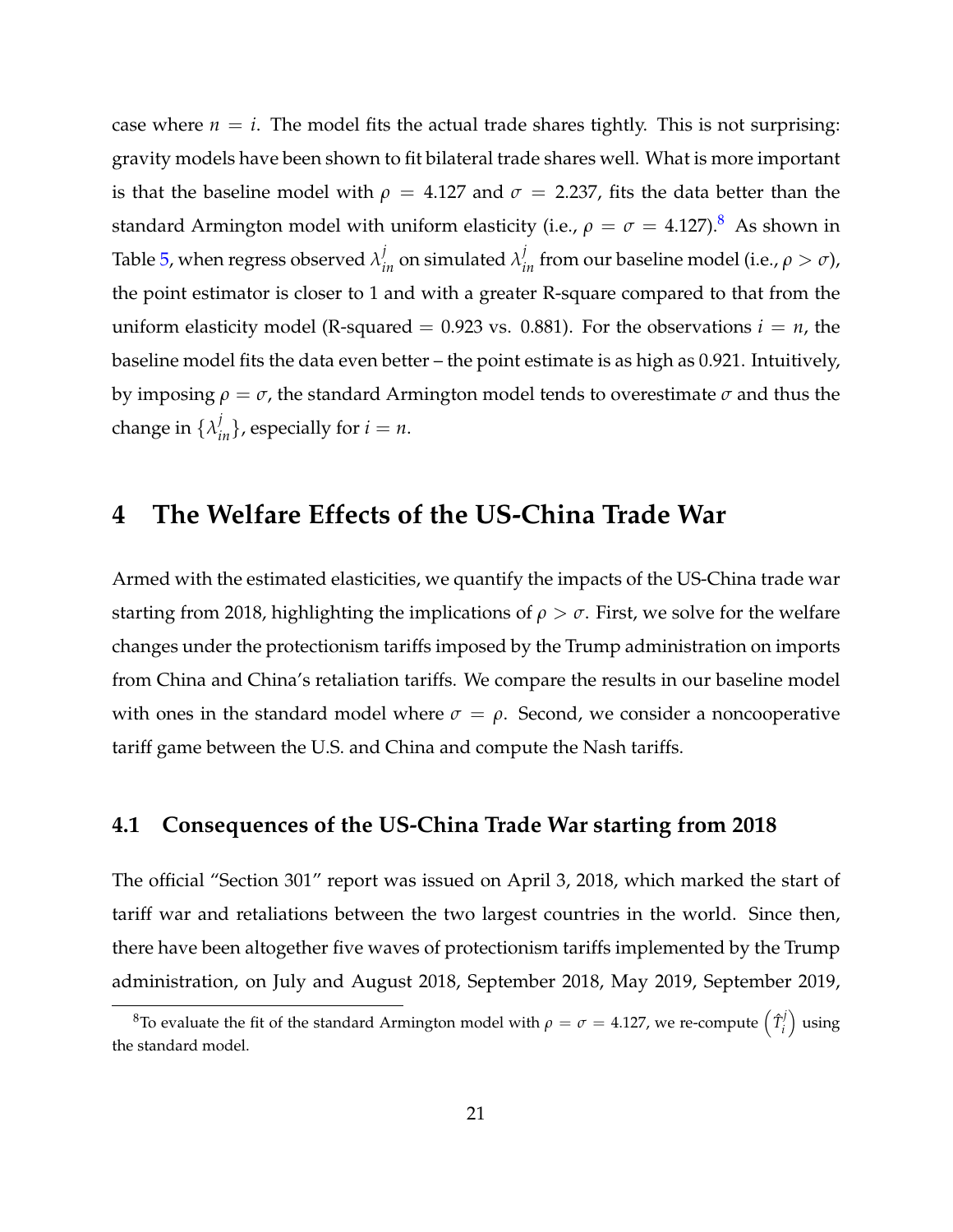and December 2019, respectively. Adopting a "tic-for-tat" strategy, China's retaliation immediately followed each wave of the U.S. tariffs.

We conduct our counterfactual exercises as follows. First, we get *ρ*, *σ* from our baseline estimates,  $\lambda_{in}^j$ ,  $X_n^j$  from the WIOD for 2014 (the last year in WIOD),  $t_{in}^j$  from the TRAINS database for 2017 (the last year before the US-China trade war). Then, we set  $t_{in}^{j'}$  at their levels on December 2019, after the last-wave of protectionism tariffs imposed by the Trump administration and the corresponding retaliation from China. These tariff rates, by sector and for both the U.S. and China, before and after the trade war, are reported in Table [6.](#page-21-0) The Trumpian tariffs are substantial in most of the sectors, increasing from less than 5% before 2018 to greater than 20% at the end of 2019. China immediately levied sizable retaliatory tariffs on imports from the U.S., concentrating on the agricultural sectors.

| Sector                        | WIOD code       | US Tariff on Chinese Goods |          |         | Chinese Tariff on U.S. Goods |
|-------------------------------|-----------------|----------------------------|----------|---------|------------------------------|
|                               |                 | Pre-war                    | Trumpian | Pre-war | Retaliation                  |
| Agriculture                   | A01             | .030                       | .237     | .113    | .365                         |
| Forestry                      | A02             | .007                       | .214     | .094    | .347                         |
| Fishing                       | A03             | .005                       | .223     | .081    | .323                         |
| Mining                        | B               | .003                       | .099     | .016    | .147                         |
| Food and Tobacco              | C10-C12         | .111                       | .332     | .164    | .344                         |
| Textile and Leather           | C13-C15         | .089                       | .154     | .125    | .235                         |
| Wood                          | C16             | .022                       | .223     | .049    | .283                         |
| Paper                         | C17             | .000                       | .236     | .056    | .256                         |
| Print                         | C18             | .001                       | .175     | .037    | .105                         |
| Petroleum                     | C19             | .009                       | .186     | .049    | .272                         |
| Chemical                      | C20             | .032                       | .182     | .063    | .213                         |
| Pharmaceutical                | C <sub>21</sub> | .032                       | .040     | .063    | .050                         |
| Rubber and Plastic            | C <sub>22</sub> | .033                       | .213     | .100    | .164                         |
| Non-metallic mineral          | C <sub>23</sub> | .034                       | .222     | .116    | .192                         |
| Basic metals                  | C <sub>24</sub> | .014                       | .223     | .052    | .135                         |
| Metal product                 | C25             | .025                       | .319     | .104    | .192                         |
| <b>Electronic and Optical</b> | C <sub>26</sub> | .018                       | .208     | .066    | .232                         |
| Electrical                    | C27             | .020                       | .247     | .080    | .201                         |
| Machinery n.e.c.              | C <sub>28</sub> | .013                       | .217     | .086    | .229                         |
| Motor vehicle                 | C <sub>29</sub> | .025                       | .258     | .135    | .220                         |
| Other transport equipment     | C30             | .019                       | .249     | .078    | .076                         |
| Other manufacturing           | C31-C32         | .028                       | .225     | .141    | .242                         |

<span id="page-21-0"></span>Table 6: The US-China Tariff War starting from 2018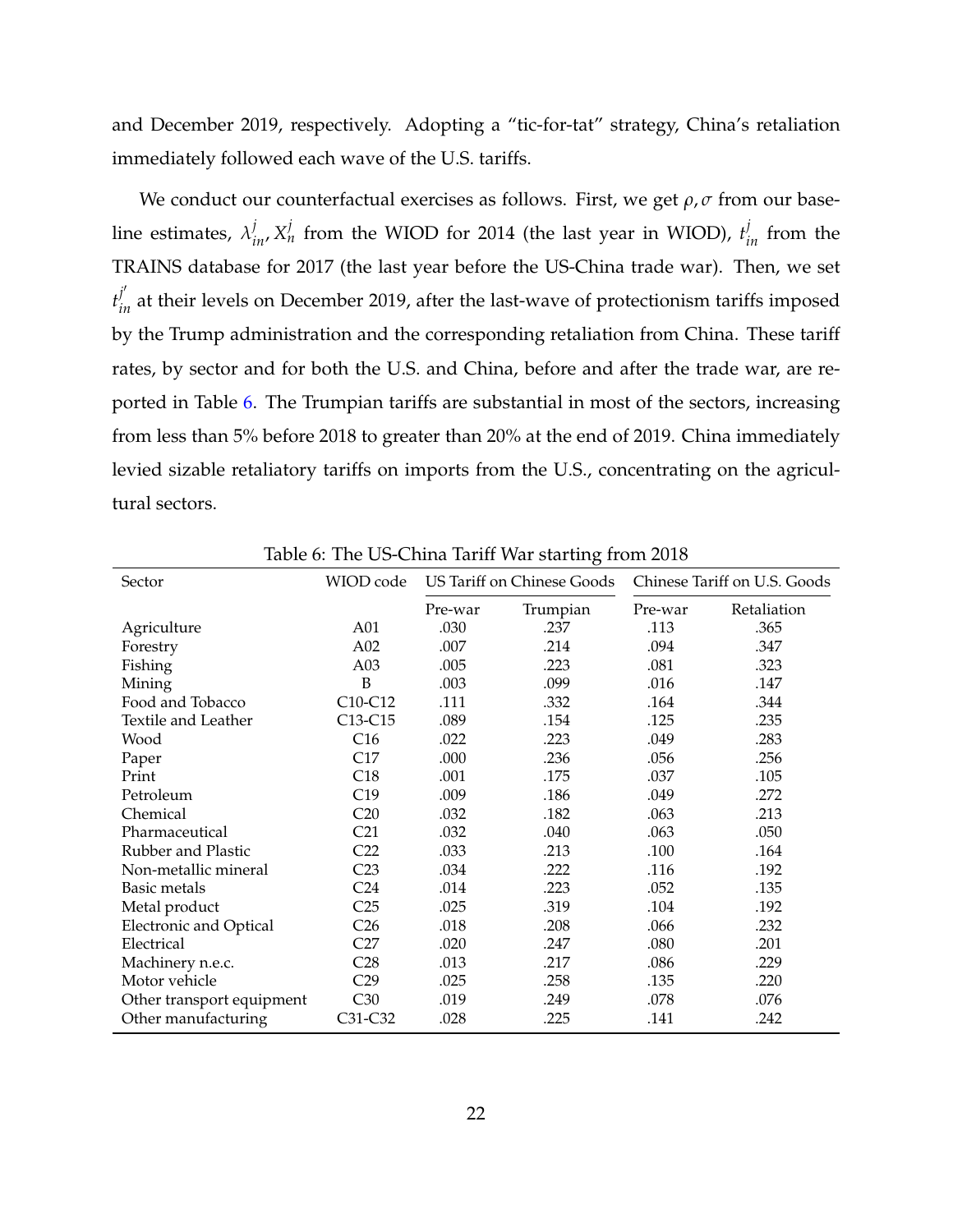We consider the counterfactual welfare changes across countries in three scenarios: (i) unilateral protectionist tariffs imposed by the Trump administration, (ii) Trump tariffs and Chinese retaliation, and (iii) US-China trade decoupling, i.e., the case where the cost of trade between the U.S. and China reaches infinity. In each case, we use both our baseline model where  $\rho = 4.127$  and  $\sigma = 2.327$ , as well as the standard model where  $\rho = \sigma = 4.127$ , to calculate the welfare change.

Table [7](#page-23-0) reports the results. Columns (1) and (2) show that the unilateral protectionist tariffs imposed by the Trump administration do bring a small welfare gain to the United States (0.004%), but the standard model with  $\rho = \sigma$  greatly overestimates this gain (0.016%). With  $\rho > \sigma$ , instead of bringing consumer demand back to the U.S., Trump's tariffs on imports from China shift demand to third countries such as Canada and Mexico.

Column (3) of table [7](#page-23-0) shows that with China's retaliation, the trade war between China and the United States resulted in considerable welfare losses for China (−0.155%) and the United States (−0.033%). At the same time, the tariff war between the two largest countries in the world also benefited other economies, with real income increasing by 0.046% in Canada, 0.217% in Mexico, 0.029% in Japan, and 0.037% in South Korea. This is mainly due to trade diversion, which can be seen in the blue bars of the figure [3,](#page-24-0) where we present changes in the US imports under scenario (ii) for major economies.

Comparing the results in column (4) with those in column (3), we find that imposing  $\rho = \sigma$  substantially underestimates the impact of the US-China trade war on third countries. In this case, as shown in column (4), Canada's real income increases by only 0.005% (contrary to 0.046% in the baseline case), while Mexico's increases by only 0.106% (contrary to 0.217% in the baseline). The standard model suggests that Taiwan would lose from a trade war with the US  $(-0.010\%)$ , while our baseline model suggests a positive welfare effect for Taiwan (0.0[3](#page-24-0)5%). Figure 3 presents the predicted changes in U.S. imports of the baseline model and the standard model with uniform elasticity in blue and yellow bars, respectively. As can be seen from figure [3,](#page-24-0) the imposition of  $\rho = \sigma$  results in a significant underestimation of the trade diversion due to the US-China trade war.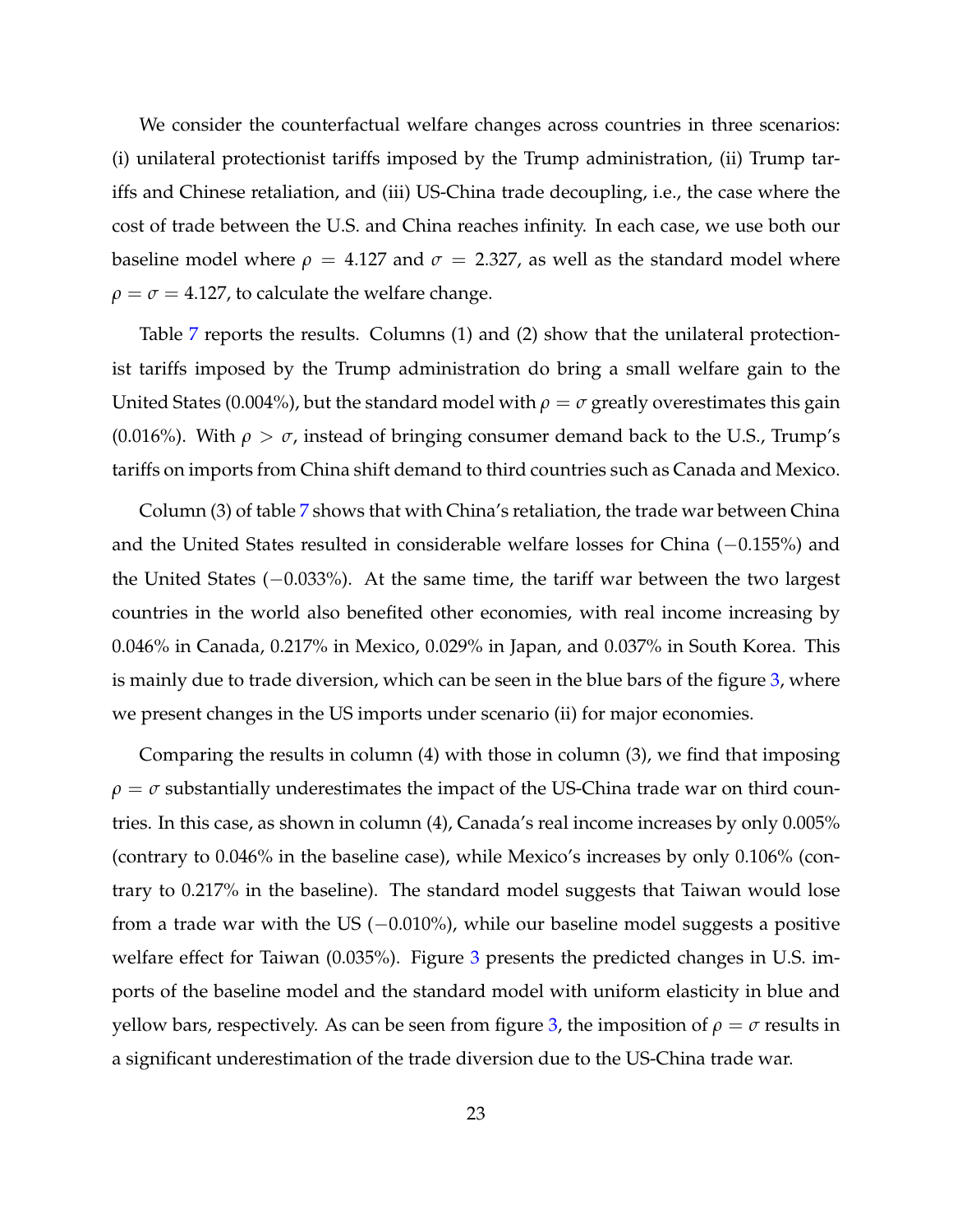| $% \triangle in Welfare:$ | Trumpian Tariff |                 | US-China Trade War |                 | US-China Trade Decoupling |                 |
|---------------------------|-----------------|-----------------|--------------------|-----------------|---------------------------|-----------------|
|                           | $\rho > \sigma$ | $\rho = \sigma$ | $\rho > \sigma$    | $\rho = \sigma$ | $\rho > \sigma$           | $\rho = \sigma$ |
|                           | (1)             | (2)             | (3)                | (4)             | (5)                       | (6)             |
| <b>United States</b>      | .004            | .016            | $-.033$            | $-0.013$        | $-0.510$                  | $-.402$         |
| China                     | $-0.149$        | $-.122$         | $-.155$            | $-.122$         | $-.552$                   | $-.437$         |
| Australia                 | $-.010$         | $-.015$         | $-.004$            | $-.010$         | $-.001$                   | $-.018$         |
| Austria                   | .007            | .002            | .009               | .002            | .026                      | .008            |
| Belgium                   | $-.006$         | $-.009$         | .001               | $-.006$         | .023                      | $-.006$         |
| Bulgaria                  | .004            | .004            | .004               | .003            | .008                      | .006            |
| <b>Brazil</b>             | .005            | $-.003$         | .015               | $-.001$         | .042                      | .001            |
| Canada                    | .032            | .005            | .046               | .005            | .167                      | .023            |
| Switzerland               | .002            | .001            | .003               | .001            | .018                      | .006            |
| Cyprus                    | .008            | .006            | .003               | .004            | $-.004$                   | .006            |
| Czech                     | .027            | .019            | .024               | .014            | .062                      | .031            |
| Germany                   | .014            | .001            | .022               | .002            | .083                      | .012            |
| Denmark                   | .006            | .000            | .008               | .001            | .033                      | .007            |
| Spain                     | .010            | .007            | .009               | .005            | .020                      | .010            |
| Estonia                   | .027            | .022            | .023               | .016            | .057                      | .035            |
| Finland                   | .018            | .007            | .023               | .007            | .065                      | .019            |
| France                    | .002            | $-.002$         | .005               | $-.001$         | .038                      | .003            |
| United Kingdom            | .008            | .004            | .008               | .003            | .026                      | .006            |
| Greece                    | .002            | .002            | .002               | .001            | .003                      | .003            |
| Croatia                   | .004            | .002            | .004               | .002            | .009                      | .006            |
| Hungary                   | .030            | .021            | .029               | .017            | .083                      | .039            |
| Indonesia                 | .024            | .011            | .026               | .009            | .078                      | .029            |
| India                     | .015            | .008            | .014               | .006            | .039                      | .016            |
| Ireland                   | $-.031$         | $-.040$         | $-.004$            | $-.025$         | .074                      | $-.022$         |
| Italy                     | .015            | .008            | .015               | .007            | .044                      | .017            |
| Japan                     | .027            | .011            | .029               | .010            | .084                      | .024            |
| Korea                     | .024            | $-.001$         | .037               | .003            | .138                      | .020            |
| Lithuania                 | .019            | .017            | .012               | .011            | .017                      | .019            |
| Luxembourg                | $-.079$         | $-.110$         | $-.030$            | $-.064$         | .029                      | $-.071$         |
| Latvia                    | .007            | .005            | .006               | .004            | .011                      | .007            |
| Mexico                    | .215            | .120            | .217               | .106            | .644                      | .273            |
| Malta                     | .002            | $-.005$         | .004               | $-.001$         | .019                      | .006            |
| Netherlands               | .010            | .002            | .015               | .002            | .056                      | .011            |
| Norway                    | $-.003$         | $-.006$         | .002               | $-.004$         | .014                      | $-.004$         |
| Poland                    | .016            | .012            | .014               | .009            | .034                      | .018            |
| Portugal                  | .001            | .002            | .002               | .001            | .007                      | .006            |
| Romania                   | .005            | .005            | .004               | .004            | .008                      | .009            |
| R.O.W.                    | .021            | .000            | .032               | .002            | .119                      | .020            |
| Russia                    | .009            | .004            | .007               | .002            | .016                      | .005            |
| Slovakia                  | .014            | .010            | .013               | .007            | .033                      | .014            |
| Slovenia                  | .030            | .023            | .024               | .017            | .053                      | .035            |
| Sweden                    | .010            | .003            | .014               | .003            | .049                      | .012            |
| Turkey                    | .011            | .008            | .010               | .006            | .029                      | .015            |
| Taiwan                    | .012            | $-.021$         | .035               | $-.010$         | .130                      | $-.001$         |

<span id="page-23-0"></span>Table 7: Welfare Effects of the US-China Trade War

Notes:  $\rho > \sigma$  refers to the baseline case in which  $\rho = 4.127$  and  $\sigma = 2.327$ .  $\rho = \sigma$  refers to the standard case in which  $\rho = \sigma = 4.127$ . Trumpian tariff refers to the scenario under the tariffs imposed by President Trump on imports from China on December, 2019. The US-China trade war refers to Trumpian tariff associated with China's retaliation. The US-China trade decoupling refers to the case in which  $\tau_{CN,US} = \tau_{US,CN} = \infty$ .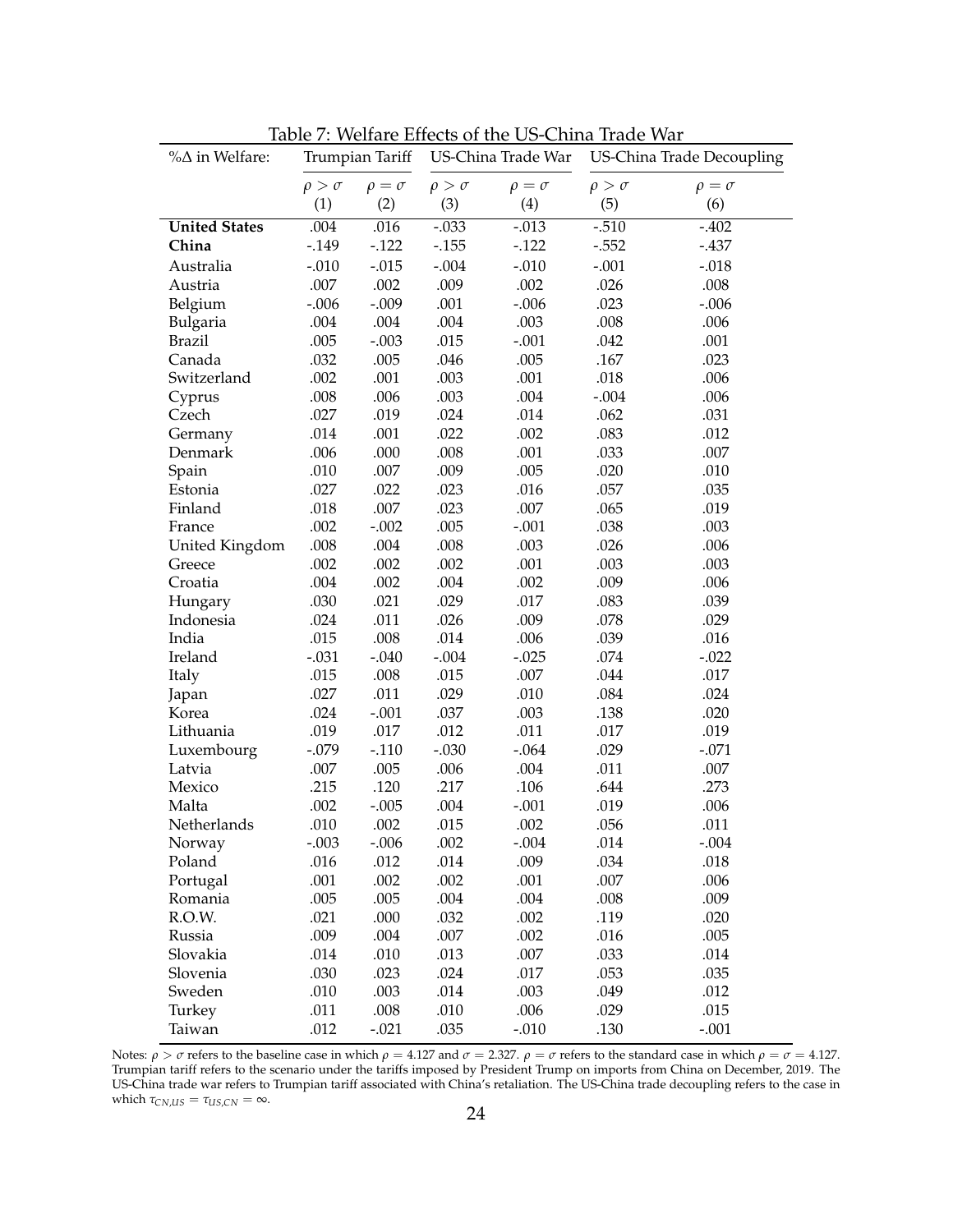In the event of an escalation and eventual decoupling of trade between the U.S. and China, both countries would suffer significant losses in real income: 0.510% for the U.S. and 0.552% for China according to our baseline model. Thus, both countries have an incentive to prevent an escalation of the current trade conflict. Moreover, in a  $\rho > \sigma$  scenario, third countries such as Canada, Mexico, and South Korea would gain significantly from decoupling trade between the U.S. and China.

We also quantify the US-China trade war under heterogeneous Armington elasticities, based on the estimates in Table [3](#page-17-1) and [4.](#page-18-0) Table [8](#page-25-0) reports the welfare change for selected major economies. Not surprisingly, the main message of the quantification exercises remain robust under heterogeneous Armington elasticities across sectors: imposing a uniform elasticity of substitution across all varieties overestimates the gains from unilateral protectionism tariffs and underestimates the losses to China and the U.S. from a trade war as well as the third-country welfare gains from the US-China trade war.



<span id="page-24-0"></span>Figure 3: Changes in the US Imports under the US-China Trade War (Selected Economies)

Notes: The baseline model refers to the case in which  $\rho = 4.127$  and  $\sigma = 2.327$ . The standard model refers to the case in which  $\rho = \sigma = 4.127$ . The US-China trade war refers to Trump tariff associated with China's retaliation.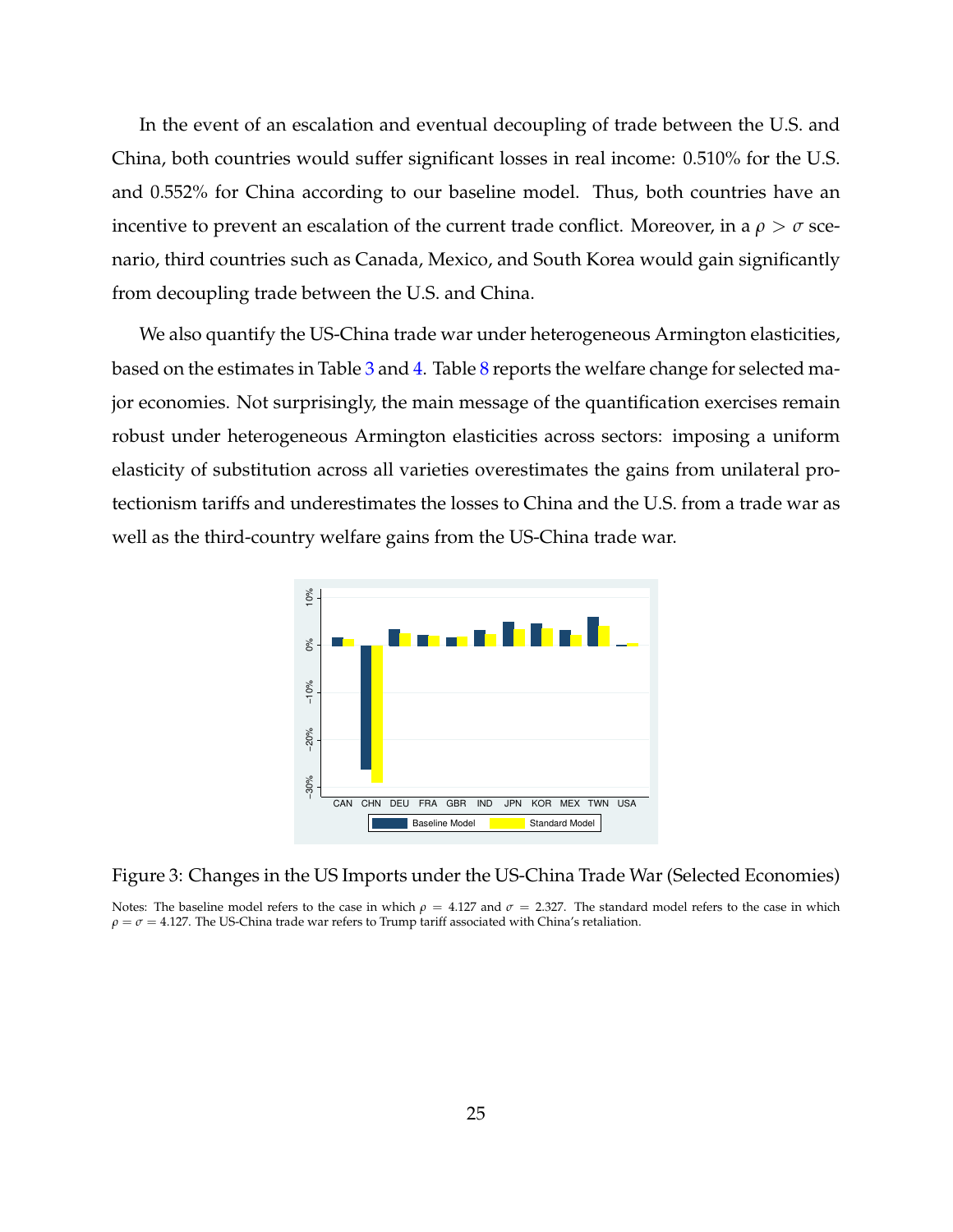<span id="page-25-0"></span>

| $\%$ $\Delta$ in Welfare: | Trumpian Tariff     |                     | US-China Trade War  |                     | US-China Trade Decoupling |                     |
|---------------------------|---------------------|---------------------|---------------------|---------------------|---------------------------|---------------------|
|                           | $\rho_i > \sigma_i$ | $\rho_i = \sigma_i$ | $\rho_i > \sigma_i$ | $\rho_i = \sigma_i$ | $\rho_i > \sigma_i$       | $\rho_i = \sigma_i$ |
|                           | (1)                 | $\left( 2\right)$   | (3)                 | (4)                 | (5)                       | (6)                 |
| <b>United States</b>      | .006                | .015                | $-.032$             | $-.015$             | $-.608$                   | $-516$              |
| China                     | $-.133$             | $-.108$             | $-138$              | $-.109$             | $-572$                    | $-479$              |
| Canada                    | .025                | .008                | .040                | .008                | .129                      | .018                |
| Germany                   | .011                | $-.001$             | .022                | .002                | .065                      | .007                |
| France                    | .000                | $-.002$             | .004                | $-.001$             | .032                      | .002                |
| United Kingdom            | .007                | .002                | .008                | .001                | .023                      | .003                |
| Indonesia                 | .021                | .010                | .020                | .008                | .054                      | .020                |
| India                     | .011                | .006                | .010                | .005                | .024                      | .010                |
| Japan                     | .023                | .009                | .027                | .008                | .070                      | .021                |
| Korea                     | .018                | $-.001$             | .030                | .002                | .116                      | .019                |
| Mexico                    | .153                | .087                | .157                | .074                | .482                      | .204                |
| Taiwan                    | .012                | $-.015$             | .033                | $-.007$             | .114                      | .002                |

Table 8: Welfare Effects with Heterogeneous Armington Elasticities (Selected Economies)

Notes: Trumpian tariff refers to the scenario under the tariffs imposed by President Trump on imports from China on December, 2019. The US-China trade war refers to Trumpian tariff associated with China's retaliation. The US-China trade decoupling refers to the case in which  $\tau_{CN,US} = \tau_{US,CN} = \infty$ .  $\rho_j > \sigma_j$  refers to the Armington elasticities listed in Table [B5.](#page-19-0)  $\rho_j = \sigma_j$  refers to the case in which  $\sigma_j$  is set to be equal to  $\rho_j$  in Table [B5.](#page-19-0)

#### **4.2 Nash Tariffs between the U.S. and China**

Our second set of counterfactual exercises characterizes the noncooperative tariff game between the U.S. and China, aiming to set a benchmark for understanding the trade conflicts between the world's two largest economies. In particular, we solve the Nash equilibrium in which the U.S. (China) optimally sets its tariffs on imports from China (the U.S.). We are interested in the implications of our nested-CES preferences for these noncooperative tariffs.

Table [9](#page-26-0) shows that in the Nash equilibrium, the U.S. would impose protectionist tariffs on imports from China ranging from 8.7% to 18.5% (averaged 11.6%). These tariffs are higher than the U.S. pre-trade-war tariffs on the Chinese imports (averaged 2.6%) but lower than the Trumpian tariffs (averaged 21.3%). Similarly, in the Nash equilibrium, China would impose an average tariff of 13.4% on imports from the U.S., which is higher than its pre-trade-war levels (an average of 8.5%), but much lower than China's retaliation tariffs in the US-China trade war (an average of 21.9%).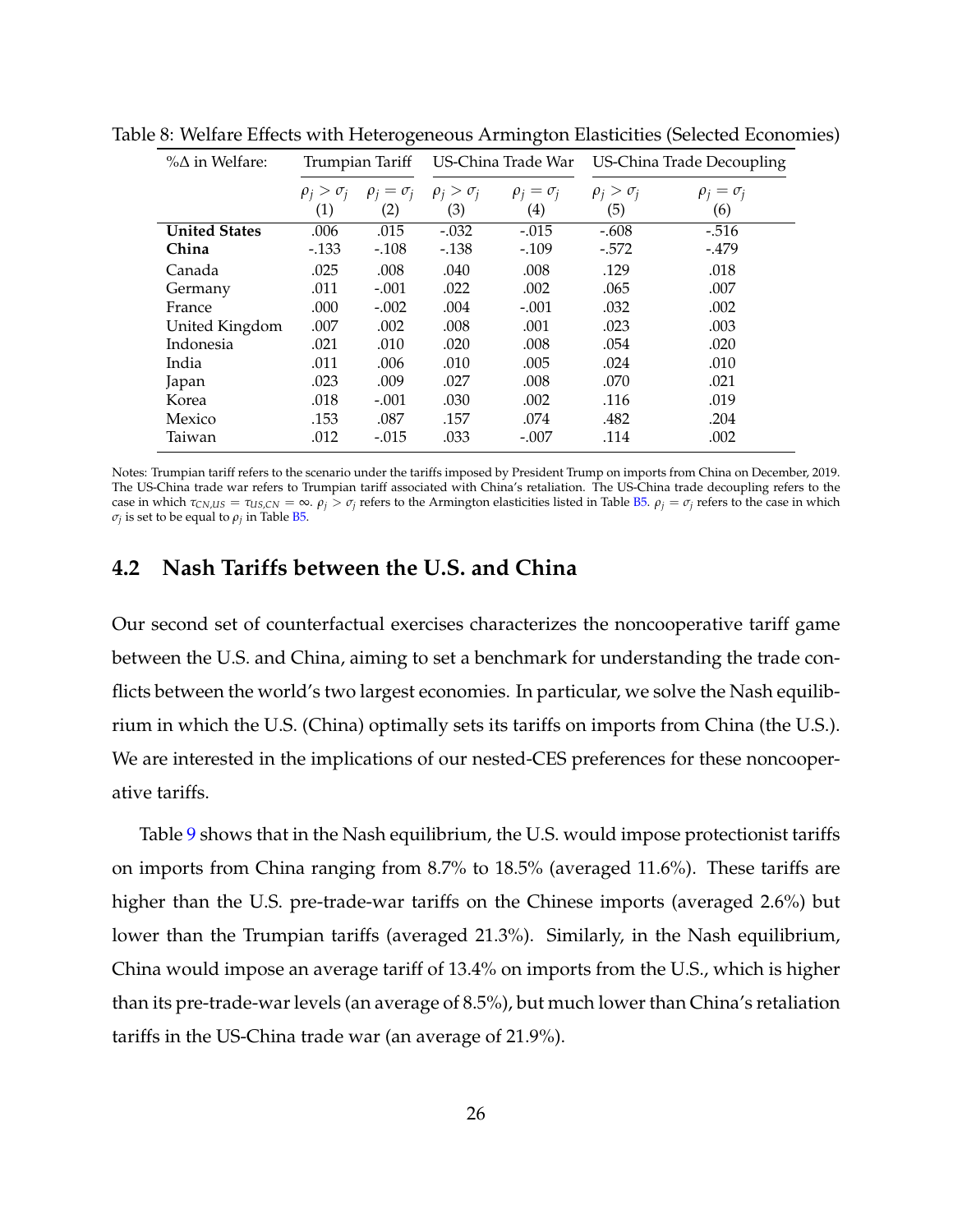| Name                          |             | Nash Tariffs under $\rho > \sigma$ |             | Nash Tariff under $\rho = \sigma$ |
|-------------------------------|-------------|------------------------------------|-------------|-----------------------------------|
|                               | $t$ CHN,USA | $t_{\text{USA,CHN}}$               | $t$ CHN,USA | $t_{\text{USA,CHN}}$              |
| Agriculture                   | .081        | .152                               | .106        | .176                              |
| Forestry                      | .020        | .100                               | .026        | .121                              |
| Fishing                       | .013        | .090                               | .017        | .101                              |
| Mining                        | .112        | .096                               | .140        | .137                              |
| Food and Tobacco              | .155        | .155                               | .180        | .184                              |
| Textile and Leather           | .121        | .147                               | .122        | .178                              |
| Wood                          | .140        | .130                               | .159        | .165                              |
| Paper                         | .132        | .138                               | .161        | .161                              |
| Print                         | .047        | .087                               | .068        | .108                              |
| Petroleum                     | .128        | .115                               | .156        | .153                              |
| Chemical                      | .141        | .134                               | .158        | .161                              |
| Pharmaceutical                | .146        | .140                               | .165        | .174                              |
| Rubber and Plastic            | .149        | .161                               | .156        | .178                              |
| Non-metallic mineral          | .145        | .135                               | .153        | .149                              |
| <b>Basic metals</b>           | .124        | .122                               | .138        | .162                              |
| Metal product                 | .141        | .158                               | .158        | .171                              |
| <b>Electronic and Optical</b> | .121        | .127                               | .133        | .149                              |
| Electrical                    | .120        | .142                               | .132        | .163                              |
| Machinery n.e.c.              | .125        | .154                               | .147        | .171                              |
| Motor vehicle                 | .115        | .185                               | .141        | .181                              |
| Other transport equipment     | .139        | .173                               | .169        | .179                              |
| Other manufacturing           | .127        | .109                               | .154        | .131                              |
| Simple average                | .116        | .134                               | .134        | .157                              |

<span id="page-26-0"></span>Table 9: Nash Tariffs between the U.S. and China

Notes: *ρ* > *σ* refers to the baseline case in which *ρ* = 4.127 and *σ* = 2.327. *ρ* = *σ* refers to the standard case in which *ρ* = *σ* = 4.127. *t*<sub>CHN,USA</sub> refers to the U.S. tariffs on imports from China. *t*<sub>USA,CHN</sub> refers to China's tariffs on imports from the U.S.

These Nash tariffs are lower than those computed in [Ossa](#page-32-0) [\(2014\)](#page-32-0) and [Lashkaripour](#page-31-4) [\(2021\)](#page-31-4) because these papers consider global tariff wars but we consider a local tariff war. Our counterfactual analysis suggests that the current protectionism tariffs imposed by the U.S. and China are higher than their Nash tariffs provided that the rest of the world keeps their tariffs at pre-trade-war levels, suggesting the possibility of future tariff negotiations.

Compared to the baseline case, imposing a uniform elasticity of substitution would result in higher Nash tariffs for both China and the U.S., as suggested in the last two columns of Table [9.](#page-26-0) While the tariff variation across sectors remain qualitatively similar, they are on average 17% (15%) higher in levels, for the U.S. (China) tariffs imposed on Chinese (U.S.) imports compared to the baseline. Consistent with the three-country example, countries are less likely to impose prohibitive protectionist tariffs when *ρ* is greater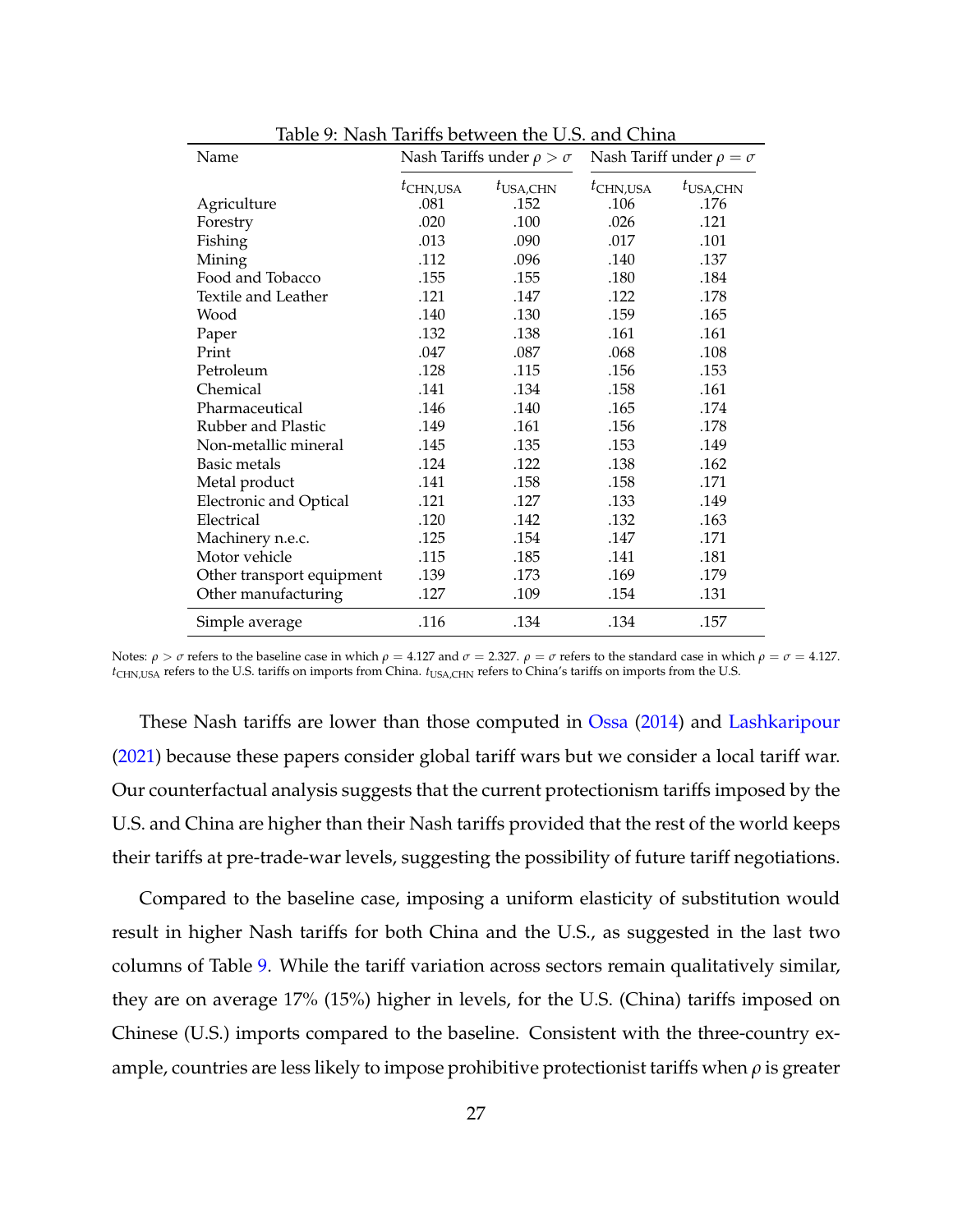<span id="page-27-0"></span>

| $\%$ $\Delta$ in Welfare: | Nash Tariffs under $\rho > \sigma$ | Nash Tariffs under $\rho = \sigma$ |  |
|---------------------------|------------------------------------|------------------------------------|--|
| <b>United States</b>      | $-.001$                            | .005                               |  |
| China                     | $-.087$                            | $-.078$                            |  |
| Canada                    | .024                               | .003                               |  |
| Germany                   | .013                               | .001                               |  |
| France                    | .005                               | .000                               |  |
| United Kingdom            | .005                               | .002                               |  |
| Indonesia                 | .013                               | .006                               |  |
| India                     | .008                               | .004                               |  |
| Japan                     | .017                               | .006                               |  |
| Korea                     | .022                               | .001                               |  |
| Mexico                    | .121                               | .069                               |  |
| Taiwan                    | .018                               | $-.008$                            |  |

Table 10: Welfare Effects of Nash Tariffs between the U.S. and China (Selected Economies)

Notes: *ρ* > *σ* refers to the baseline case in which *ρ* = 4.127 and *σ* = 2.327. *ρ* = *σ* refers to the standard case in which *ρ* = *σ* = 4.127. This table reports the changes in welfare from the pre-trade-war tariffs to the Nash tariffs.

than  $\sigma$  because they shift demand primarily to third countries.

Table [10](#page-27-0) reports the welfare impact of the Nash tariffs on the U.S. and China, as well as on selected major economies. The welfare loss is −0.001% for the U.S. and −0.087% for China. Other major economies experience a welfare gain. In contrast, in the standard model where  $\rho = \sigma$ , China has a more moderate welfare loss ( $-0.078\%$ ) and the U.S. even experiences a welfare gain (0.005%). In the case of uniform elasticity, there is less trade diversion and local tariff war between the U.S. and China is less beneficial to the rest of the world, with some countries such as Taiwan even experiencing welfare losses.

#### **4.3 Extension: Economies of Scale**

Economies of scale are considered key to understanding the motivation for trade wars (*e.g.* [Ossa,](#page-32-0) [2014\)](#page-32-0). In this subsection, we consider how the results of this paper would change in the presence of economies of scale. In particular, we extend our baseline model to assume that the unit input cost f good *j* in country *i* equals  $c^j_i$ *i*  $\left( L_i^j \right)$ *i*  $\int$ <sup>-*η<sub>j</sub>*</sup> (instead of *c*<sup>*j*</sup></sup> *i* ).

We calibrate  $\{\eta_j\}$  from [Bartelme, Costinot, Donaldson, and Rodriguez-Clare](#page-30-9) [\(2019\)](#page-30-9)<sup>[9](#page-27-1)</sup>

<span id="page-27-1"></span><sup>&</sup>lt;sup>9</sup>The calibrated values of  $\{\eta_i\}$  are reported in Table [B5.](#page-19-0)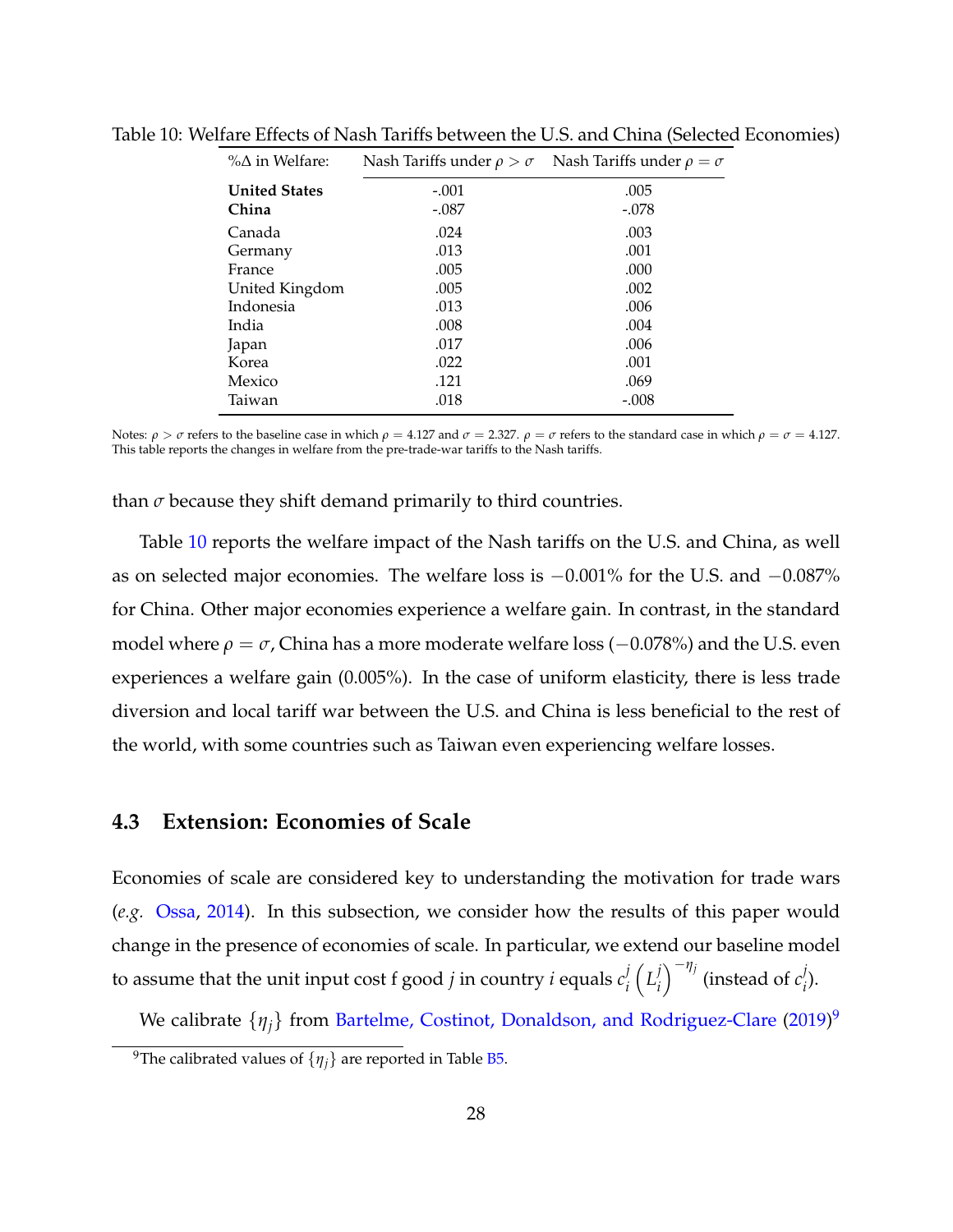and re-compute the welfare impacts of the US-China trade war. The results are reported in Table [11.](#page-28-1) Compared to the results in table [7,](#page-23-0) allowing economies of scale amplifies the welfare effects of the U.S.-China trade war, thereby amplifying the impact of nested-CES preferences on the welfare calculations. With increasing returns to scale, the demand shifted into third countries further increases demand due to reduction in production costs, leading to larger trade diversion and welfare gains in these countries. As the result, the welfare consequences of local trade wars assessed in a model that allows for different elasticities of substitution between domestic and foreign varieties are more different from those estimated in a model with uniform elasticities.

<span id="page-28-1"></span>

| rable 11. Wellafe Ellects of the Ob-Chillia fraue Wars. Sectoral Scale Economics |                 |                 |                    |                 |                           |                 |
|----------------------------------------------------------------------------------|-----------------|-----------------|--------------------|-----------------|---------------------------|-----------------|
| $\%$ $\Delta$ in Welfare:                                                        | Trumpian Tariff |                 | US-China Trade War |                 | US-China Trade Decoupling |                 |
|                                                                                  | $\rho > \sigma$ | $\rho = \sigma$ | $\rho > \sigma$    | $\rho = \sigma$ | $\rho > \sigma$           | $\rho = \sigma$ |
|                                                                                  | (1)             | (2)             | (3)                | (4)             | (5)                       | (6)             |
| <b>United States</b>                                                             | .002            | .024            | $-.050$            | $-.021$         | $-.517$                   | $-.382$         |
| China                                                                            | $-171$          | $-141$          | $-176$             | $-134$          | $-.576$                   | $-.438$         |
| Canada                                                                           | .058            | .029            | .069               | .024            | .233                      | .066            |
| Germany                                                                          | .016            | $-.001$         | .026               | .003            | .101                      | .013            |
| France                                                                           | .003            | $-.003$         | .008               | .000            | .051                      | .003            |
| United Kingdom                                                                   | .009            | .002            | .012               | .003            | .038                      | .005            |
| Indonesia                                                                        | .025            | .012            | .028               | .009            | .078                      | .022            |
| India                                                                            | .018            | .009            | .017               | .008            | .049                      | .019            |
| Japan                                                                            | .026            | .010            | .030               | .009            | .085                      | .021            |
| Korea                                                                            | .021            | $-.009$         | .038               | $-.003$         | .144                      | .008            |
| Mexico                                                                           | .179            | .089            | .174               | .073            | .531                      | .192            |
| Taiwan                                                                           | .001            | $-172$          | .045               | $-117$          | .171                      | $-186$          |

Table 11: Welfare Effects of the US-China Trade Wars: Sectoral Scale Economies

Notes: *ρ* > *σ* refers to the baseline case in which *ρ* = 4.127 and *σ* = 2.327. *ρ* = *σ* refers to the standard case in which *ρ* = *σ* = 4.127. Trumpian tariff refers to the scenario under the tariffs imposed by President Trump on imports from China on December, 2019. The US-China trade war refers to Trumpian tariff associated with China's retaliation. The US-China trade decoupling refers to the case in which  $\tau_{CN,US} = \tau_{US,CN} = \infty$ .

## <span id="page-28-0"></span>**5 Conclusion**

Trade elasticity is one of the most important parameters in trade theories that shape our evaluation of the consequences of trade policies. There is a growing literature that aims to extend the standard quantitative trade models with constant trade elasticity (*e.g.* [Eaton](#page-31-7)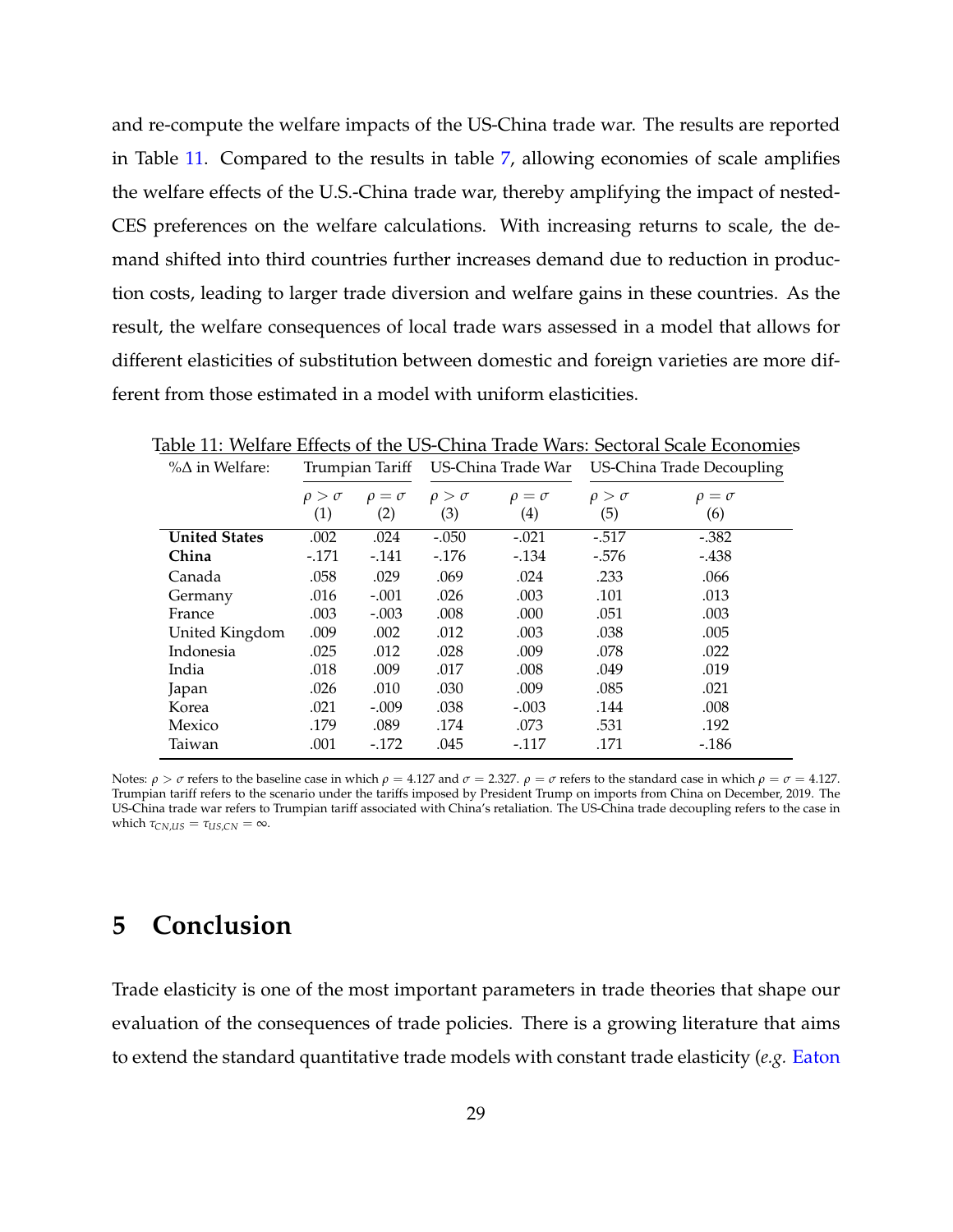[and Kortum,](#page-31-7) [2002;](#page-31-7) [Anderson and van Wincoop,](#page-30-10) [2003\)](#page-30-10) and to recover the *structure* of trade elasticities from rich macro and micro data. We contribute to this literature by revisiting the Armington model developed by [Feenstra et al.](#page-31-0) [\(2018\)](#page-31-0) that allows the elasticity of substitution between the domestic and foreign varieties to be different from that between alternative foreign varieties. We analytically characterize the implications of this specific structure of trade elasticities and develop a novel two-stage gravity-based framework to estimate these Armington elasticities, using data on bilateral trade flows, bilateral tariffs, and domestic production.

Our estimates suggest that the elasticity of substitution between alternative foreign varieties is much larger than that between the domestic and foreign varieties. This result is in particular relevant to the recent US-China trade war since it predicts that the protectionism tariffs targeting a particular country, instead of bringing demand, and hence jobs back home, tend to shift demand into third countries. This prediction is consistent with a wide range of observations during the US-China trade war. For example, the *New York Times* reported that "*Researchers at A. T. Kearney said last month that Mr. Trump's trade policies, including tariffs, had pushed factory activity not to the United States but to low-cost Asian countries other than China, like Vietnam*".[10](#page-29-0)

In this paper, the micro foundation of the specific structure of trade elasticities is set on the demand side: consumers care about whether a good is domestically produced or imported, but care less about *which country* an imported good comes from. This micro foundation lead to a simple aggregate framework and a transparent gravity system for estimation. However, one can also set up the micro foundation on the supply side. For example, firms may face higher sunk costs when they start importing, but once they do, the fixed costs of adding new sourcing countries are lower. In this case, in the face of Trump's tariffs on Chinese imports, U.S. companies could easily switch to importing from other countries, rather than forgoing imports and turning to domestic sourcing. We leave this mechanism to future investigations.

<span id="page-29-0"></span><sup>&</sup>lt;sup>10</sup>https://www.nytimes.com/2019/08/13/business/economy/donald-trump-jobs-created.html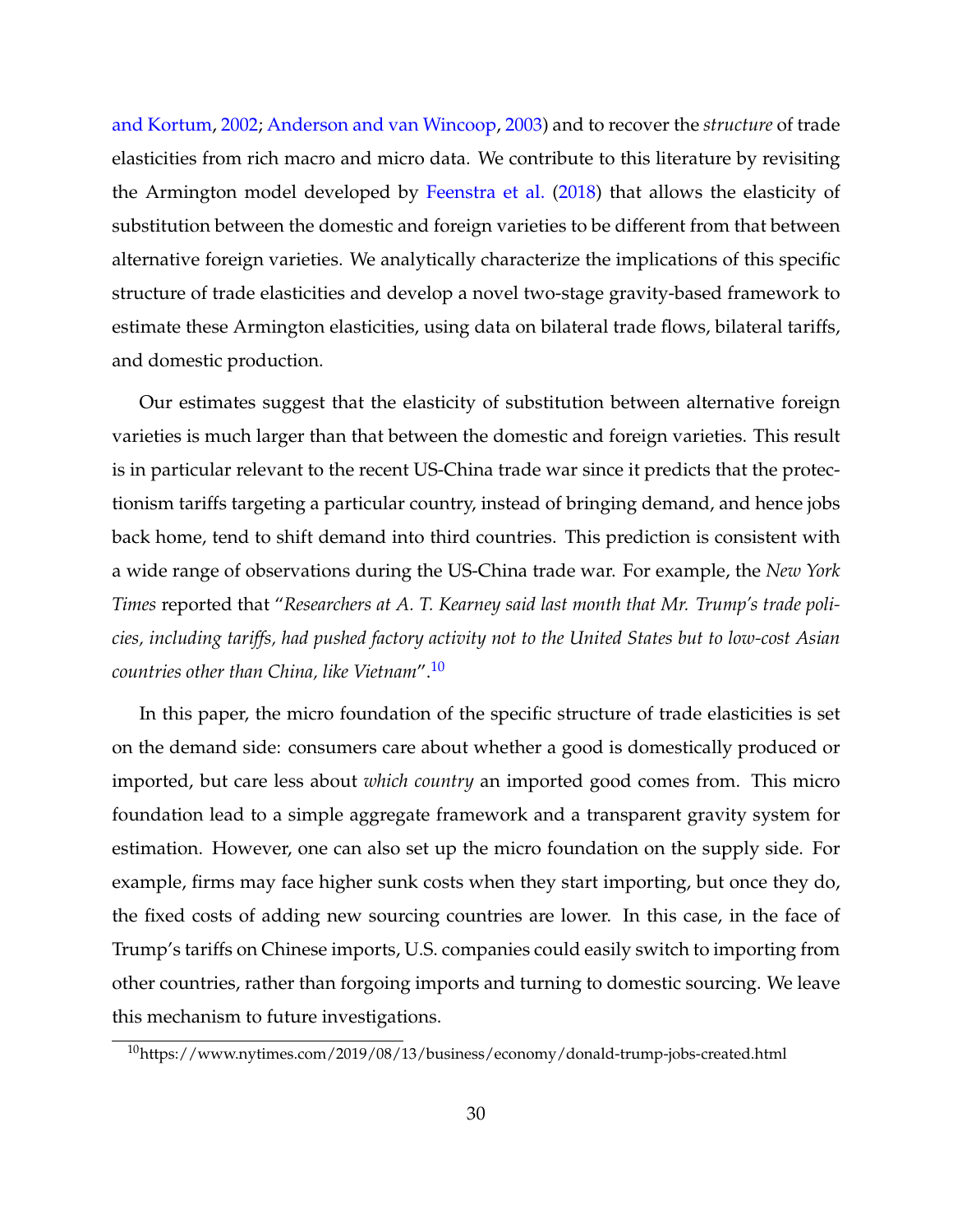### **References**

- <span id="page-30-2"></span>ADAO, R., C. ARKOLAKIS, AND S. GANAPATI (2020): "Aggregate Implications of Firm Heterogeneity: A Nonparametric Analysis of Monopolistic Competition Trade Models," *NBER working paper*, 95.
- <span id="page-30-4"></span>AMITI, M., S. J. REDDING, AND D. E. WEINSTEIN (2019): "The Impact of the 2018 Tariffs on Prices and Welfare," *Journal of Economic Perspectives*, 33, 187–210.
- <span id="page-30-10"></span>ANDERSON, J. E. AND E. VAN WINCOOP (2003): "Gravity with Gravitas: A Solution to the Border Puzzle," *American Economic Review*, 93, 170–192.
- <span id="page-30-0"></span>ARKOLAKIS, C., A. COSTINOT, AND A. RODRIGUEZ-CLARE (2012): "New Trade Models, Same Old Gains?" *American Economic Review*, 102, 94–130.
- <span id="page-30-3"></span>BAGWELL, K. AND R. STAIGER (1999): "An Economic Theory of GATT," *American Economic Review*, 89, 215–248.
- <span id="page-30-9"></span>BARTELME, D., A. COSTINOT, D. DONALDSON, AND A. RODRIGUEZ-CLARE (2019): "The Textbook Case for Industrial Policy: Theory Meets Data," *mimeo*.
- <span id="page-30-1"></span>BOEHM, C., A. A. LEVCHENKO, AND N. PANDALAI-NAYAR (2020): "The Long and Short (Run) of Trade Elasticities," *mimeo*.
- <span id="page-30-8"></span>BRODA, C. AND D. WEINSTEIN (2006): "Globalization and the Gains From Variety," *Quarterly Journal of Economics*, 121, 541—-585.
- <span id="page-30-7"></span>CALIENDO, L. AND F. PARRO (2015): "Estimates of the Trade and Welfare Effects of NAFTA," *Review of Economic Studies*, 82, 1–44.
- <span id="page-30-5"></span>CAVALLO, A., G. GOPINATH, B. NEIMAN, AND J. TANG (2019): "Tariff Pass-through at the Border and at the Store: Evidence from US Trade Policy," *NBER working paper*.
- <span id="page-30-6"></span>CHOR, D. AND B. LI (2021): "Illuminating the Effects of the US-China Tariff War on China's Economy," *NBER working paper*.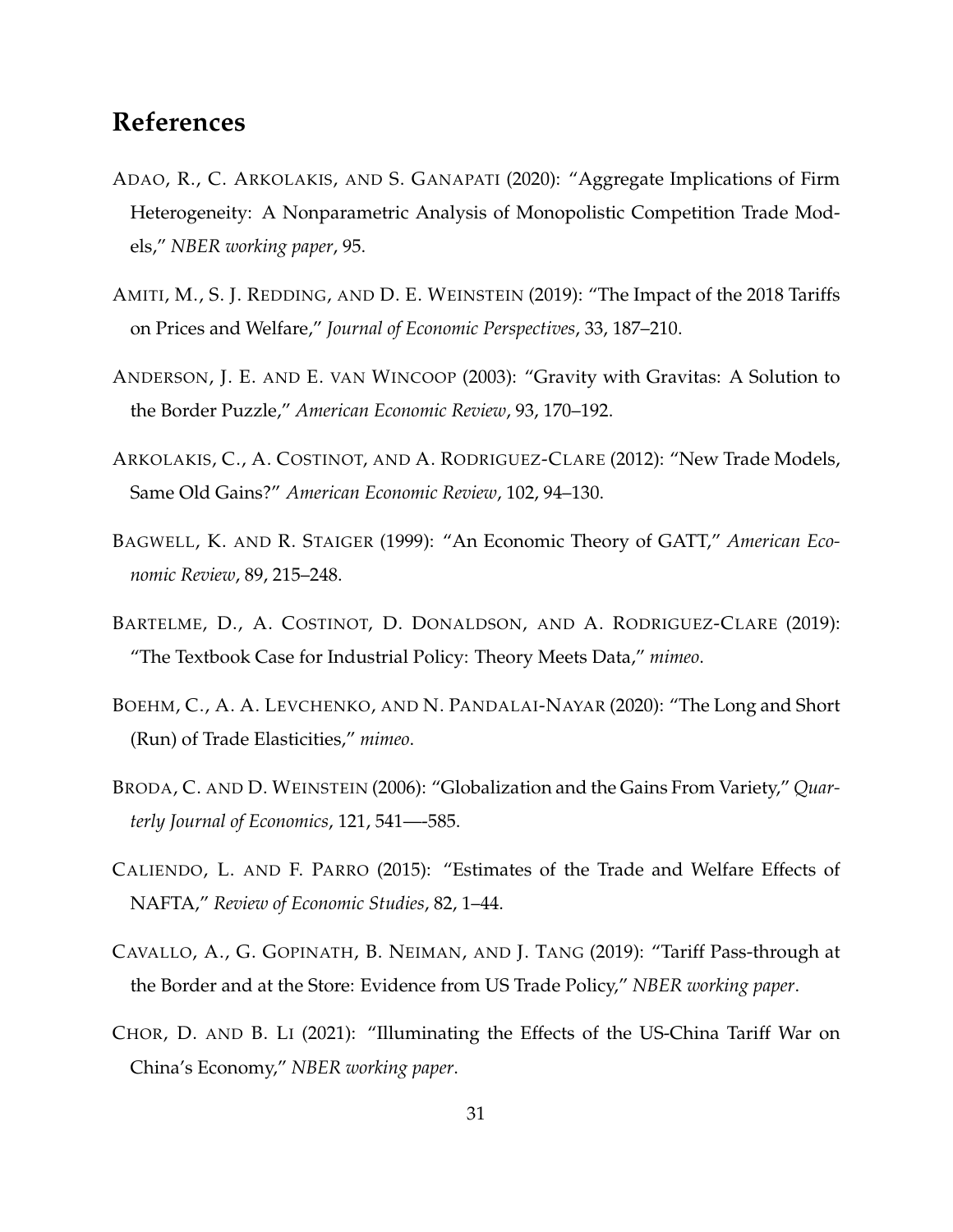- <span id="page-31-9"></span>CIGNA, S., P. MEINEN, P. SCHULTE, AND N. STEINHOFF (2022): "The impact of US tariffs against China on US imports: Evidence for trade diversion?" *Economic Inquiry*, 60, 162– 173.
- <span id="page-31-10"></span>DEKLE, R., J. EATON, AND S. KORTUM (2008): "Global Rebalancing with Gravity: Measuring the Burden of Adjustment," *IMF Staff Papers*, 55, 511–540.
- <span id="page-31-7"></span>EATON, J. AND S. KORTUM (2002): "Technology, Geography, and Trade," *Econometrica*, 70, 1741–1779.
- <span id="page-31-1"></span>FAJGELBAUM, P. D., P. K. GOLDBERG, P. J. KENNEDY, AND A. K. KHANDELWAL (2020): "The Return to Protectionism," *Quarterly Journal of Economics*, 135, 1–55.
- <span id="page-31-0"></span>FEENSTRA, R. C., P. LUCK, M. OBSTFELD, AND K. N. RUSS (2018): "In Search of the Armington Elasticity," *Review of Economics and Statistics*, 100, 135–150.
- <span id="page-31-8"></span>FONTAGNE, L., P. MARTIN, AND G. OREFICE (2018): "The International Elasticity Puzzle Is Worse Than You Think," *Journal of International Economics*, 115, 115–129.
- <span id="page-31-3"></span>FREEMAN, R., M. LARCH, A. THEODORAKOPOULOS, AND Y. YOTOV (2021): "Unlocking new methods to estimate country-specific trade costs and trade elasticities," *Bank of England Staff Working Paper*.
- <span id="page-31-2"></span>HEAD, K. AND T. MAYER (2014): "Gravity Equations: Workhorse,Toolkit, and Cookbook," *Handbook of International Economics*, 4, 131–195.
- <span id="page-31-5"></span>IMBS, J. AND I. MEJEAN (2015): "Elasticity Optimism," *American Economic Journal: Macroeconomics*, 7, 43–83.
- <span id="page-31-4"></span>LASHKARIPOUR, A. (2021): "The Cost of a Global Tariff War: A Sufficient Statistics Approach," *Journal of International Economics*.
- <span id="page-31-6"></span>LIND, N. AND N. RAMONDO (2018): "Trade with Correlation," *NBER working paper*.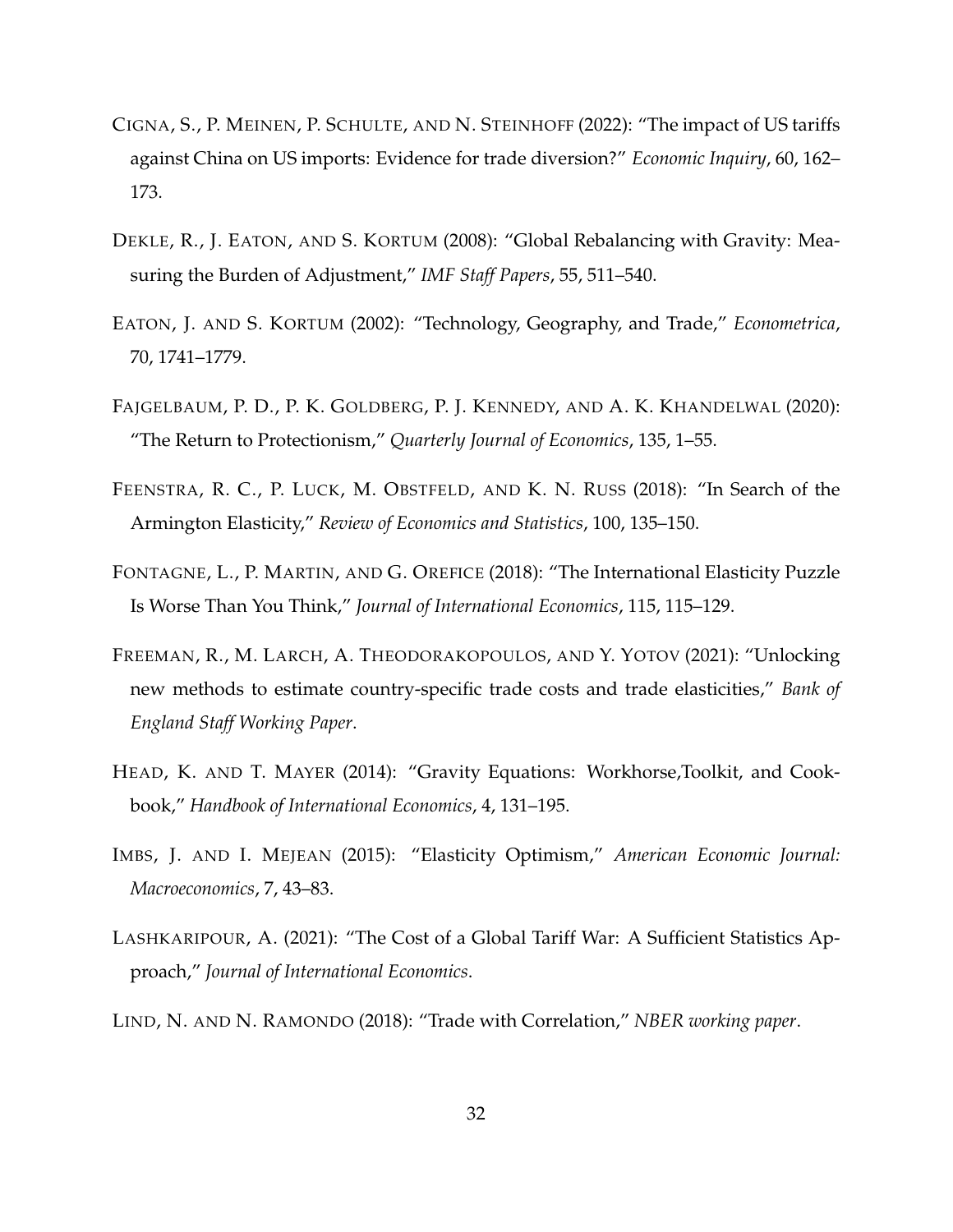- <span id="page-32-3"></span>MOSSSAY, P. AND T. TABUCHI (2014): "Preferential Trade Agreements Harm Third Countries," *Economic Journal*, 125, 1964––1985.
- <span id="page-32-0"></span>OSSA, R. (2014): "Trade Wars and Trade Talks with Data," *American Economic Review*, 104, 4104–4146.
- <span id="page-32-1"></span>RUHL, K. J. (2008): "The International Elasticity Puzzle," *mimeo*.
- <span id="page-32-2"></span>SIMONOVSKA, I. AND M. WAUGH (2014): "The Elasticity of Trade: Estimates and Evidence," *Journal of International Economics*, 92, 34–50.

<span id="page-32-4"></span>ZHOU, Y. (2020): "The US-China Trade War and Global Value Chains," *mimeo*.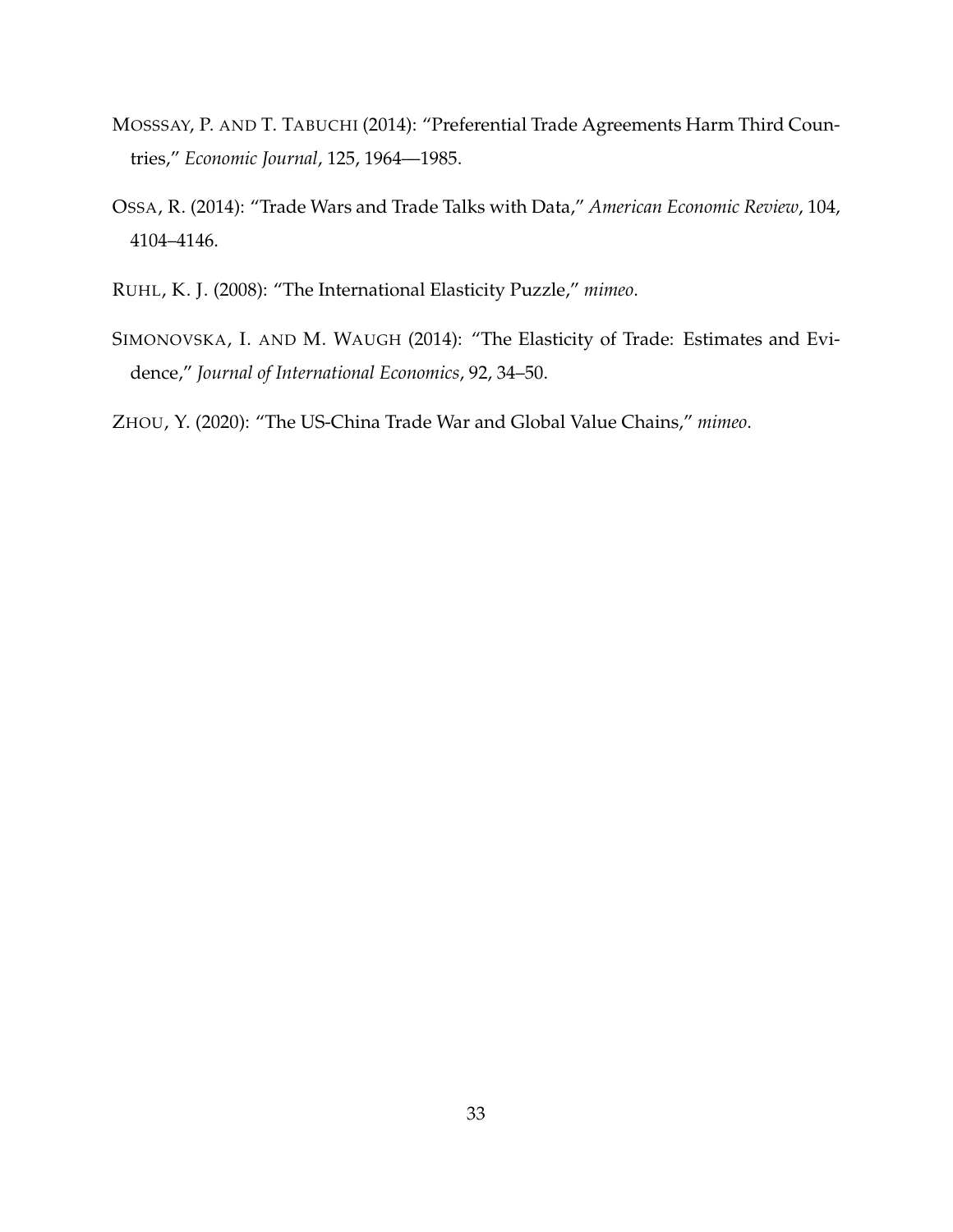## **A Theory**

#### **A.1 Proofs to Proposition [1](#page-10-0)**

Notice that

$$
\lambda_{in} = \frac{(\kappa_{in} w_i / T_i)^{1-\rho}}{\sum_{k \neq n} (\kappa_{kn} w_k / T_k)^{1-\rho}} \frac{\left[\sum_{k \neq n} (\kappa_{kn} w_k / T_k)^{1-\rho}\right]^{\frac{1-\sigma}{1-\rho}}}{\left[\sum_{k \neq n} (\kappa_{kn} w_k / T_k)^{1-\rho}\right]^{\frac{1-\sigma}{1-\rho}} + (w_n / T_n)^{1-\sigma}}, \quad i \neq n
$$
\n
$$
\lambda_{nn} = \frac{(w_n / T_n)^{1-\sigma}}{\left[\sum_{k \neq n} (\kappa_{kn} w_k / T_k)^{1-\rho}\right]^{\frac{1-\sigma}{1-\rho}} + (w_n / T_n)^{1-\sigma}}
$$
\n(A1)

The total expenditure can be expressed as

$$
X_n = \frac{w_n L_n}{1 - \sum_k \frac{t_{kn}}{1 + t_{kn}} \lambda_{kn}}.
$$
\n(A2)

The equilibrium consists of  $(w_i)$  such that

$$
w_i L_i = \sum_{n} \frac{1}{1+t_{in}} \lambda_{in} \left[ \frac{w_n L_n}{1-\sum_{k} \frac{t_{kn}}{1+t_{kn}} \lambda_{kn}} \right].
$$
 (A3)

The corresponding price index:

<span id="page-33-0"></span>
$$
P_n = \left\{ \left[ \sum_{k \neq n} \left( \kappa_{kn} w_k / T_k \right)^{1-\rho} \right]^{1-\sigma} + \left( w_n / T_n \right)^{1-\sigma} \right\}^{\frac{1}{1-\sigma}}.
$$
 (A4)

We consider changes in  $1 + t_{21}$ . Let  $\tilde{t}_{in} = \frac{d(1+t_{in})}{1+t_{in}}$  $\frac{1+t_{in}}{1+t_{in}}$ . For any other variable *Z*, denote  $\tilde{Z} = \frac{dZ}{Z}$ . Then totally differentiating equation [\(A4\)](#page-33-0) leads to

$$
\tilde{P}_n = \lambda_{nn}\tilde{w}_n + (1 - \lambda_{nn}) \sum_{k \neq n} \psi_{kn} \left[ \tilde{\kappa}_{kn} + \tilde{w}_k \right]. \tag{A5}
$$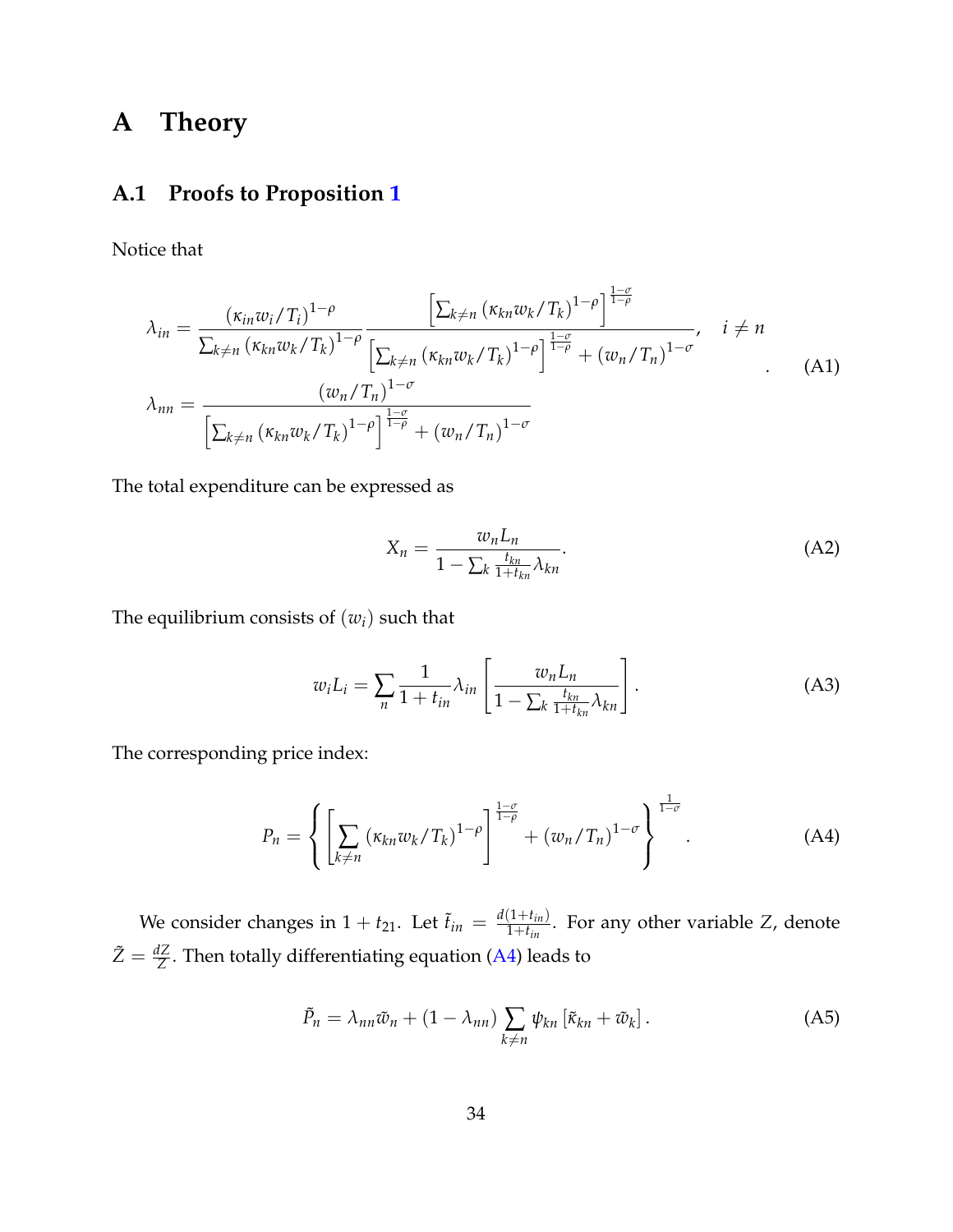We also have

$$
\tilde{\lambda}_{nn} = (1 - \sigma) (1 - \lambda_{nn}) \tilde{w}_n - (1 - \sigma) \sum_{k \neq n} \lambda_{kn} [\tilde{\kappa}_{kn} + \tilde{w}_k].
$$
 (A6)

For  $i \neq n$ , we have

$$
\tilde{\lambda}_{in} = (1 - \rho) \tilde{\kappa}_{in} + (1 - \rho) \tilde{w}_i - (1 - \sigma) \lambda_{nn} \tilde{w}_n - [(1 - \rho) - (1 - \sigma) \lambda_{nn}] \sum_{k \neq n} \psi_{kn} [\tilde{\kappa}_{kn} + \tilde{w}_k].
$$
 (A7)

At  $t_{in} = 0$ , we have

$$
\tilde{X}_n = \tilde{w}_n + \sum_k \lambda_{kn} \tilde{t}_{kn}.
$$
\n(A8)

Finally, let  $\chi_{in} = \frac{1}{1+t_{in}}$ *Xin*  $\frac{X_{in}}{w_i L_i}$ . Then at  $t_{in} = 0$  we have

$$
\tilde{w}_i = \sum_n \chi_{in} \left[ \tilde{\lambda}_{in} + \tilde{X}_n - \tilde{t}_{in} \right]. \tag{A9}
$$

We normalize  $w_1 = 1$ . Then we have  $\tilde{X}_1 = \lambda_{21} \tilde{t}_{21}$  and  $\tilde{X}_n = \tilde{w}_n$  for  $n = 2, 3$ . Therefore, we have

$$
\tilde{w}_2 = \chi_{21} \left[ \left[ (1 - \rho) - \left[ (1 - \rho) - (1 - \sigma) \lambda_{11} \right] \psi_{21} \right] (\tilde{t}_{21} + \tilde{w}_2) - \left[ (1 - \rho) - (1 - \sigma) \lambda_{11} \right] \psi_{31} \tilde{w}_3 - (1 - \lambda_{21}) \tilde{t}_{21} \right] \n+ \chi_{22} \left[ \left[ 1 + (1 - \sigma) (1 - \lambda_{22}) \right] \tilde{w}_2 - (1 - \sigma) \lambda_{32} \tilde{w}_3 \right] \n+ \chi_{23} \left\{ \left[ (1 - \rho) - ((1 - \rho) - (1 - \sigma) \lambda_{33}) \psi_{23} \right] \tilde{w}_2 + \left[ 1 - (1 - \sigma) \lambda_{33} \right] \tilde{w}_3 \right\}.
$$
\n(A10)

#### Notice that

$$
(1 - \rho) - [(1 - \rho) - (1 - \sigma) \lambda_{11}] \psi_{21} = (1 - \sigma) (1 - \lambda_{21}) - (\rho - \sigma) (1 - \psi_{21}) = (1 - \sigma) (1 - \lambda_{21}) - (\rho - \sigma) \psi_{31}.
$$
\n(A11)

Similarly,

$$
(1 - \rho) - [(1 - \rho) - (1 - \sigma) \lambda_{33}] \psi_{23} = (1 - \sigma) (1 - \lambda_{23}) - (\rho - \sigma) \psi_{13}.
$$
 (A12)

Therefore,

$$
\{1 - \chi_{22} + (\sigma - 1) [\chi_{21} (1 - \lambda_{21}) + \chi_{22} (1 - \lambda_{22}) + \chi_{23} (1 - \lambda_{23})] + (\rho - \sigma) (\chi_{21} \psi_{31} + \chi_{23} \psi_{13})\} \tilde{w}_2 - [(\sigma - 1) (\chi_{21} \lambda_{31} + \chi_{22} \lambda_{32} + \chi_{23} \lambda_{33}) + (\rho - \sigma) \chi_{21} \psi_{31} + \chi_{23}] \tilde{w}_3
$$
(A13)  
=  $-\chi_{21} [\sigma (1 - \lambda_{21}) + (\rho - \sigma) \psi_{31}] \tilde{t}_{21}.$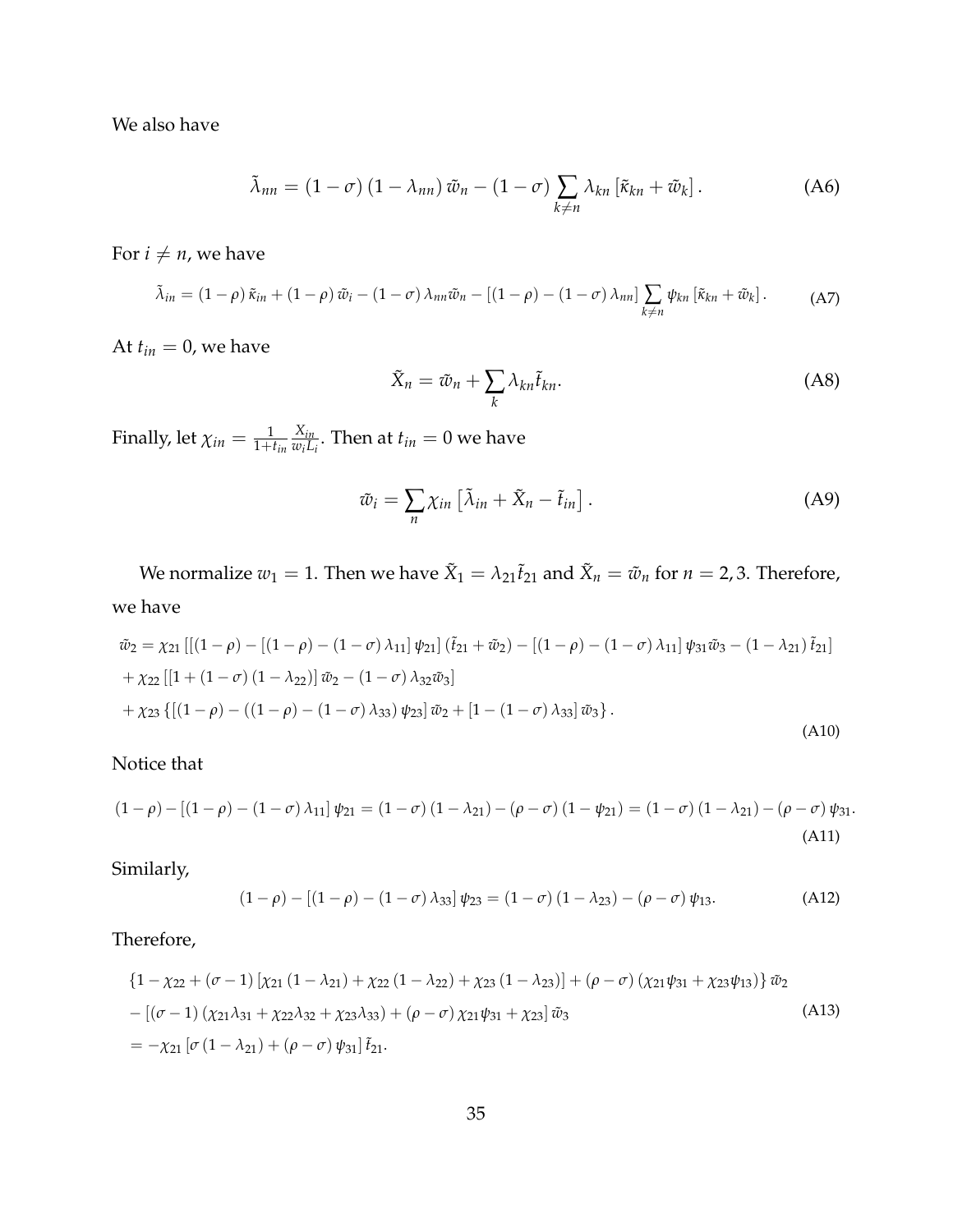We also have

$$
\tilde{w}_3 = \chi_{31} [(1 - \rho) \tilde{w}_3 - [(1 - \rho) - (1 - \sigma) \lambda_{11}] (\psi_{21} \tilde{w}_2 + \psi_{21} \tilde{t}_{21} + \psi_{31} \tilde{w}_3) + \lambda_{21} \tilde{t}_{21}] \n+ \chi_{32} [(1 - \rho) \tilde{w}_3 - (1 - \sigma) \lambda_{22} \tilde{w}_2 - [(1 - \rho) - (1 - \sigma) \lambda_{22}] \psi_{32} \tilde{w}_3 + \tilde{w}_2] \n+ \chi_{33} [(1 - \sigma) (1 - \lambda_{33}) \tilde{w}_3 - (1 - \sigma) \lambda_{23} \tilde{w}_2 + \tilde{w}_3].
$$
\n(A14)

Therefore,

$$
\{1 - \chi_{33} + (\sigma - 1) [\chi_{31} (1 - \lambda_{31}) + \chi_{32} (1 - \lambda_{32}) + \chi_{33} (1 - \lambda_{33})] + (\rho - \sigma) (\chi_{31} \psi_{21} + \chi_{32} \psi_{12})\} \tilde{w}_3 - [(\sigma - 1) (\chi_{31} \lambda_{21} + \chi_{32} \lambda_{22} + \chi_{33} \lambda_{23}) + (\rho - \sigma) \chi_{31} \psi_{21} + \chi_{32}] \tilde{w}_2
$$
\n
$$
= \chi_{31} [\sigma \lambda_{21} + (\rho - \sigma) \psi_{21}] \tilde{t}_{21}.
$$
\n(A15)

Let  $\tilde{A}_2 = \chi_{21} (1 - \lambda_{21}) + \chi_{22} (1 - \lambda_{22}) + \chi_{23} (1 - \lambda_{23})$  and  $\tilde{A}_3 = \chi_{31} (1 - \lambda_{31}) + \chi_{32} (1 - \lambda_{32}) + \chi_{33} (1 - \lambda_{33})$ . Let  $\tilde{B}_2 = \chi_{21}\psi_{31} + \chi_{23}\psi_{13}$  and  $\tilde{B}_3 = \chi_{31}\psi_{21} + \chi_{32}\psi_{12}$ . Let  $\tilde{C}_2 = \chi_{21}\lambda_{31} + \chi_{22}\lambda_{32} + \chi_{23}\lambda_{33}$  and  $\tilde{C}_3 =$ *χ*31*λ*<sup>21</sup> + *χ*32*λ*<sup>22</sup> + *χ*33*λ*23.

Since  $1 - \chi_{22} + (\sigma - 1) [\chi_{21} (1 - \lambda_{21}) + \chi_{22} (1 - \lambda_{22}) + \chi_{23} (1 - \lambda_{23})] + (\rho - \sigma) (\chi_{21} \psi_{31} + \chi_{23} \psi_{13}) - [(\sigma - 1)$  $(\chi_{21}\lambda_{31} + \chi_{22}\lambda_{32} + \chi_{23}\lambda_{33}) + (\rho - \sigma)\chi_{21}\psi_{31} + \chi_{23}] = \chi_{21} + (\sigma - 1)(\chi_{21}\lambda_{11} + \chi_{22}\lambda_{12} + \chi_{23}\lambda_{13}) + (\rho - \sigma)\chi_{23}\psi_{13} >$ 0, and  $1 - \chi_{33} + (\sigma - 1) [\chi_{31} (1 - \lambda_{31}) + \chi_{32} (1 - \lambda_{32}) + \chi_{33} (1 - \lambda_{33})] + (\rho - \sigma) (\chi_{31} \psi_{21} + \chi_{32} \psi_{12}) - [(\sigma - 1) (\chi_{31} \lambda_{21} + \chi_{32} \lambda_{31}) + (\sigma - 1) (\chi_{31} \lambda_{31} + \chi_{32} \lambda_{31})]$  $+\chi_{32}\lambda_{22}+\chi_{33}\lambda_{23})+(\rho-\sigma)\chi_{31}\psi_{21}+\chi_{32}]=\chi_{31}+(\sigma-1)\left[\chi_{31}\lambda_{11}+\chi_{32}\lambda_{12}+\chi_{33}\lambda_{13}\right]+(\rho-\sigma)\chi_{32}\psi_{12}>0,$ we have

$$
\tilde{\Xi} \equiv (1 - \chi_{22} + (\sigma - 1) \tilde{A}_2 + (\rho - \sigma) \tilde{B}_2) (1 - \chi_{33} + (\sigma - 1) \tilde{A}_3 + (\rho - \sigma) \tilde{B}_3)
$$
  
– [(\sigma - 1) \tilde{C}\_2 + (\rho - \sigma) \chi\_{21} \psi\_{31} + \chi\_{23}] [(\sigma - 1) \tilde{C}\_3 + (\rho - \sigma) \chi\_{31} \psi\_{21} + \chi\_{32}] > 0. (A16)

If  $T_i = L_i = \tau_{in} = 1$  for all  $(i, n)$ , then

$$
\tilde{A}_2 = \tilde{A}_3 = \frac{2}{3}, \quad \tilde{B}_2 = \tilde{B}_3 = \frac{1}{3}, \quad \tilde{C}_2 = \tilde{C}_3 = \frac{1}{3}, \quad \tilde{\Xi} = \frac{1}{12} (\rho + \sigma)^2.
$$
 (A17)

Therefore,

$$
\tilde{w}_2 = -\frac{1}{3}\tilde{t}_{21},\tag{A18}
$$

$$
\tilde{w}_3 = \frac{1}{3} \frac{\rho - \sigma}{\rho + \sigma} \tilde{t}_{21}.
$$
\n(A19)

We also have

$$
\tilde{P}_1 = \frac{1}{3} \left( \tilde{t}_{21} + \tilde{w}_2 + \tilde{w}_3 \right) = \frac{1}{9} \left( 2 + \frac{\rho - \sigma}{\rho + \sigma} \right) \tilde{t}_{21}.
$$
\n(A20)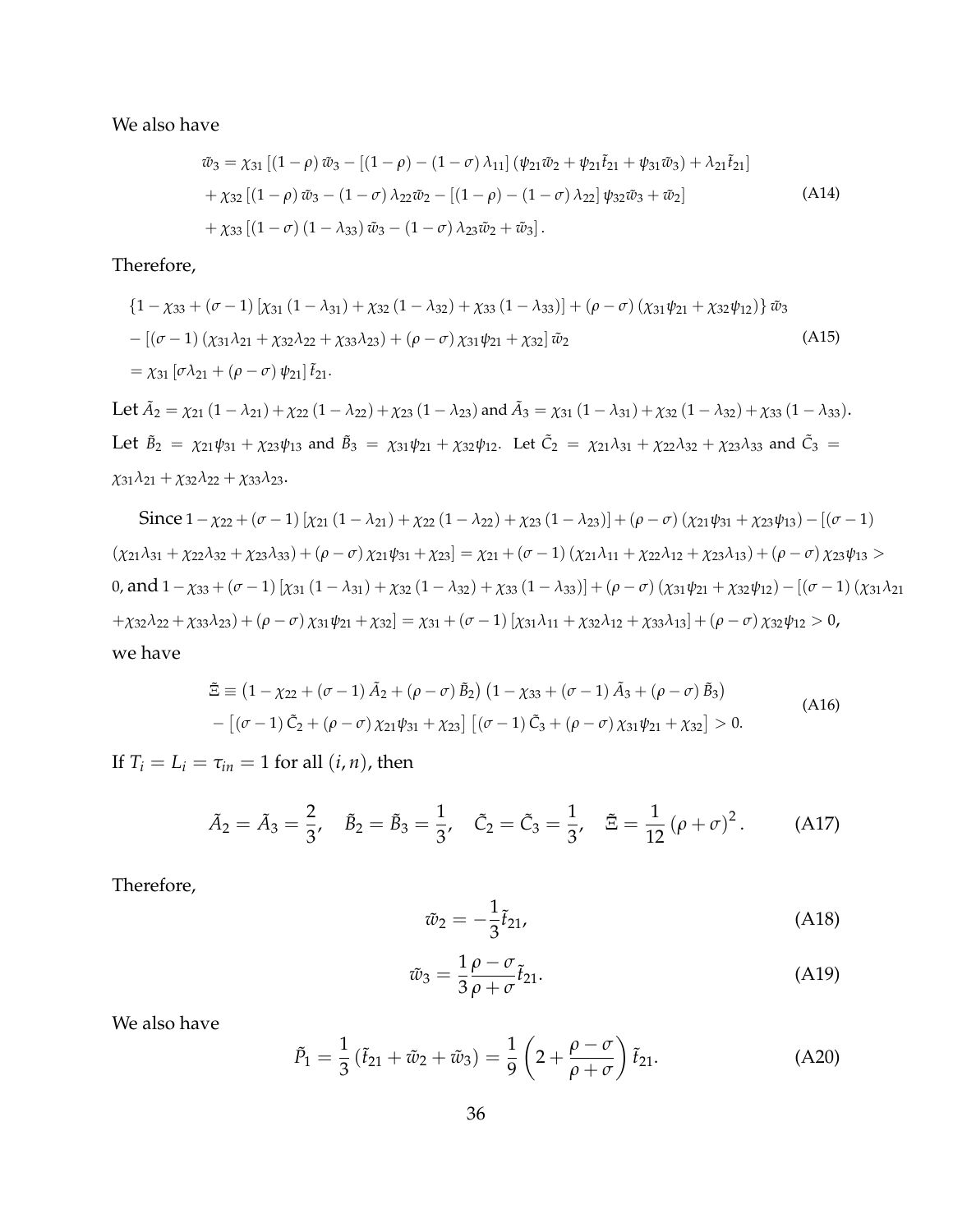Then

$$
\tilde{W}_1 = \tilde{X}_1 - \tilde{P}_1 = \frac{1}{9} \left( 1 - \frac{\rho - \sigma}{\rho + \sigma} \right) \tilde{t}_{21}.
$$
\n(A21)

Also

$$
\tilde{P}_2 = \tilde{P}_3 = \frac{1}{3} (\tilde{w}_2 + \tilde{w}_3) = -\frac{1}{9} \left( 1 - \frac{\rho - \sigma}{\rho + \sigma} \right) \tilde{t}_{21}.
$$
\n(A22)

Then

$$
\tilde{W}_2 = \tilde{X}_2 - \tilde{P}_2 = \left(-\frac{2}{9} - \frac{1}{9}\frac{\rho - \sigma}{\rho + \sigma}\right)\tilde{t}_{21}.
$$
\n(A23)

And

$$
\tilde{W}_3 = \tilde{X}_3 - \tilde{P}_3 = \left(\frac{1}{9} + \frac{2}{9}\frac{\rho - \sigma}{\rho + \sigma}\right)\tilde{t}_{21}.
$$
\n(A24)

## **B Estimation and Quantification**

#### <span id="page-36-0"></span>**B.1 Estimating Elasticities using Data between 2005 and 2014**

We first estimate equation [\(17\)](#page-12-2) using changes between 2005 and 2014. The result is pre-sented in Table [B1](#page-13-1) and implies that  $\rho = 4.592$ , which is very similar to the baseline estimate  $\rho = 4.127$ . We proceed by estimating  $\sigma$  as in Section [3.2](#page-14-1) using changes between the same period. The estimated result is reported in Table [B2](#page-16-0) is also quantitatively similar to the baseline  $\sigma$  presented in Table [2.](#page-16-0)

| Dependent variable: $\Delta \log \left( \lambda_{in}^{j} \right)$ |
|-------------------------------------------------------------------|
| $-3.592***$                                                       |
| (.986)                                                            |
|                                                                   |
|                                                                   |
| .384                                                              |
| 13,247                                                            |
|                                                                   |

|  | Table B1: Estimate of $\rho$ : Data between 2005 and 2014 |  |  |  |  |  |  |
|--|-----------------------------------------------------------|--|--|--|--|--|--|
|--|-----------------------------------------------------------|--|--|--|--|--|--|

Notes: We use the time difference between 2005 and 2014. The standard errors are clustered at the exporter-importer level. We drop the following sectors that have extreme dispersions of tariff changes: agriculture, forestry, fishing, food and tobacco, and motor vehicle.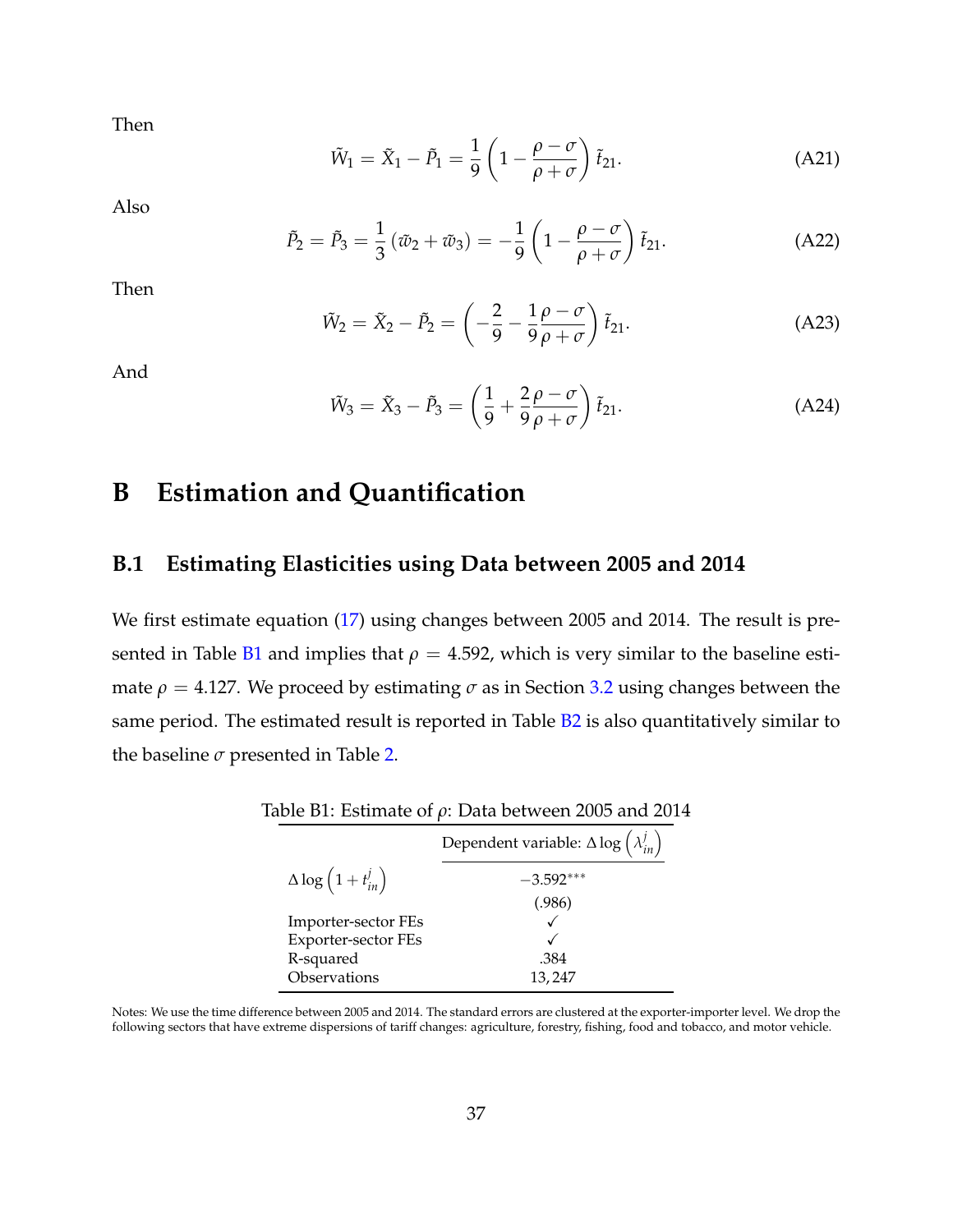|                   | Dependent Variable: $\mathcal{Y}_n^j$ |
|-------------------|---------------------------------------|
| $\Psi_n^j$        | $2.691***$                            |
|                   | (.629)                                |
| <b>Sector FEs</b> |                                       |
| Country FEs       |                                       |
| R-squared         | .386                                  |
| Observations      |                                       |

|  | Table B2: Estimate of $\sigma$ : Data between 2005 and 2014 |  |
|--|-------------------------------------------------------------|--|
|  |                                                             |  |

Notes: We use the time difference between 2005 and 2014. The definitions of "Augmented Changes in Domestic Expenditure Share" and "Weighted Average of Changes in Import Tariffs" are given by equation [\(22\)](#page-15-0). We drop the following sectors that have extreme dispersions of tariff changes: agriculture, forestry, fishing, food and tobacco, and motor vehicle.

#### <span id="page-37-0"></span>**B.2 Estimating the Armington Elasticities using Data in One Year**

Equation [\(4\)](#page-8-3) implies that for  $i \neq n$ ,

<span id="page-37-2"></span>
$$
\log\left(\lambda_{in}^{j}\right) = (1-\rho)\log\left(1+t_{in}^{j}\right) + (1-\rho)\log\tau_{in}^{j} + \mu_{i}^{j} + \nu_{n}^{j},\tag{B1}
$$

where  $\mu_i^j$  $\hat{p}_i^j$  is the exporter-sector fixed effect, and  $v_n^j$  is the importer-sector fixed effect.

We express the iceberg trade costs in terms of observed gravity controls:

<span id="page-37-1"></span>
$$
\log \tau_{in}^{j} = \delta_j^D \log \text{Dist}_{in} + \text{GVD}_{in} \delta_j^G + u_{in}^{j}, \tag{B2}
$$

where Dist<sub>in</sub> is the physical distance, GVD<sub>in</sub> is a vector of gravity dummies such as common border, common language, and colonial relationship, and  $u_{in}^j$  are unobserved factors affecting iceberg trade costs.

Inserting equation [\(B2\)](#page-37-1) into [\(B1\)](#page-37-2), we have for  $i \neq n$ 

<span id="page-37-3"></span>
$$
\log\left(\lambda_{in}^{j}\right) = (1 - \rho)\log\left(1 + t_{in}^{j}\right) + \tilde{\delta}_{j}^{D}\log \text{Dist}_{in} + \text{GVD}_{in}\tilde{\delta}_{j}^{G} + \mu_{i}^{j} + \nu_{n}^{j} + \tilde{u}_{in}^{j}, \tag{B3}
$$

where  $\tilde{\delta}_j^D = (1 - \rho) \, \delta_j^D$  $^{D}_{j}$ ,  $\tilde{\delta}^{G}_{j} = (1 - \rho) \delta^{G}_{j}$  $j^G$ , and  $\tilde{u}^j_{in} = (1 - \rho) u^j_{in}$ . In this robustness check we use equation [\(B3\)](#page-37-3) instead to estimate *ρ*.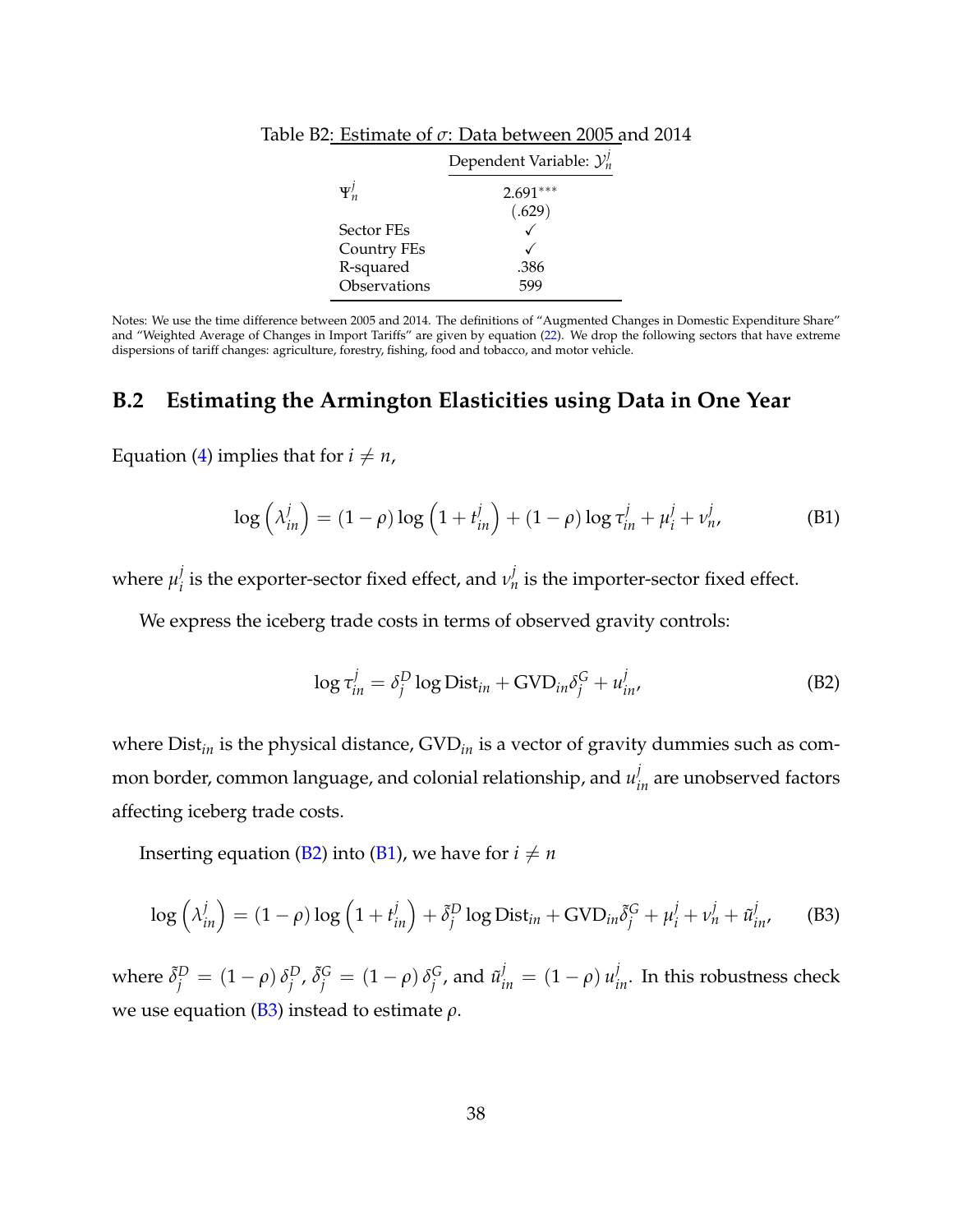To estimate  $\sigma$ , notice that estimating equation [\(B3\)](#page-37-3) generates that for  $i \neq n$ 

$$
\kappa_{in}^{j} = \exp \left[ \log \left( 1 + t_{in}^{j} \right) + \frac{\tilde{\delta}_{j}^{D}}{1 - \rho} \log \text{Dist}_{in} + \text{GVD}_{in} \frac{\tilde{\delta}_{j}^{G}}{1 - \rho} + \frac{\tilde{u}_{in}^{j}}{1 - \rho} \right].
$$
 (B4)

The importer-sector fixed effect in equation  $(B3)$ , by definition, can be expressed as

<span id="page-38-0"></span>
$$
\exp\left[\nu_n^j\right] = \frac{\left[\sum_{k\neq n} \left(\kappa_{kn}^j c_k^j / T_k^j\right)^{1-\rho}\right]^{\frac{\rho-\sigma}{1-\rho}}}{\left[\sum_{k\neq n} \left(\kappa_{kn}^j c_k^j / T_k^j\right)^{1-\rho}\right]^{\frac{1-\sigma}{1-\rho}} + \left(c_n^j / T_n^j\right)^{1-\sigma}}.
$$
\n(B5)

The exporter-sector fixed effect in equation  $(B3)$  can be expressed as

<span id="page-38-1"></span>
$$
\exp\left[\mu_i^j\right] = \left(c_i^j / T_i^j\right)^{1-\rho}.
$$
\n(B6)

Combining equation  $(4)$ ,  $(B5)$ , and  $(B6)$ , we have

$$
\Xi_n^j \equiv \frac{\exp\left[\nu_n^j\right]}{\lambda_{nn}^j} = \frac{\left[\sum_{k\neq n} \left(\kappa_{kn}^j\right)^{1-\rho} \exp\left[\mu_k^j\right]\right]^{\frac{\rho-\sigma}{1-\rho}}}{\left(\kappa_{nn}^j\right)^{1-\sigma} \left\{\exp\left[\mu_n^j\right]\right\}^{\frac{1-\sigma}{1-\rho}}}.
$$
\n(B7)

By construction,  $\kappa_{nn}^j = 1$  for all  $(n, j)$ . Then we can estimate  $\sigma$  using the following linearized equation:

$$
\underbrace{(1-\rho)\log\Xi_n^j - \rho\log\left[\sum_{k\neq n} \left(\kappa_{kn}^j\right)^{1-\rho}\exp\left[\mu_k^j\right]\right] + \mu_n^j}_{\text{Augmented Domestic Consumption Share}} + \underbrace{\phi_n^j - \log\left[\sum_{k\neq n} \left(\kappa_{kn}^j\right)^{1-\rho}\exp\left[\mu_k^j\right]\right]}_{\text{Weighted Average of Import Tariffs}} + \tilde{v}_n^j, \quad (B8)
$$

where  $\tilde{v}_{n}^{j}$  is the measurement error.

We estimate  $(\rho, \sigma)$  year by year, from 2002 to 2014. The results are reported in Tables [B3](#page-17-1) and [B4,](#page-18-0) respectively. All estimates confirm that  $\rho > \sigma$ , and are broadly consistent with the baseline elasticity estimates quantitatively.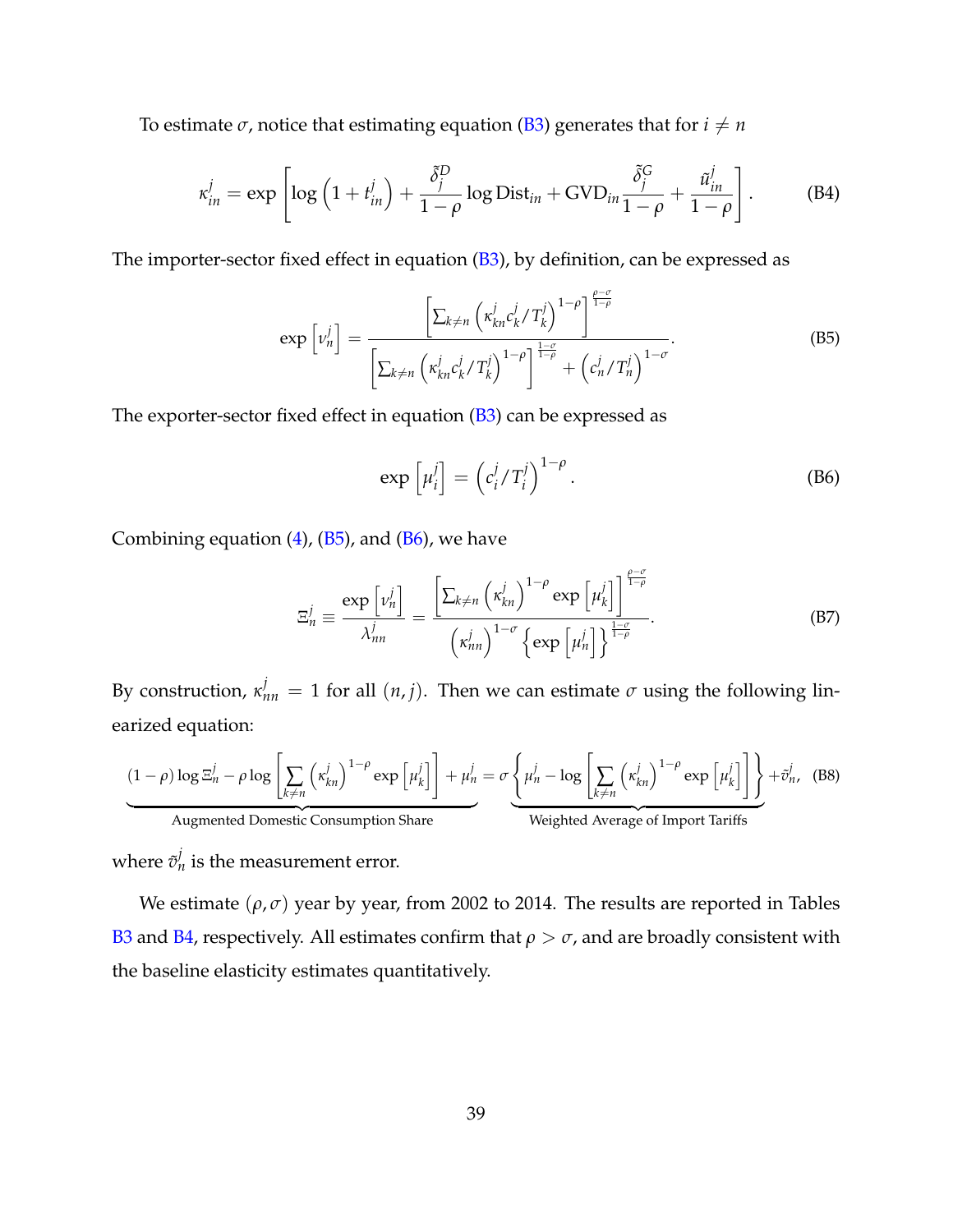|                         | Dependent variable: log |       |           |              |
|-------------------------|-------------------------|-------|-----------|--------------|
|                         | $1-\rho$                | s.e.  | R-squared | Observations |
| 2002                    | $-1.601**$              | .74   | .86       | 17767        |
| 2003                    | $-1.990**$              | .788  | .865      | 15567        |
| 2004                    | $-1.965**$              | .875  | .863      | 14281        |
| 2005                    | $-3.138***$             | .85   | .865      | 14981        |
| 2006                    | $-1.879**$              | .816  | .866      | 14427        |
| 2007                    | $-4.045***$             | .848  | .861      | 14744        |
| 2008                    | $-3.448***$             | .797  | .867      | 14772        |
| 2009                    | $-2.717***$             | .820  | .874      | 14744        |
| 2010                    | $-3.124***$             | .856  | .871      | 14744        |
| 2011                    | $-1.838**$              | .861  | .872      | 14783        |
| 2012                    | $-3.408***$             | .954  | .87       | 13550        |
| 2013                    | $-2.371**$              | .997  | .866      | 14141        |
| 2014                    | $-2.458**$              | 1.048 | .866      | 12701        |
| 2002-2014               | $-2.468***$             | .241  | .868      | 191202       |
| $DDist1_{in}$           |                         |       |           |              |
| $DDist2_{in}$           |                         |       |           |              |
| <b>Gravity Controls</b> |                         |       |           |              |
| Importer-sector FEs     |                         |       |           |              |
| Exporter-sector FEs     |                         |       |           |              |

Table B3: Estimates of *ρ*: 2002-2014

Notes: DDist1*in* is the dummy for the distance between 3000 and 9000 km. DDist2*in* is the dummy for the distance greater than 9000 km. For the pooled sample over 2002-2014, we control for  $FE_{it}^j$  and  $FE_{nt}^j$ . The standard errors are clustered at the exporter-importer<br>level. We drop the following sectors that have extreme tariff dispersions: agricul and other manufacturing.

| Table b4. Estimates of $\theta$ . 2002-2014 |            |       |           |              |  |
|---------------------------------------------|------------|-------|-----------|--------------|--|
|                                             | $\sigma$   | s.e.  | R-squared | Observations |  |
| 2002                                        | $1.565***$ | 0.059 | 0.953     | 607          |  |
| 2003                                        | $1.783***$ | 0.076 | 0.943     | 545          |  |
| 2004                                        | $1.884***$ | 0.17  | 0.792     | 606          |  |
| 2005                                        | $2.524***$ | 0.143 | 0.723     | 614          |  |
| 2006                                        | $2.195***$ | 0.29  | 0.743     | 604          |  |
| 2007                                        | $2.866***$ | 0.224 | 0.664     | 617          |  |
| 2008                                        | $3.029***$ | 0.632 | 0.555     | 618          |  |
| 2009                                        | $2.201***$ | 0.129 | 0.721     | 614          |  |
| 2010                                        | $2.803***$ | 0.515 | 0.757     | 613          |  |
| 2011                                        | $1.685***$ | 0.121 | 0.716     | 615          |  |
| 2012                                        | $3.534***$ | 0.761 | 0.484     | 585          |  |
| 2013                                        | $2.011***$ | 0.15  | 0.618     | 602          |  |
| 2014                                        | 2.399***   | 0.421 | 0.553     | 568          |  |
| 2002-2014                                   | $2.245***$ | 0.089 | 0.683     | 7808         |  |
|                                             |            |       |           |              |  |

Table B4: Estimates of *σ*: 2002-2014

Note: In the regression for each year, we add country- and sector-specific fixed effects. For the pooled sample over 2002-2014, we add country-year- and sector-year-specific fixed effects.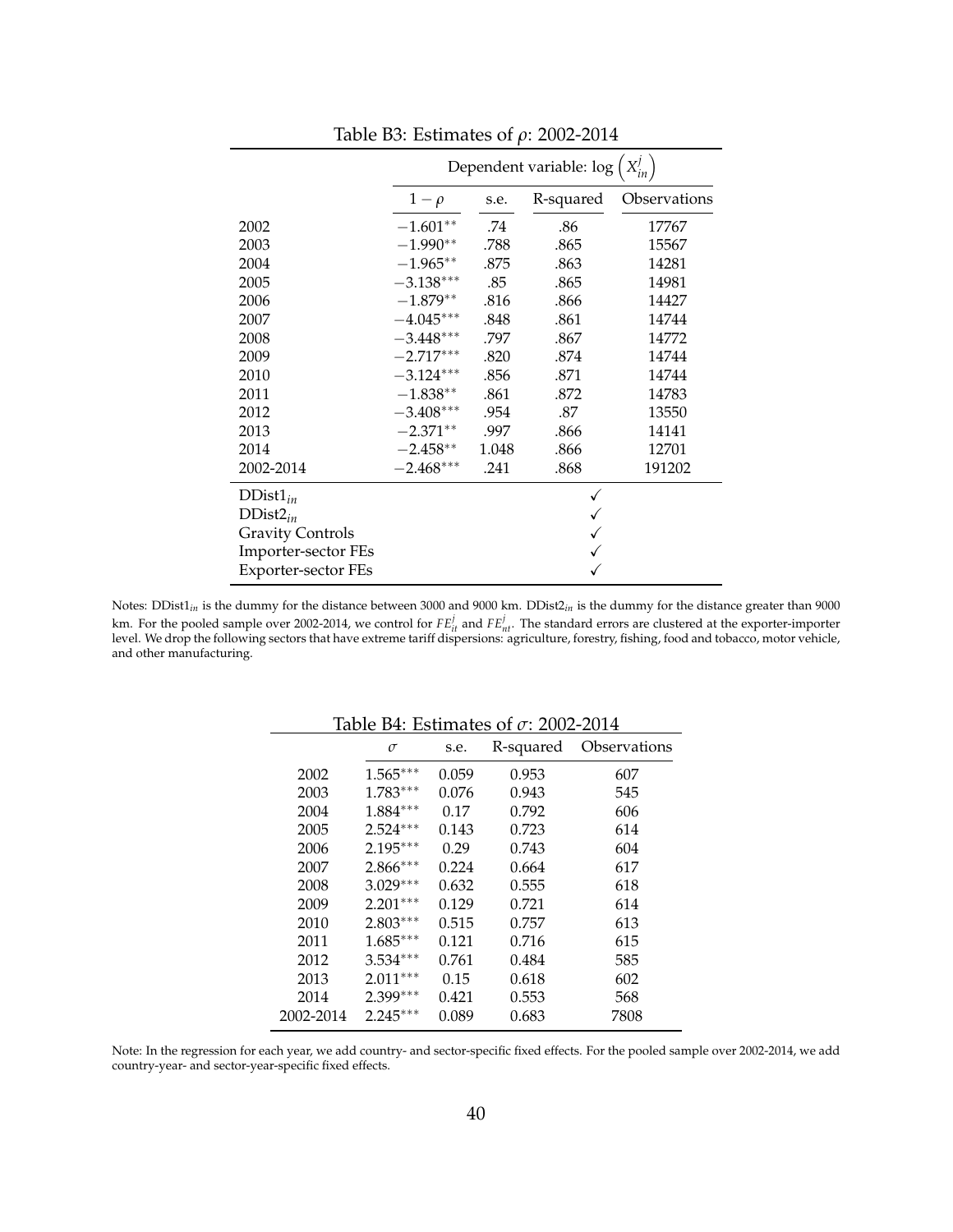## **B.3 Quantification**

| Name                          | WIOD code       | Var<br>$\Delta$ log | $\rho_j$ | $\sigma_i$ | $\eta_j$  |
|-------------------------------|-----------------|---------------------|----------|------------|-----------|
| Agriculture                   | A01             | .137                | 3.007    | 2.033      | .16       |
| Forestry                      | A02             | .098                | 3.007    | 2.033      | .16       |
| Fishing                       | A03             | .065                | 3.007    | 2.033      | .16       |
| Mining                        | B               | .038                | 8.942    | 4.467      | .07       |
| Food and Tobacco              | $C10-C12$       | .122                | 3.007    | 2.033      | .16       |
| Textile and Leather           | $C13-C15$       | .048                | 8.942    | 4.467      | .12       |
| Wood                          | C16             | .039                | 3.007    | 2.033      | .11       |
| Paper                         | C17             | .035                | 8.942    | 4.467      | .11       |
| Print                         | C18             | .033                | 3.007    | 2.033      | .11       |
| Petroleum                     | C19             | .032                | 8.942    | 4.467      | .07       |
| Chemical                      | C20             | .035                | 3.007    | 2.033      | $\cdot$   |
| Pharmaceutical                | C <sub>21</sub> | .035                | 3.007    | 2.033      | $\cdot$   |
| Rubber and Plastic            | C <sub>22</sub> | .041                | 3.007    | 2.033      | .25       |
| Non-metallic mineral          | C <sub>23</sub> | .043                | 3.007    | 2.033      | .12       |
| Basic metals                  | C <sub>24</sub> | .050                | 8.942    | 4.467      | .11       |
| Metal product                 | C <sub>25</sub> | .041                | 8.942    | 4.467      | .13       |
| <b>Electronic and Optical</b> | C <sub>26</sub> | .036                | 3.007    | 2.033      | .09       |
| Electrical                    | C27             | .040                | 3.007    | 2.033      | .09       |
| Machinery n.e.c.              | C <sub>28</sub> | .042                | 8.942    | 4.467      | .13       |
| Motor vehicle                 | C <sub>29</sub> | .071                | 3.007    | 2.033      | .15       |
| Other transport equipment     | C30             | .044                | 3.007    | 2.033      | .16       |
| Other manufacturing           | C31-C32         | .044                | 3.007    | 2.033      | $\cdot$ 1 |

## Table B5: Sectoral Tariff Variation, Armington Elasticities, and Scale Economies